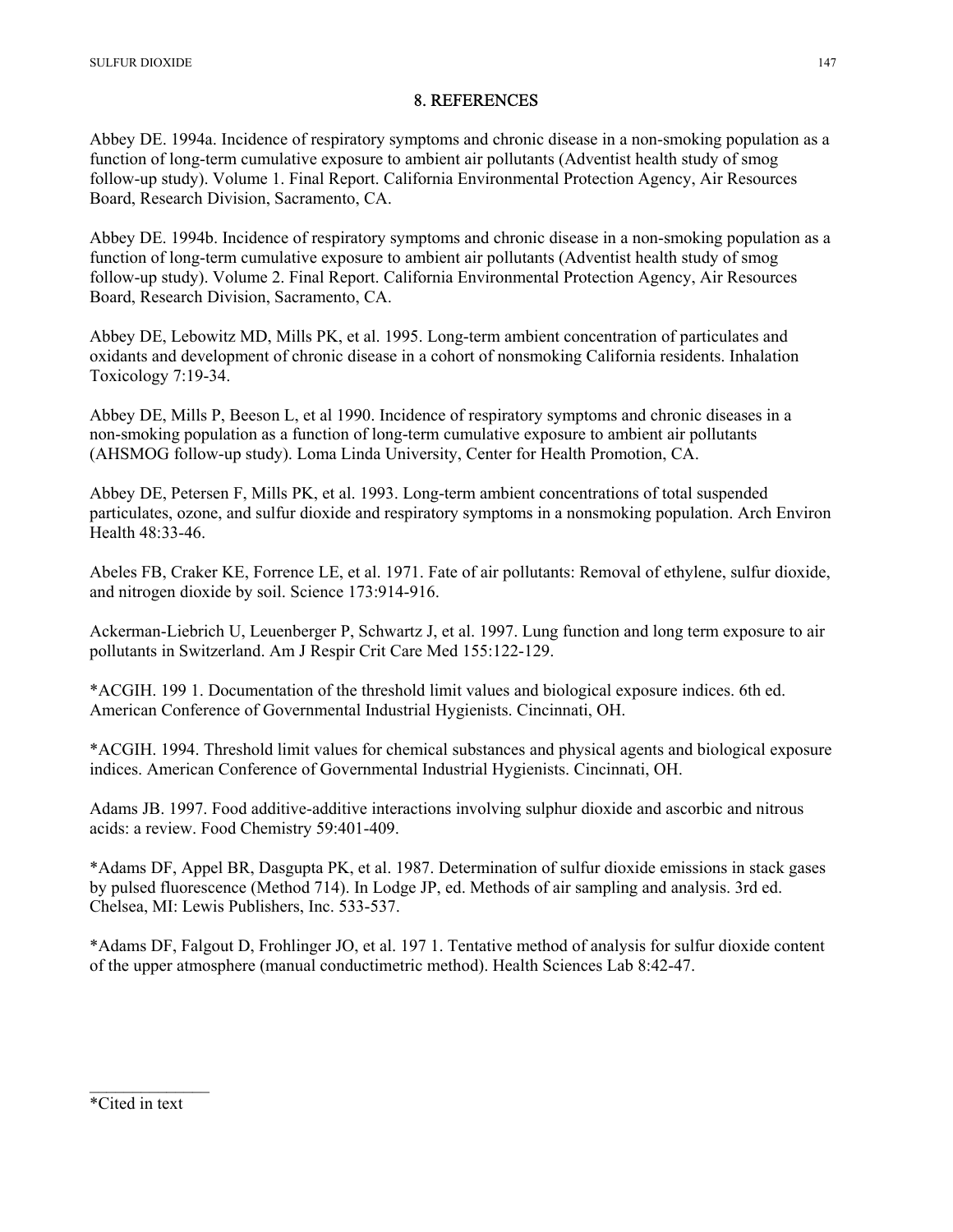\*Adinolfi, M. 1985. The development of the human blood-CSF-brain barrier. Developmental Medicine & Child Neurology 27532-537.

\*Agocs MM, White MC, Ursicz G, et al. 1997. A longitudinal study of ambient air pollutants and the lung peak expiratory flow rates among asthmatic children in Hungary. Int J Epidemiol 26:1272-1280.

\*Ahlborg G, Hogstedt C, Sundell L, et al. 1981. Laryngeal cancer and pickling house vapors. Stand J Work Env Health 7:239-240.

\*Alarie Y, Krumm AA, Busey WM, et al. 1975. Long-term exposure to sulfur dioxide, sulfuric acid mist, fly ash, and their mixtures: Results of studies in monkeys and guinea pigs. Arch Environ Health 30:254-263.

\*Alarie Y, Uh-ich CE, WM Busey, et al. 1972. Long-term continuous exposure to sulfur dioxide in Cynomolgus monkeys. Arch Environ Health 24: 115-128.

\*Alarie Y, Wakisaka I, Oka S. 1973. Sensory irritation by sulfur dioxide and chlorobenzilidene malononitrile. Environ Physiol Biochem 3:53-64.

\*Altman, PK, and Dittmer, DS 1974. In: Biological Handbooks: Biology Data Book, Volume III, Second Edition. Bethesda, MD: Federation of American Societies for Experimental Biology, 1987-2008,204lc

Altshuller AP. 1973. Atmospheric sulfur dioxide and sulfate: distribution of concentrations at urban and non-urban sites in the United States. Environmental Science & Technology 7:709-712.

\*Amdur MO. 1959. The physiological response of guinea pigs to atmospheric pollutants. Int J Air Pollut 1:170-183.

\*Amdur MO. 1966. Respiratory absorption data and sulfur dioxide dose-response curves. Arch Environ Health 12:729-732.

\*Amdur MO. 1969. Toxicologic appraisal of particulate matter, oxides of sulfur, and sulfuric acid. Journal of the Air Pollution Control Association 19:638-644.

\*Amdur MO. 1974. 1974 Cummings Memorial Lecture. The long road from Donora. Am Ind Hyg Assoc J 35:589-597.

Amdur MO. 1989. Health effects of air pollutants: Sulfuric acid, the old and the new. Environ Health Perspect 81:109-113.

Amdur MO, Chen LC. 1989. Furnace-generated acid aerosols: Speculation and pulmonary effects. Environ Health Perspect 79:147-150.

\*Amdur MO, Doull J, Klaassen C, eds. 1991. Casarett and Doull's toxicology: The basic sciences of poisons. 4th ed. New York, NY: Pergamon Press.

\*Amdur MO, Melvin WW, Drinker P. 1953. Effects of inhalation of sulphur dioxide by man. The Lancet 2:758-759.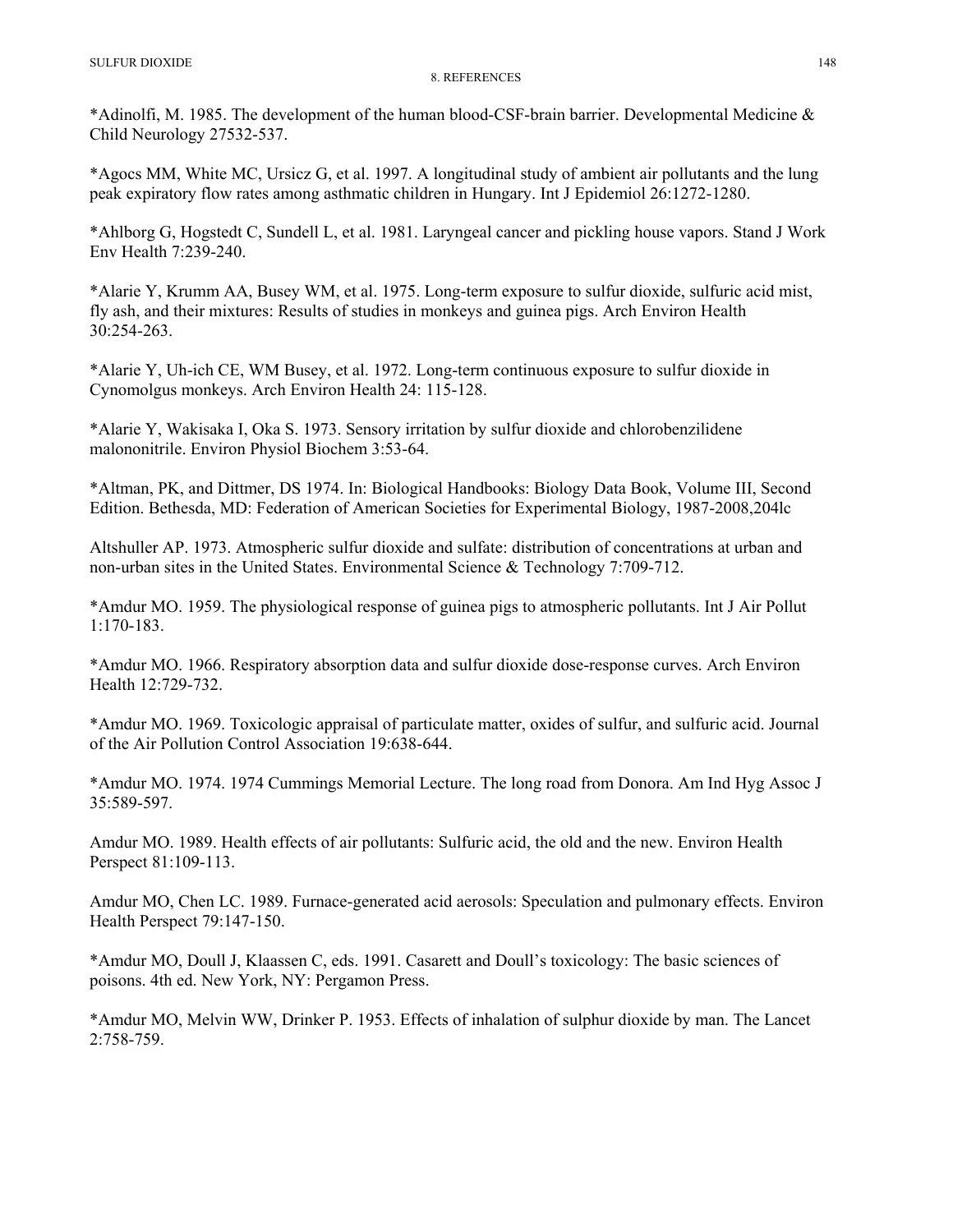Anderson A. 1950. Possible long term effects of exposure to sulphur dioxide. Brit J Ind Med 782-86.

\*Andersen ME, Krishnan K. 1994. Relating in vitro to in vivo exposures with physiologically-based tissue dosimetry and tissue response models. In: Salem H, ed. Animal test alternatives. Aberdeen Proving Ground, MD: U.S. Army Chemical Research Development and Engineering Center.

\*Anderson HR, Ponce de Leon A, Bland JM, et al. 1996. Air pollution and daily mortality in London: 1987 92. BMJ 312:665-669.

\*Anderson HR, Spix C, Medina S, et al. 1997. Air pollution and daily admissions for chronic obstructive pulmonary disease in 6 European cities: results from the APHEA project. Eur Respir J 10: 1064- 1071.

\*Andersen ME, Clewell HJ,III, Gargas ML, et al. 1987. Physiologically based pharmacokinetics and the risk assessment process for methylene chloride. Toxicol Appl Pharmacol87: 185205.

\*Andersen I, Lundqvist GR, Jensen PL, et al. 1974. Human response to controlled levels of sulfur dioxide. Arch Environ Health 28:31-39.

\*Andersen ME, Krishnan K. 1994. Relating in vitro to in vivo exposures with physiologically based tissue dosimetry and tissue response models In: Salem H, ed. Animal test alternatives: Refinement, reduction, replacement. New York, NY: Marcel Dekker, Inc., 9-25.

\*Andersen ME, Clewell HJ III, Gargas ML, et al. 1987. Physiologically based pharmacokinetics and the risk assessment process for methylene chloride. Toxicol Appl Pharmacol 87: 185-205.

Anjemo R, Koch B, Runn P, et al. 1994. Toxic clouds: The toxicological properties of seven chemicals and assessment of injuries after an accident. Foersvarets Forskningsanatalt, Umea (Sweden).

\*Anonymous. 1996a. Adsorption process shows promise for simultaneous removal of  $SO_2$  and  $NO<sub>x</sub>$ . The Air Pollution Consultant May/June: 1.6-l .8.

Anonymous. 1996b. Technical topics of interest: Most criteria pollutants expected to increase slightly after 2000. The Air Pollution Consultant May/June: 1.18-l .2 1.

\*Appel BR, Tanner RL, Adams DF, et al. 1987. Semi-continuous determination of atmospheric particulate sulfur, sulfuric acid and ammonium sulfates (Method 7 13). In Lodge JP, ed. Methods of air sampling and analysis. 3rd ed. Chelsea, MI: Lewis Publishers, Inc. 529-532.

\*Archer VE, Gillam JD. 1978. Chronic sulfur dioxide exposure in a smelter. II. Indices of chest disease. J Occup Med 20:88-95.

Arritt RW. 199 1. A numerical modeling technique for estimating sulfur dioxide dry deposition due to local source emissions. J Air Waste Manage Assoc 41:1341-1347.

Ash RM, Lynch JR. 1972. The evaluation of gas detector tube systems: Sulfur dioxide. Am Ind Hyg Assoc J 32:490-491

\*Atkinson DA, Sim TC, Grant JA. 1993. Sodium metabisulfite and sulfur dioxide release: An under-recognized hazard among shrimp fishermen. Ann Allergy 7 1:563-566.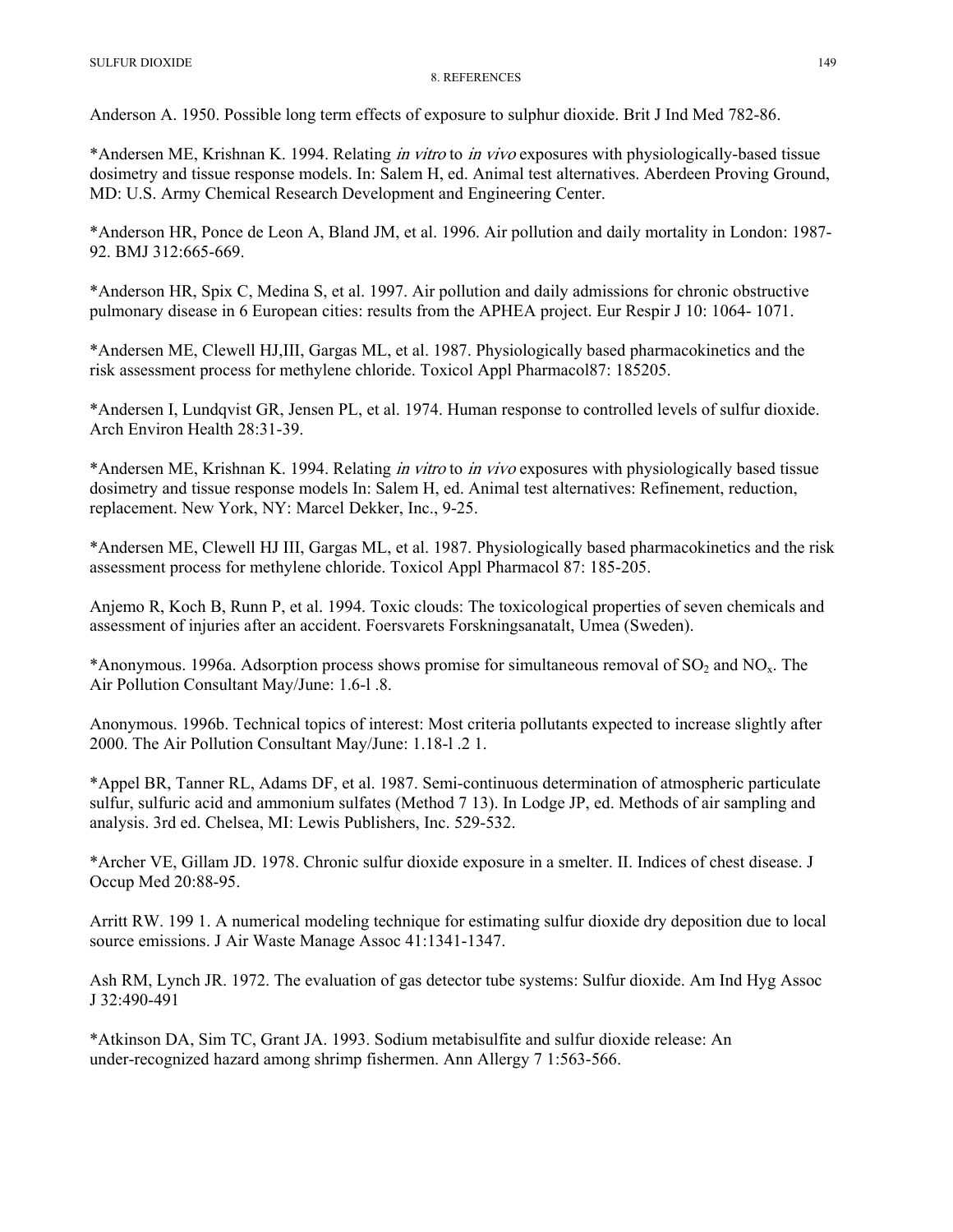SULFUR DIOXIDE 150

#### 8. REFERENCES

\*ATSDR/CDC. 1990. Subcommittee report on biological indicators of organ damage. Agency for Toxic Substances and Disease Registry, Centers for Disease Control and Prevention, Atlanta, GA.

\*ATSDR. 1989. Decision guide for identifying substance-specific data needs related to toxicological profiles. Agency for Toxic Substances and Disease Registry, Division of Toxicology, Atlanta, GA.

Atzori L, Bannenberg G, Corriga AM, et al. 1992a. Sulfur dioxide-induced bronchoconstriction in the isolated perfused and ventilated guinea-pig lung. Respiration 59:16-21.

Atzori L, Bannenberg G, Corriga AM, et al. 1992b. Sulfur dioxide-induced bronchoconstriction via ruthennium red-sensitive activation of sensory nerves. Respiration 59:272-278.

\*Bacharova L, Fandakova K, Brat&a J, et al. 1996. The association between air pollution and the daily number of deaths: findings from the Slovak Republic contribution to the APHEA project. J Epidemiol Community Health SO(Supp1 l):S19-S21.

\*Ballchum GJ, Dybicki J, Meneely GR. 1959a. Absorption and distribution of 35sulfur dioxide inhaled through the nose and mouth by dogs. Am J Physiol 197: 13 17-1321.

\*Balchum GJ, Dybicki J, Meneely R. 1959b. Measurement of pulmonary resistance and compliance with concurrent tissue radioactive sulfur distributions in dogs inhaling a labeled air pollutant-sulfur dioxide [Abstract]. Fed Proc 18:6.

\*Balchum OJ, Dybicki J, Meneely GR. 1960a. The dynamics of sulfur dioxide inhalation, absorption, distribution and retention. Arch Ind Health 211564-569.

\*Balchum OJ, Dybicki J, Meneely GR. 1960b. Pulmonary resistance and compliance with concurrent radioactive sulfur distribution in dogs breathing sulfur dioxide. J Appl Physiol 15:62-66.

\*Ballester F, Corella D, Perez-Hoyos S, et al. 1996. Air pollution and mortality in Valencia, Spain: a study using the APHEA methodology. J Epidemiol Community Health 50:527-533.

\*Balmes JR, Fine JM, Sheppard D. 1987. Symptomatic bronchoconstriction after short-term inhalation of sulfur dioxide. Am Rev Respir Dis 136: 1117-112 1.

\*Bannenberg G, Atzori L, Xue J, et al. 1994. Sulfur dioxide and sodium metabisulfite induce bronchoconstriction in the isolated perfused and ventilated guinea pig lung via stimulation of capsaicinsensitive sensory nerves. Respiration 6 1: 130- 137.

Barale R, Barrai I, Sbrana I, et al. 1993. Monitoring human exposure to urban air pollutants. Environ Health Perspect Suppl 101:89-95.

\*Barnes DG, Dourson M. 1988. Reference dose (RfD): Description and use in health risk assessments. U.S. Environmental Protection Agency. Regul Toxicol Pharmacol 8:471-486.

Barnes PJ. 1986. Neural control of human airways in health and disease. Am Rev Respir Dis 134: 1289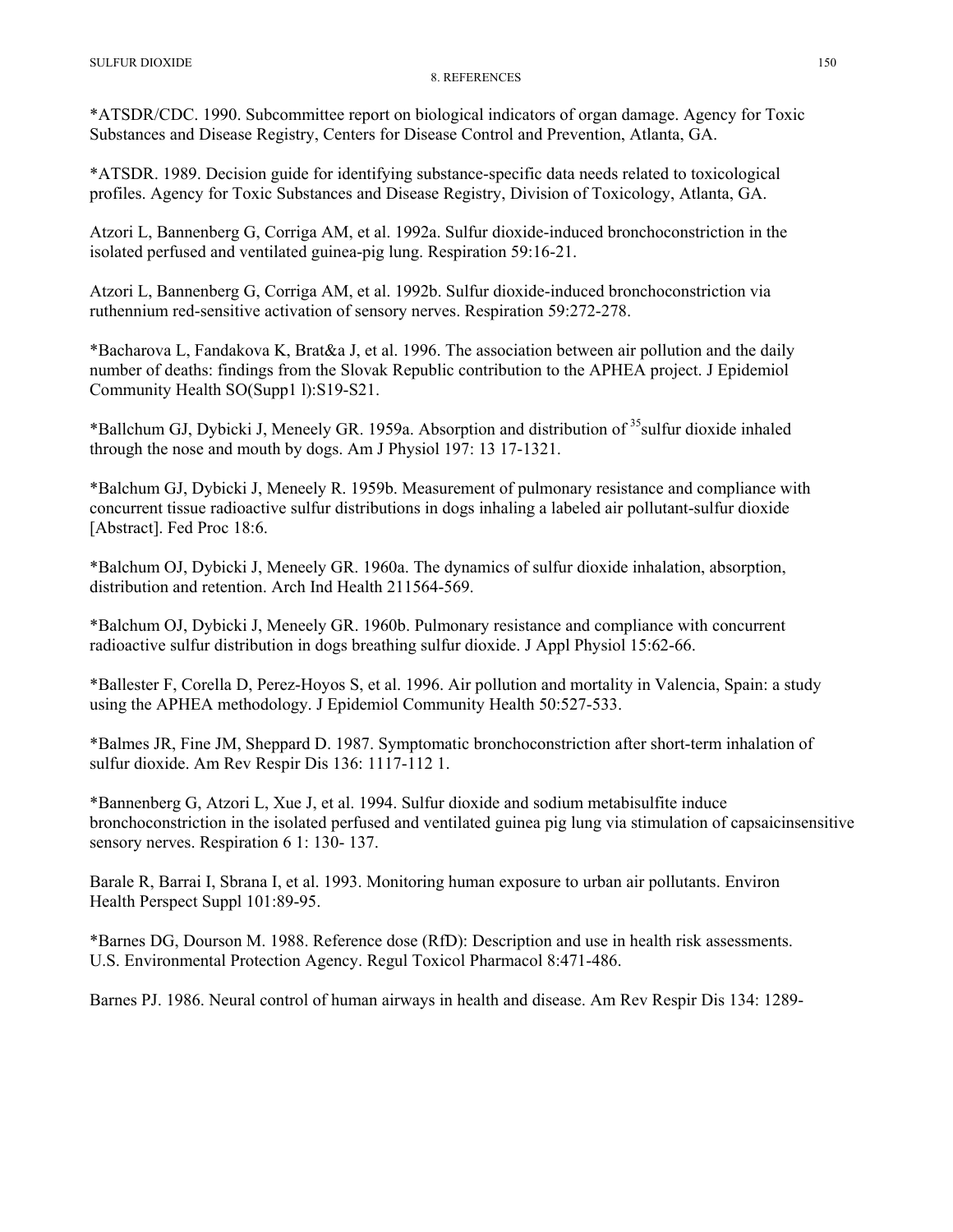Barrie LA, Georgii HW. 1976. An experimental investigation of the absorption of sulphur dioxide by water drops containing heavy metal ions. Atmos Environ 10:743-749.

Basbaum C, Gallup M, Gum J, et al. 1990. Modification of mucin gene expression in the airways of rats exposed to sulfur dioxide. In: Puchelle E, ed. Proceedings-Part I, Seventh International Congress of

Biorheology, Nancy, France, June 18-23, 1989. Symposium: Cellular and Molecular Aspects of Mucus and Cilia. New York: Pergamon Press, 485-489.

Bascom R, Bromberg PA, Costa DA, et al. 1996. Am J Respir Crit Care Med 153:3-50.

\*Baskurt OK. 1988. Acute hematologic and hemorheologic effects of sulfur dioxide inhalation. Arch Environ Health 43: 344-348.

\*Baskurt OK, Levi E, Andac SO, et al. 1990. Effect of sulfur dioxide inhalation on erythrocyte deformability. Clinical Hemorhealogy 10:485-490.

Bates DV, Sizto R. 1987. Air pollution and hospital admissions in Southern Ontario: The acid summer haze effect. Environ Res 43:317-331.

Batterman S, Osak I, Gelman C. 1997. SO2 sorption characteristics of air sampling filter media using a new laboratory test. Atmos Environ 31:1041-1047.

Beck-Speier I, Kreyling WG, Luippold GB, et al. 1990. Sulfite oxidase activity in rat nasal tissue and pathologic responses to inhalation of sulfur oxides. J Aerosol Sci 2l:S463-S466.

Ben-Jebria A, Full AP, DeMaria DD, et al. 1990. Dynamics of sulfur dioxide absorption in excised porcine tracheae. Environ Res 53:119-134.

\*Benner WH, Ogorevc B, Novakov T. 1992. Oxidation of sulfur dioxide in thin water containing NH3. Atmos Environ 26A:1713-1723.

Berry RD, Colls JJ. 1990. Atmospheric carbon dioxide and sulphur dioxide on an urban/rural transect-I. Continuous measurements at the transect ends. Atmos Environ 24A:2681-2688.

Bethel RA, Epstein J, Sheppard D, et al. 1983. Sulfur dioxide-induced bronchoconstriction in freely breathing, exercising, asthmatic subjects. Am Rev Respir Dis 128:987-990.

Bethel RA, Erle DJ, Epstein J, et al. 1983. Effect of exercise rate and route of inhalation on sulfur dioxide-induced bronchoconstriction in asthmatic subjects. Am Rev Respir Dis 128:592-596.

\*Bethel RA, Sheppard D, Epstein J, et al. 1984. Interaction of sulfur dioxide and dry cold air in causing bronchoconstriction in asthmatic subjects. J Appl Physiol: Respir Environ Exercise Physiol 57:4 19-423.

\*Bethel RA, Sheppard D, Geffroy B, et al. 1985. Effects of 0.25 ppm sulfur dioxide on airway resistance in freely breathing, heavily exercising, asthmatic subjects. Am Rev Respir Dis 13 1:659-661.

Bhopal RS, Phillimore P, Moffatt S, et al. 1994. Is living near a coking works harmful to health? A study of industrial air pollution. J Epidemiol Community Health 48:237-247.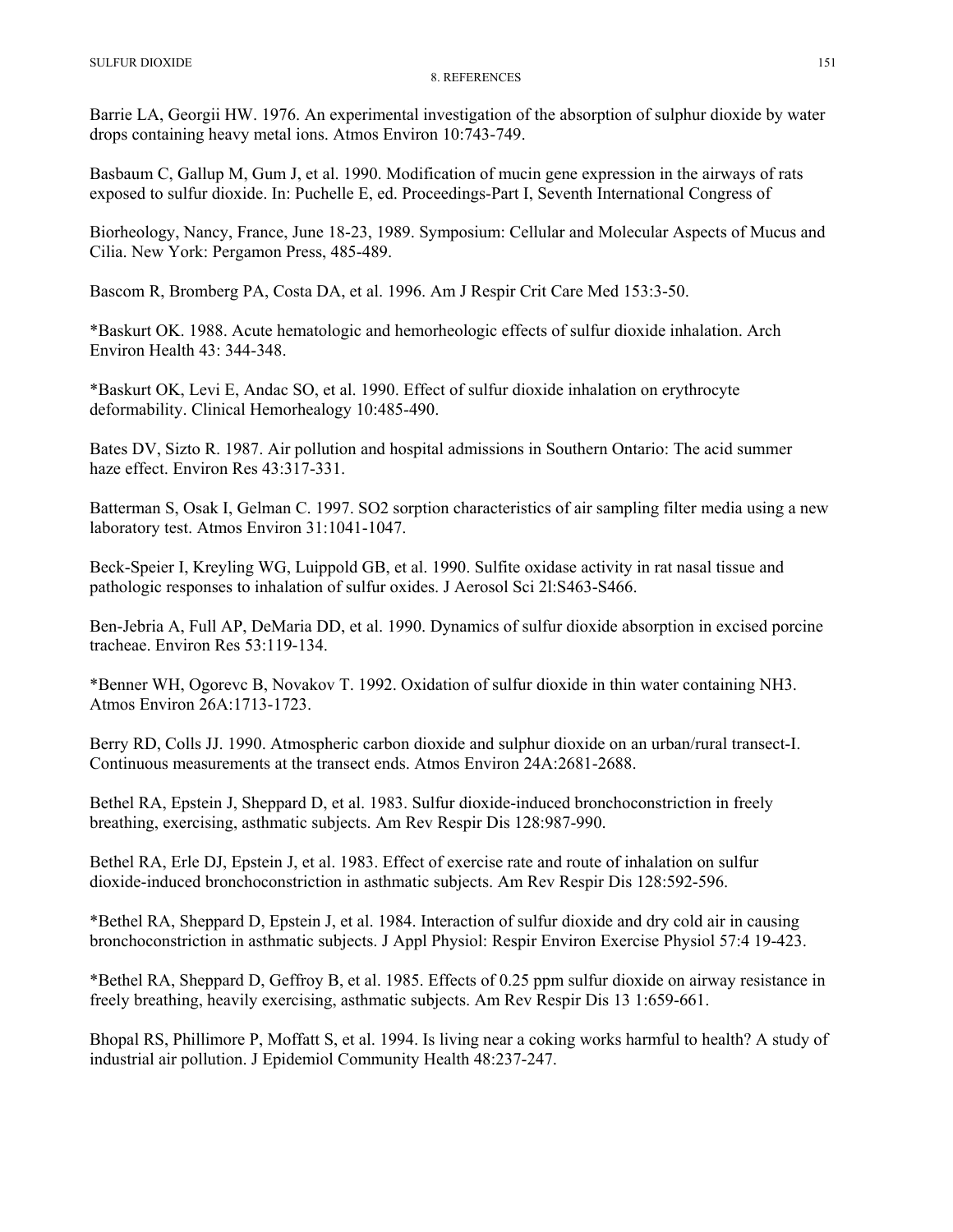Bond GG, Cook RR, Wight PC, et al. 1983. A case-control study of brain tumor mortality at a Texas chemical plant. J Occup Med 25:377-386.

\*Bond GG, Flores GH, Shellenberger RJ, et al. 1986. Nested case-control study of lung cancer among chemical workers. Am J Epidemiol 124:53-66.

\*Bourque CP-A, Arp PA. 1996. Simulating sulfur dioxide plume dispersion and subsequent deposition downwind from a stationary point source: a model. Environmental Pollution 91:363-380.

Brook JR, Sirois A, Clarke JF. 1996. Comparison of dry deposition velocities for  $SO_2$ , HNO<sub>3</sub>, and  $SO_2^{-4}$ estimated with two inferential models Water Air Soil Pollut 87:205-218.

\*Brooks S. 1992. Occupational and Environmental Asthma. In: Rom WR, MD, ed. Environmental Occupational Medicine. Boston, MA: Little Brown and Co., 393-446.

\*Brooks SM, Weiss MA, IL Bernstein. 1985. Reactive airways dysfunction syndrome (RADS): Persistent asmatha syndrome after high level irritant exposures. Chest 88:376-384.

Brunekreef B, Dockery DW, Krzyzanowski M. 1995. Epidemiological studies on short-term effects of low levels of major ambient air pollution components. Environ Health Perspect 103:3- 13.

\*Buchdahl R, Parker A, Stebbings T, et al. 1996. Association between air pollution and acute childhood wheezy episodes: prospective observational study. BMJ 312:661-665.

Buchholtz WF, Crow WL. 1990. Relating SARA Title III emissions to community exposure through ambient air quality measurements [Abstract]. In: Proceedings of the Annual Meeting of the Air and Waste Management Association.

\*Bufalini M. 1971. Oxidation of sulfur dioxide in polluted atmospheres-- a review. Environmental Sciences & Technology 5:685-703.

\*CA ARB. 1998. Table of Standards. California Air Resources Board. California Code of Regulations, Title 17, Secion 70200.

\*Cabre F, Marin C, Cascante M, et al. 1990. Occurrence and comparison of sulfite oxidase activity in mammalian tissues. Biochem Med Metab Biol 43:159-162.

\*CDC. 1996. Physical activity and health: A report of the Surgeon General executive summary. U.S. Department of Health and Human Services, Center for Disease Control and Prevention, National Center for Chronic Disease Prevention and Health Promotion, The President's Council on Physical Fitness and Sports.

\*Charan NB, Myers CG, Lakshminarayan S, et al. 1979. Pulmonary injuries associated with acute sulfur dioxide inhalation. Am Rev Respir Dis 119:555-560.

\*Chen Z, Zhang Y, Wang Y, et al. 1990. An estimate of the conversion rates of  $SO_2$ , to  $SO_4^2$ , and  $NO_2$  to  $HNO<sub>3</sub> + NO<sub>3</sub>$  for the evaluation air pollution in Beijing. J Environ Sci (China)2:4 1-48.

Ciccone G, Faggiano F, Falasca P. 1995. Sulfur dioxide air pollution and hospital admissions in Ravenna: A case-control study. Epidemiol Prev (Italy) 19:99-l 04.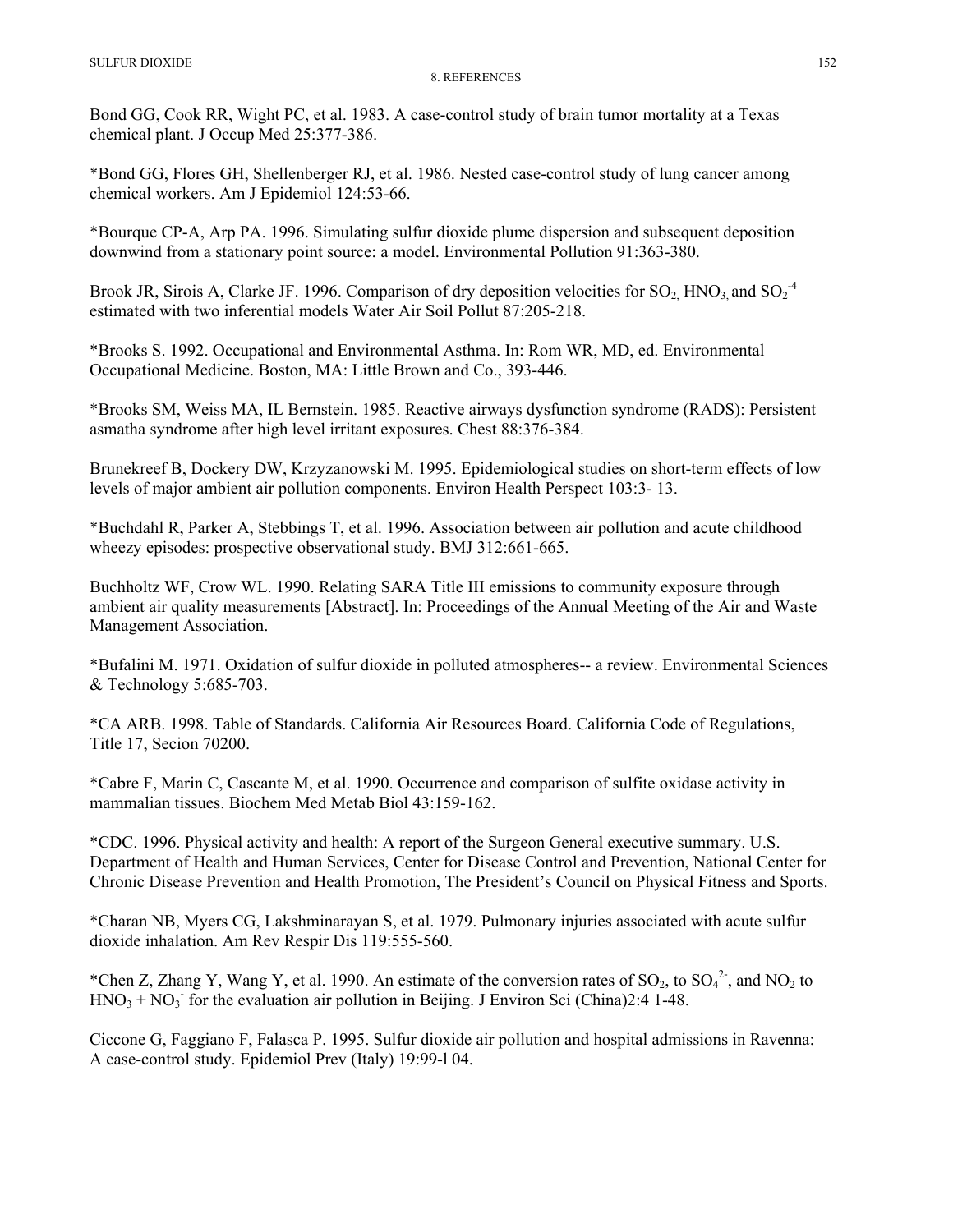Cirillo MC, Clerici G, Manzi D. 1990. Atmospheric transport of sulphur dioxide on a local scale: A case study. In: Developments in Environmental Modelling, 16. Modelling in Ecotoxicology. New York, NY: Elsevier Science Publishing Co., Inc.

\*Clewell HJ III, Andersen ME. 1985. Risk assessment extrapolations and physiological modeling. Toxicol IndHealth l:lll-131.

\*CO DPHE. 1998. Colorado Department of Public Health and Environment, Air Pollution Control Division. 5 Colorado Code of Regulations. 1001 - 14.

\*Cohen HJ, Drew RT, Johnson JL, et al. 1973. Molecular basis of the biological function of molybdenum. The relationship between sulfite oxidase and the acute toxicity of bisulfite and SO2. Proc Nat Acad Sci 70:3655-3659.

\*Cohen HJ, Johnson JL, Rajagopalan KV. 1974. Molecular basis of the biological function of molybdenum. Developmental patterns of sulfite oxidase and xanthine oxidase in the rat. Arch Biochem Biophys 164:440 446.

\*Constantin D, Bini A, Meletti E, et al. 1996. Age-related differences in the metabolism of sulphite to sulphate and in the identification of sulphur trioxide radical in human polymorphonuclear leukocytes. Mech Ageing Dev 88:95-109.

\*Constantin D, Mehrotra K, Rahimtula A, et al. 1994. Stimulator-y effects of sulfur and nitrogen oxides on carcinogen activation in human polymorphonuclear leukocytes" Environ Health Perspect 102: 161 - 164.

\*Cox RA, Penkett SA. 1970. The photo-oxidation of sulfur dioxide in sunlight. Atmos Environ 4:425-433. Cox RA, Penkett SA. 197 1. Oxidation of atmospheric sulfur dioxide by products of the ozone-olefin reaction. Nature 230:321-322.

\*CT DEP. 1998. Connecticut primary and secondary standards. Connecticut Department of Environmental Protection, Bureau of Air Management. 22a-174-24.

\*Cureton KJ. 1987. Commentary on "Children and fitness: A public health perspective." Res Q Exert Sport 58:315-320.

Dab W, Medina P QuCnel S, Le Moullec Y, et al. 1996. Short term respiratory health effects of ambient air pollution: results of the APHEA project in Paris. J Epidemiol Corm-n Health SO(Supp1 1):S42-S46.

\*Dalhamn T, Strandberg L. 1961. Acute effect of sulphur dioxide on the rate of ciliary beat in the trachea of rabbit, in vivo and in vitro, with studies in the absorptional capacity of the nasal cavity. Int J Air Water Pollut 4:154-167.

Dalton SM, Toole-O'Neil B, Gullett BK, et al. 1992. Summary of the 1991 EPRI/EPA/DOE sulfur dioxide Control Symposium. Control Technology 42:1110-1117.

Davies MH, Ngong JM, Pean A, et al. 1995. Sulphoxidation and sulphation capacity in patients with primary biliary cirrhosis. Journal of Hepatology 22:55 l-560.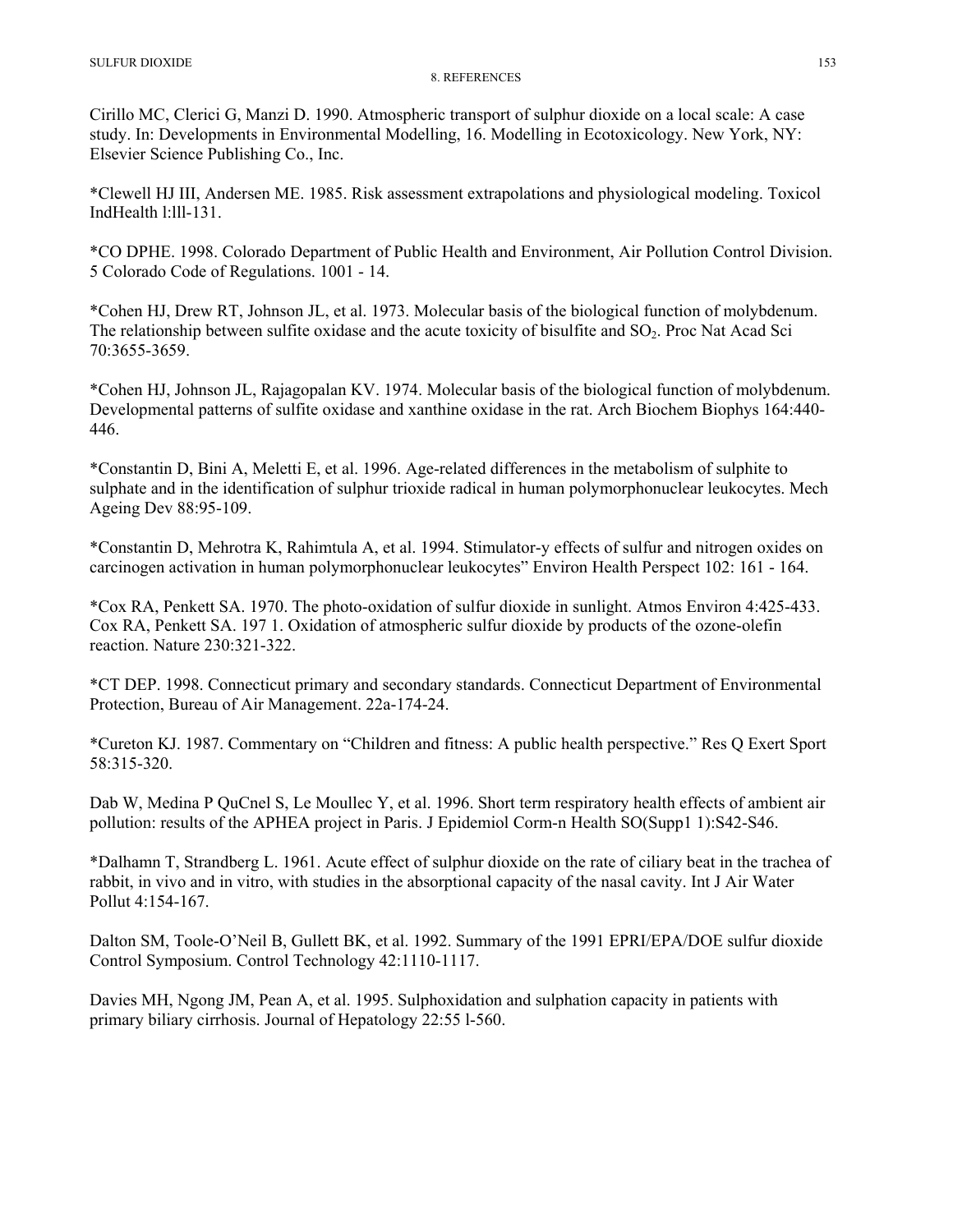De Boer KF, Thomas R. 1991. Scenario analyses using the Dutch acidification systems model emission and deposition scenarios sulfur dioxide nitrogen oxides and ammonia. In Heij GJ, Schneider T, eds. Studies in Environmental Science, 46. Acidification Research in the Netherlands: Final Report of the Dutch Priority Programme in Acidification, New York, NY: Elsevier Sciences Publishers Co., Inc.

\*Department of Labor. 1975. Occupational exposure to sulfur dioxide. Federal Register 40:54520-54534. De Santis F, Allefrini E, Fazio MC, et al. 1997. Development of a passive sampling technique for the determination of nitrogen dioxide and sulphur dioxide in ambient air. Analytica Chimica Acta 346:127-134.

\*Deshmane V, Lee CM, Sublette KL. 1993. Microbial reduction of sulfur dioxide with pretreated sewage sludge and elemental hydrogen as electron donors. Applied Biochem Biotechnol 39/40:739-752.

\*Devalia JL, Rusznak C, Herdman MJ, et al. 1994. Effect of nitrogen dioxide and sulfur dioxide on airway response of mild asthmatic patients to allergen inhalation. Lancet 344: 1668-71.

\*Dikmenoglu N, Baskurt OK, Levi E, et al. 199 1. How does sulphur dioxide affect erythrocyte deformability? Clinical Hemorheology 11:497-499.

\*Dockery DW, Ware JH, Ferris BG, et al. 1982. Change in pulmonary function in children associated with air pollution episodes. J Air Pollut Control Assoc 32:937-942.

\*Dodge R, Solomon P, Moyers J, et al. 1985. A longitudinal study of children exposed to sulfur oxides. Am J Epidemiol 121:730-736.

\*DOE. 1996. Assessing historical global sulfur emission patterns for the period 1850-1990. Washington, DC: Office of Planning and Analysis, Department of Energy. NTIS no. DE96-014790.

\*DOT. 1995. U.S. Department of Transportation Code of Federal Regulations 49 CFR 171.77/49 CFR 171.2.

\*DOT. 1998. U.S. Department of Transportation. Code of Federal Regulations 49 CFR 172.101. Table of Hazardous Materials and Special Provisions.

Douglas GJ, Price JF, Page CP. 1994. A method for the long-term exposure of rabbits to environmental pollutant gases. Eur Respir J 7:1516-1526.

Dunn S. 1997a. Atmospheric trends: Carbon emissions set new record. In: O'Meara M, ed. Worldwatch Institute Report: Vital Signs. New York, NY: W.W. Norton & Company, Inc., 58-59.

Dunn S. 1997b. Atmospheric trends: Global temperature down slightly. In: O'Meara M, ed. Worldwatch Institute Report: Vital Signs. New York, NY: W.W. Norton & Company, Inc., 62-63.

Dzubay TG, Stevens RK. 1975. Ambient air analysis with dichotomous sampler and x-ray fluorescence spectrometer. Environ Sci Technol9:663-668.

\*Ellenhorn MJ, Barceloux DG. 1988. Medical toxicology: diagnosis and treatment of human poisoning. New York, NY: Elsevier Science Publishing Co., Inc, 874-875.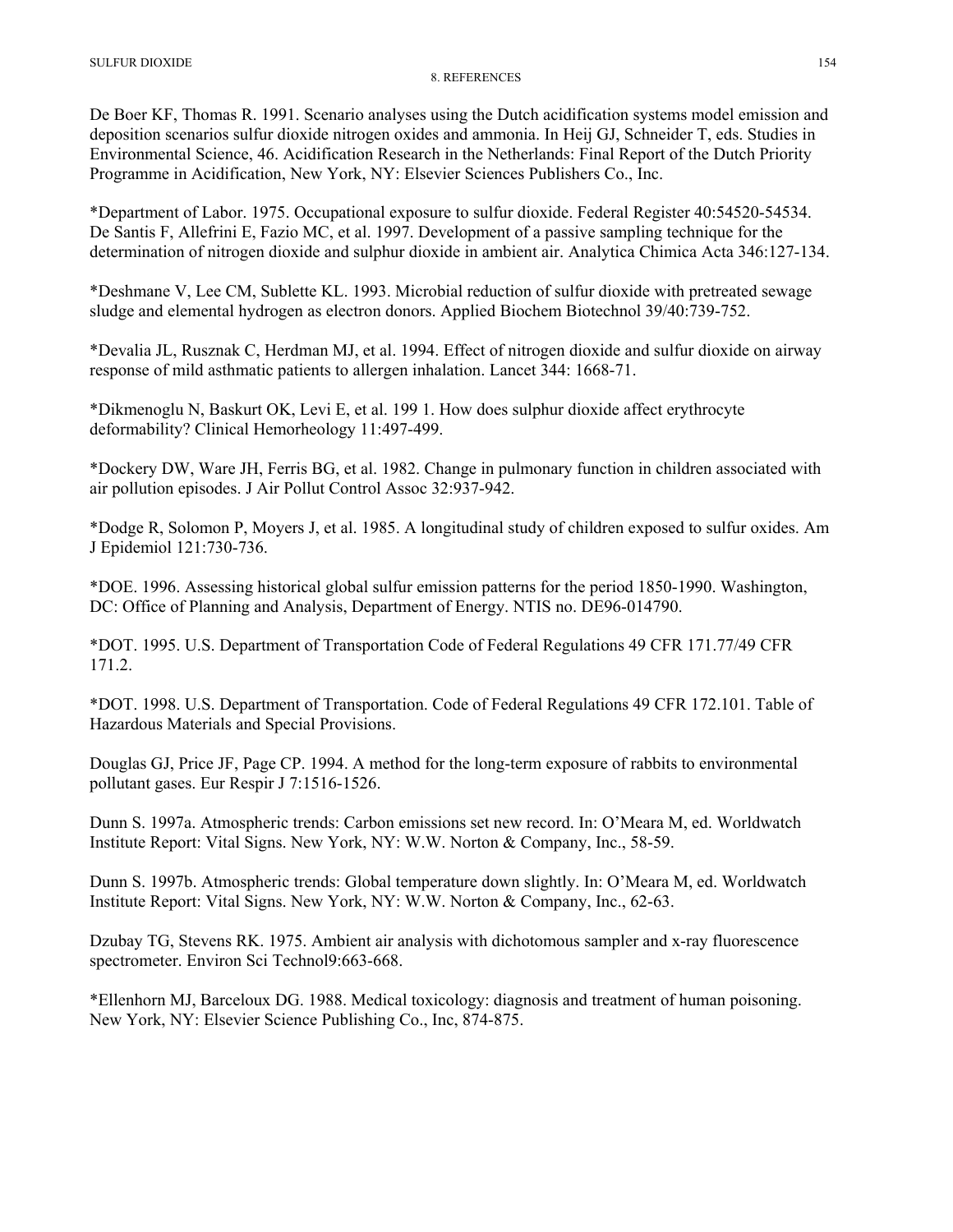Ellison JM. 1965. The nature of air pollution and the methods available for measuring it. Bull World Health Organ 32:399-409.

Endecott BR, Sanders DC, Chaturvedi AK. 1996. Simultaneous gas chromatographic determination of four toxic gases generally present in combustion atmospheres. J Anal Toxicol 20: 189-194.

Engi D, Boozer DD, Church HW, et al. 1992. Toxicological effects of Kuwaiti oil fires. Sandia National Labs, Albuquerque, NM.

Enterline PE, Marsh GM. 1982. Cancer among workers exposed to arsenic and other substances in a copper smelter. Am J Epidemiol 116:895-911.

\*Enterline PE, Marsh GM, Esmen NA, et al. 1987. Some effects of cigarette smoking, arsenic and sulfur dioxide on mortality among US copper smelter workers. J Occup Med 29:831-838.

EPA. 1984. Health effects assessment for sulfuric acid. Cincinnati, OH: U.S. Environmental Protection Agency, Environmental Criteria and Assessment Office. EPA/540/1-86/031.

\*EPA. 1986a. Method 9035: Sulfate (calorimetric, automated, chloranilate). In: Test methods for evaluating solid waste-physical/chemical methods. September 1986. 9035-1-9035-6.

\*EPA. 1986b. Method 9036: Sulfate (calorimetric, automated, methylthymol blue, AA II). In: Test methods for evaluating solid waste-physical/chemical methods. September 1986. 9036-l-9036-7.

\*EPA. 1986c. Method 9038: Sulfate (turbidimetric). In: Test methods for evaluating solid wastephysical/ chemical methods. September 1986. 9038-1-9038-6.

\*EPA. 1986d. Second addendum to air quality criteria for particulate matter and sulfur oxides (1982): Assessment of newly available health effects information. Environmental Criteria and Assessment (MD-22), Office of Health and Environmental Assessment (ORD), U.S. Environmental Protection Agency, Research Triangle Park, NC. December 1986. EPA document number PB87-176574.

EPA. 1990. Acid aerosol deposition in the developing human lung. Research Triangle Park, NC: U.S. Environmental Protection Agency, Health Effects Research Lab. EPA/6OO/D-90/132.

EPA. 1990. Emission Factors for Iron Foundries: Criteria and Toxic Pollutants. Research Triangle Park, NC: Environmental Protection Agency, Air and Engineering Research Lab.

\*EPA. 1990. Interim methods for development of inhalation reference doses. U.S. Environmental Protection Agency. EPA 600/8-90-066A.

EPA. 1991. Air/Superfund National Technical Guidance Study Series. Emission Factors for Superfund Remediation Technologies. Washington, DC: Environmental Protection Agency, Office of Emergency and Remedial Response.

EPA. 1993. Guidance on the application of refined dispersion models for hazardous/toxic air releases (Final Report). Research Triangle Park, NC: Environmental Protection Agency, Office of Air Quality Planning and Standards.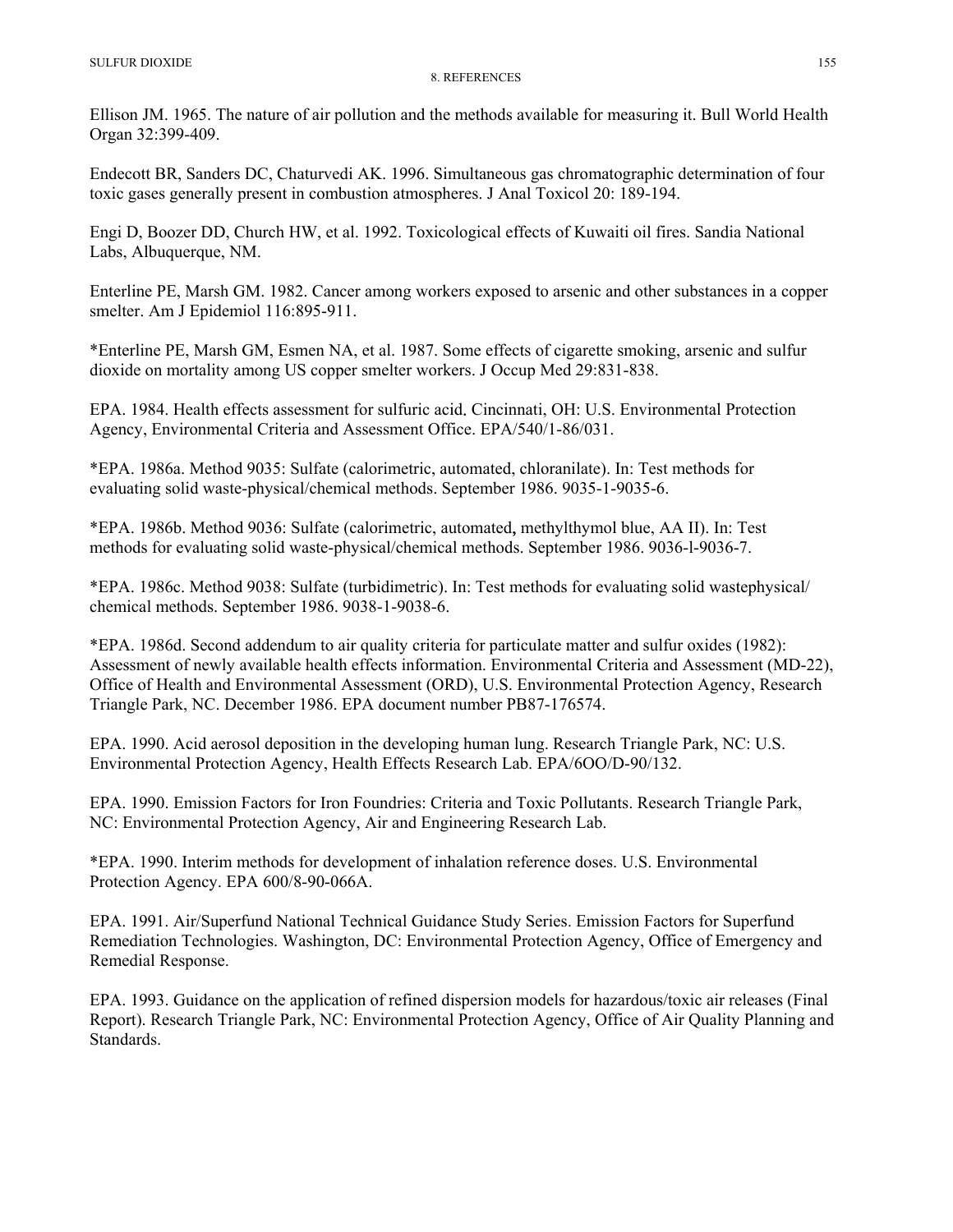EPA. 1993. National air pollutant emission trends, 1900-1992. Research Triangle Park, NC: Environmental Protection Agency, Office of Air Quality Planning and Standards.

\*EPA. 1994a. National Air Pollutant Emission Trends, 1900-1993. Research Triangle Park, NC: Environmental Protection Agency, Office of Air Quality Planning and Standards.

\*EPA. 1994b. Review of the National Ambient Air Quality Standards for Sulfur Oxides: Assessment of Scientific and Technical Information. Supplement to the 1986 OAQPS Staff Paper Addendum (Final Report). Research Triangle Park, NC: Environmental Protection Agency, Office of Air Quality Planning and Standards.

EPA. 1994c. Supplement to the second addendum (1986) to air quality criteria for particulate matter and sulfur oxides (1982): Assessment of new findings on sulfur dioxide acute exposure health effects in asthmatic individuals. Washington, DC: Environmental Protection Agency, Office of Health and Environmental Assessment.

\*EPA. 1995a. U.S. Environmental Protection Agency. Code of Federal Regulations 40 CFR 180.444.

\*EPA. 1995b. U.S. Environmental Protection Agency. Code of Federal Regulations 40 CFR 302.4.

\*EPA. 1995c. U.S. Environmental Protection Agency. Code of Federal Regulations 40 CFR 60, Appendix A.

EPA. 1996. U.S. Environmental Protection Agency. National air quality and emissions trends report, 1995. Research Triangle Park, NC: Office of Air Quality Planning and Standards, Emissions Monitoring and Analysis Division, Air Quality Trends Analysis Group. EPA 454/R-96-005.

\*EPA. 1997. EPA's proposed implementation requirements for SO, reduction. U.S. Environmental Protection Agency. Code of Federal Regulations 40 CFR 5 1.

\*EPA. 1998a. U.S. Environmental Protection Agency. Code of Federal Regulations 40 CFR 50.4. National primary ambient air quality standards for sulfur oxides (sulfur dioxide).

\*EPA. 1998b. U.S. Environmental Protection Agency. Code of Federal Regulations 40 CFR 50.5. National secondary ambient air quality standard for sulfur oxides (sulfur dioxide).

\*EPA. 1998c. U.S. Environmental Protection Agency. Code of Federal Regulations 40 CFR 116.4. Designation of hazardous substances.

\*EPA. 1998d. U.S. Environmental Protection Agency. Code of Federal Regulations 40 CFR 180.444. Sulfur dioxide; tolerances for residues.

\*EPA. 1998e. U.S. Environmental Protection Agency. Code of Federal Regulations 40 CFR 180.1013. Sulfur dioxide from use in fumigants for stored grains; exemption from the requirement of a tolerance.

\*EPA. 1998f. U.S. Environmental Protection Agency. Code of Federal Regulations 40 CFR 355. Appendix A to Part 355: The list of extremely hazardous substances and their threshold planning quantities.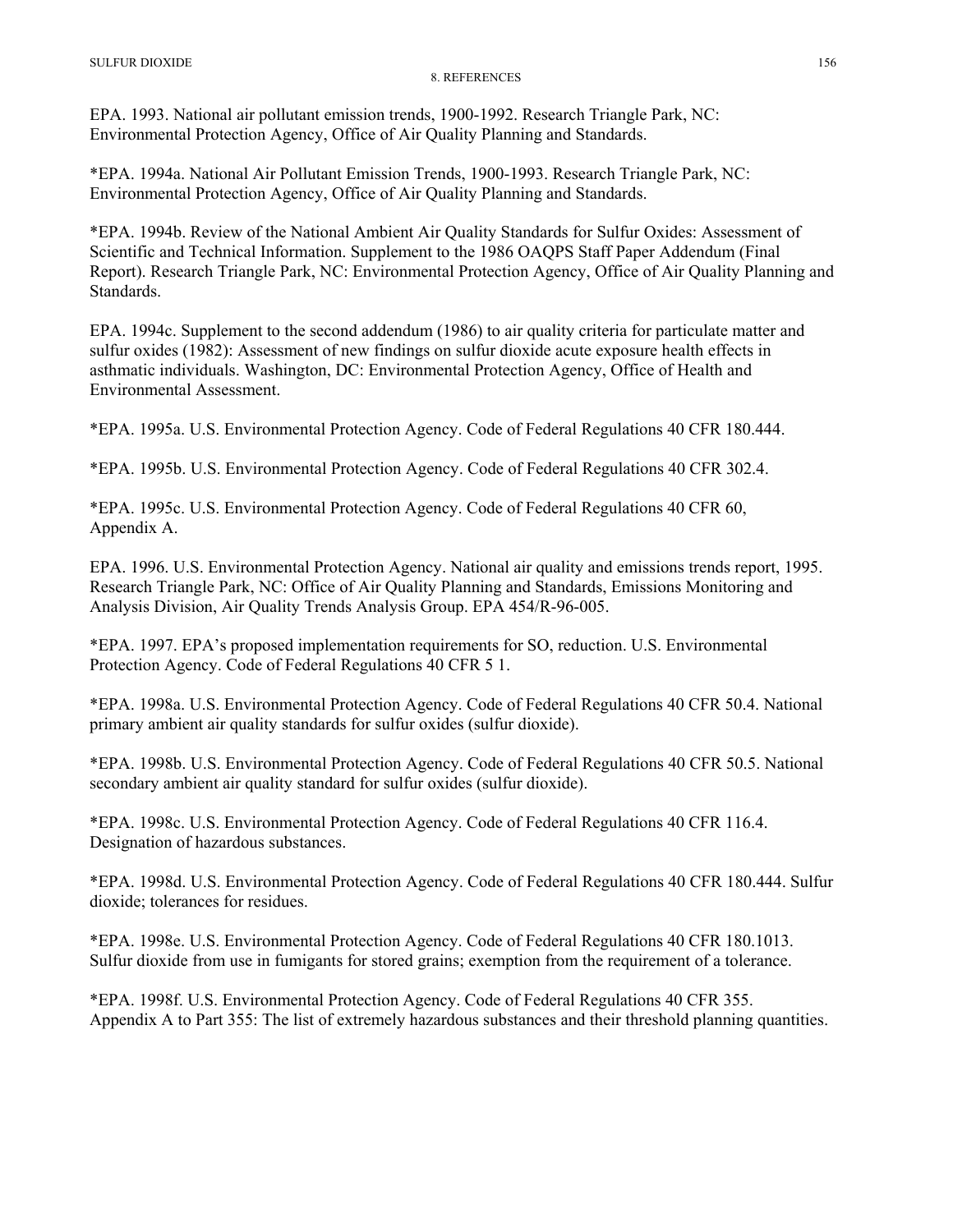\*EPA. 19988. U.S. Environmental Protection Agency. Code of Federal Regulations 40 CFR 372.65. Toxic chemical release reporting: community right-to-know. Chemicals and chemical categories to which this part applies.

Erisman JW, Versluis AH, Verplanke TA, et al. 1993. Monitoring the dry deposition of sulfur dioxide in the Netherlands: Results for grassland and heather vegetation. Atmos Environ 27A:1153-1161.

\*Esmen NA, Marsh GM, Stone RA, et al. 1997. Quantifying individual residential exposure to smelter emissions in four Arizona copper smelter communities: exposure estimation procedures and results. Toxicol Ind Health 13(2/3):247-258.

\*Etlik 0, Tomur A, Tuncer M, et al. 1997. Protective effect of antioxidant vitamins on red blood cell lipoperoxidation induced by SO2 inhalation. J Basic Clin Physiol Pharmacol 8(1-2):31-43.

Farley JM. 1992. Inhaled toxicants and airway hyperresponsiveness. Annu Rev Pharmacol Toxicol 32:67-88.

\*Farone A, Huang S, Paulauskis J, et al. 1995. Airway neutrophilia and chemokine mRNA expression in sulfur dioxide-induced bronchitis. Am J Respir Cell Mol Biol 12:345-350.

\*FDA. 1996. U.S. Food and Drug Administration Code of Federal Regulations 21 CFR 582.3862. [Retrieval in Progress]

Federspiel CF, Layne JT, Auer C, et al. 1980. Lung function among employees of a copper mine smelter: Lack of effect of chronic sulfur dioxide exposure. J Occup Med 22:438-444.

Ferris BG, Chen H, Puleo S, et al. 1978. Chronic nonspecific respiratory disease in Berlin, New Hampshire, 1967-1973.

Feichter J, Kjellstrijm E, Rodhe H, et al. 1996. Simulation of the tropospheric sulfur cycle in a global climate model. Atmos Environ 30: 1693-1707.

\*Field PI, Simmul R, Bell SC, et al. 1996. Evidence for opioid modulation and generation of prostaglandins in sulphur dioxide (SO,)-induced bronchoconstriction. Thorax 51:159-163.

Fine JM, Gordon T, Sheppard D. 1987. The roles of pH and ionic species in sulfur dioxide- and sulfiteinduced bronchoconstriction. Am Rev Respir Dis 136: 1122- 1126.

Fine JM, Gordon T, Thompson JE, et al. 1987. The role of titrable acidity in acid aerosol-induced bronchoconstriction. Am Rev Respir Dis 135:826-830.

\*Flato S, Hemminki K, Thunberg E, et al. 1996. DNA adduct formation in the human nasal mucosa as a biomarker of exposure to environmental mutagens and carcinogens. Environ Health Perspect 104:47 1-473.

\*FL DEP. 1998. Ambient air quality standards. Florida Department of Environmental Protection, Bureau of Air Regulation. 62-204.240.

Folinsbee LJ. 1992. Human Health Effects of Air Pollution Environmental Health Perspectives 100:45-56.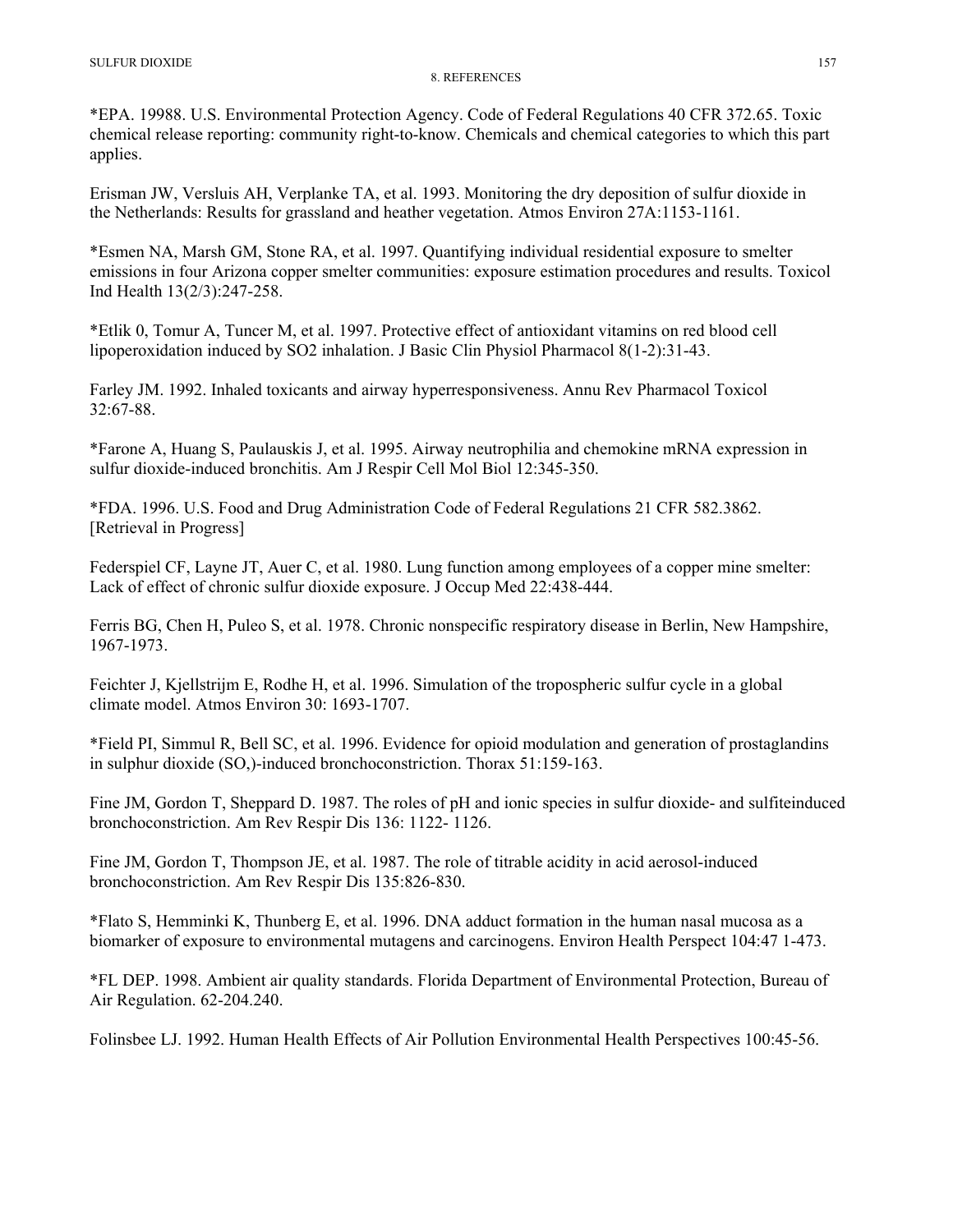\*Fornan SJ. 1966. Body composition of the infant. Part I: The male reference infant. In: Falkner F, ed. Human development. Philadelphia, PA: WB Saunders, 239-246.

\*Fornan, SJ, Has&e, F, Ziegler, EE, and Nelson, SE. 1982. Body composition of reference children from birth to age 10 years. American Journal of Clinical Nutrition 35: 1169-1175.

\*Forastiere F, Valesini S, Salimei E, et al. 1987. Respiratory cancer among soap production workers. Stand J Work Environ Health 13:258-260

\*Fowlie AJ, Grasso P, Benford DJ. 1990. The short-term effects of carcinogens and sulphur dioxide on the nuclear size of rat nasal epithelial cells. J Applied Toxicology 10:29-38.

Frank NR, Amdur MO, Whittenberger JL. 1964. A comparison of the acute effects of  $SO_2$  administered alone or in combination with NaCl particles on the respiratory mechanics of healthy adults. Int J Air Wat Poll 8:125-133.

\*Frank NR, Amdur MO, Worcester J, et al. 1962. Effects of acute controlled exposure to sulfur dioxide on respiratory mechanics in healthy male adults. J Appl Physiol 17:252-258.

\*Frank NR, Yoder RE, Brain JD, et al. 1969. Sulfur dioxide (35 S-labeled) absorption by the nose and mouth under conditions of varying concentration and flow. Arch Environ Health 18:3 15-322.

\*Frank NR, Yoder RE, Yokoyama E, et al. 1967. The diffusion of 35sulfur dioxide from tissue fluids into the lungs following exposure of dogs to 35sulfur dioxide I Health Phys 13:31-38.

Franks AP, Harper PJ, Bilo M. 1996. The relationship between risk of death and risk of dangerous dose for toxic substances. Journal of Hazardous Materials 5: 11-34.

\*French JG, Lowrimore G, Nelson WC, et al. 1973. The effect of sulfur dioxide and suspended sulfates on acute respiratory disease. Arch Environ Health 27: 129- 133.

\*Fung CS, Misra PK, Bloxam R, et al. 1991. A numerical experiment on the relative importance of H202 and 03 in aqueous conversion of sulfur dioxide to SO42-. Atmos Environ 25A:411-423.

Furia T, ed. 1972. Handbook of food additives. 2nd ed. Cleveland, OH: CRC Press, 142-147. Garland JA, Atkins DHF, Readings CJ, et al. 1974. Deposition of gaseous sulfur dioxide to the ground. Atmos Environ 8:75-79.

\*Garland JA, Clough WS, Fowler D. 1973. Deposition of sulfur dioxide on grass. Nature 242:256-257.

Gimeno L, Rua A, Hernandez E. 1997. Relationship between air pollutants emission patterns and concentrations. Toxicol Environ Chem 59: 189-l 97.

Glasser M, Greenburg L. 197 1. Air pollution, mortality, and weather, New York City. 1960-l 964. Arch Environ Health 22:334-343.

\*Goldring IP, Greenburg L, Park SS. 1970. Pulmonary effects of sulfur dioxide exposure in the Syrian hamster: combined with emphysema. Arch Environ Health 21: 32-37.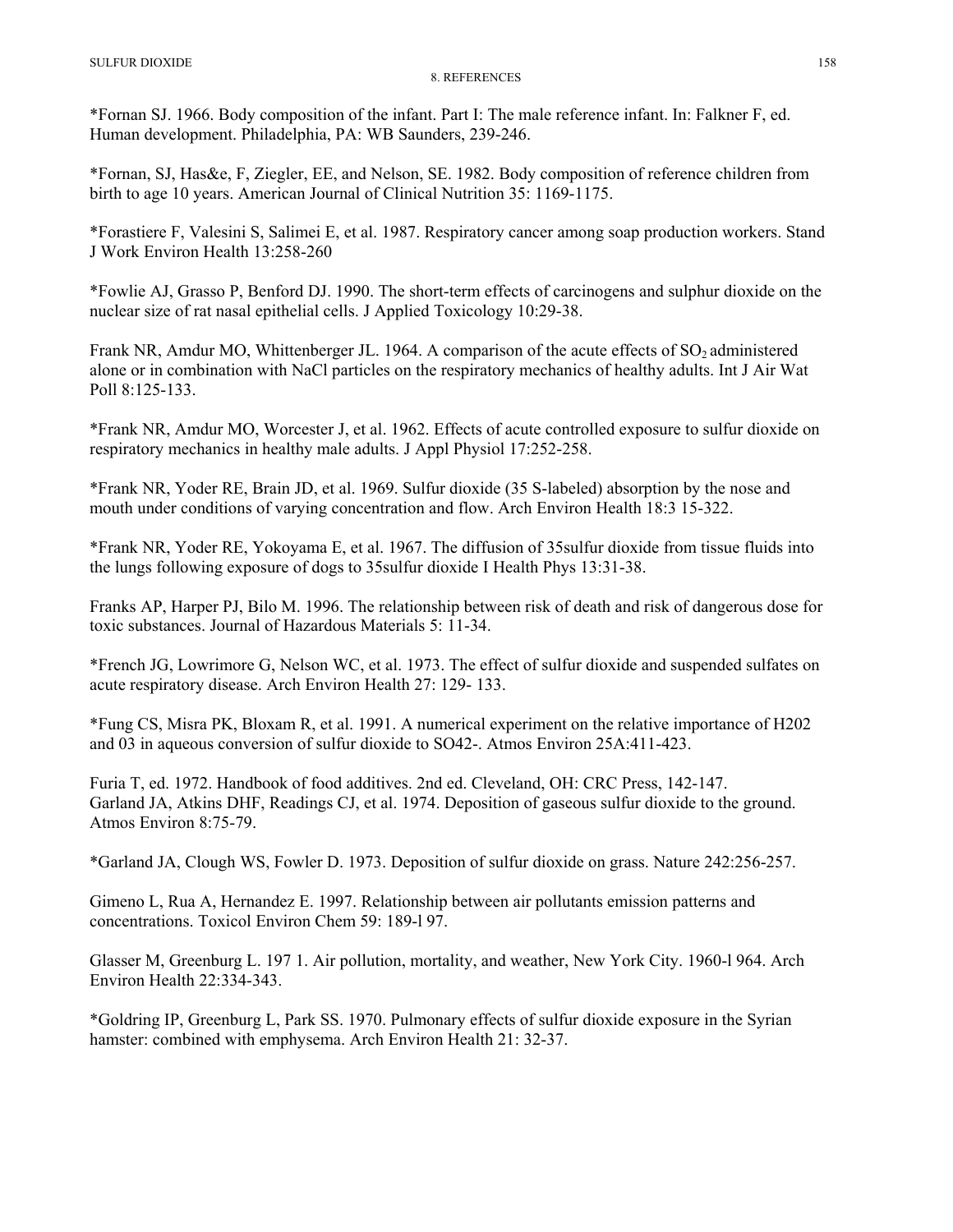Goldstein IF, Weinstein AL. 1986. Air pollution and asthma: Effects of exposures to short-term sulfur dioxide peaks. Environ Res 40:332-345.

\*Goldstein E, Lippert W, Chang DPY, et al. 1979. Effect of near ambient exposures to sulfur dioxide and ferrous sulfate particles on murine pulmonary defense mechanisms. Arch Environ Health 34:424-43 1.

Gong H Jr, Linn MA, Shamoo DA, et al. 1996. Effect of inhaled salmeterol on sulfur dioxide-induced bronchoconstriction in asthmatic subjects. Chest 110: 1229-1235.

Gorriz A, Llacuna S, Riera M, et al. 1996. Effects of air pollution on hematological and plasma parameters in Apodemus sylvaticus and Mus musculus. Arch Environ Contam Toxicol 31:153-158.

Graham JA, Grant LD, Folinsbee LJ, et al. 1990. Acidic Deposition: State of Science and Technology. Report 22. Direct Health Effect of Air Pollutants Associated with Acidic Precursor Emissions. (Final Report). Washington, DC: Council on Environmental Quality, National Acid Precipitation Assessment Program.

\*Grant WM. 1974. Toxicology of the Eye. 2nd ed. Springfield, IL:Charles C. Thomas, 952-959.

Griffiths R, ed. 1996. Sulphur trioxide oleum and sulphuric acid mist. Rugby, Warwickshire, UK: Institution of Chemical Engineers.

Grunstein MM, Hazucha M, Sorli J, et al. 1977. Effect of SO2 on control of breathing in anesthetized cats. J Appl Physiol 43:844-85 1.

\*Grzesiak P, Schroeder G, Hopke W. 1997. Degradation of the natural environment resulting from the presence of sulphur compounds in the atmosphere. Polish Journal of Environmental Studies 6(4):45-48

\*Guerra D, Roman0 P, Zambonelli C. 198 1. Mutagenic effects of sulfur dioxide on Saccharomyces cerevisiae dipliod strains. Experientia 37: 691-693.

\*Gumuslu S, Akbas H, Aliciguzel Y, et al. 1998. Effects of sulfur dioxide inhalation on antioxidant enzyme activities in rat erythrocytes. Ind Health 36:70-73.

\*Gunnison AF, Benton AW. 1971. Sulfur dioxide: Sulfite. Interaction with mammalian serum and plasma. Arch Environ Health 22:381-388.

\*Gunnison AF, Palmes ED. 1974. S-sulfonates in human plasma following inhalation of sulfur dioxide. Am Ind Hyg Assoc J 35:288-291.

\*Gunnison AF, Palmes ED. 1976. A model for the metabolism of sulfite in mammals. Toxicol Appl Pharmacol38:111-126.

Gunnison AF, Palmes ED. 1978. Species variability in plasma S-sulfonate levels during and following sulfite administration. Chem Biol Interact 21:3 15-329.

\*Gunnison AF, Bresnahan CA, Palmes ED. 1977. Comparative sulfite metabolism in the rat, rabbit, and rhesus monkey. Toxicol Appl Pharmacol 42:99-109.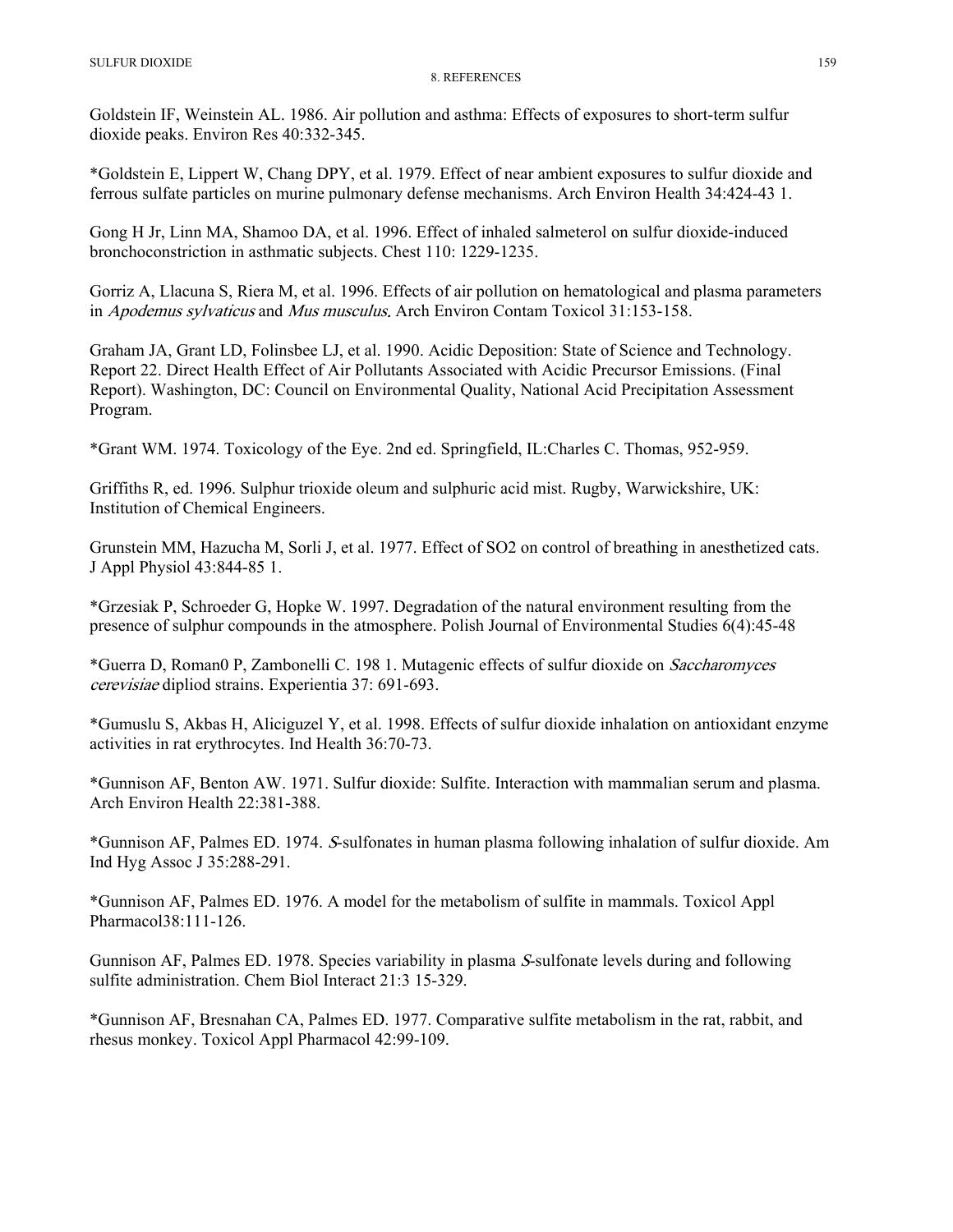\*Gunnison AF, Sellakumar A, Currie D, et al. 1987. Distribution, metabolism and toxicity of inhaled sulfur dioxide and endogenously generated sulfite in the respiratory tract of normal and sulfite oxdiase-deficient rats. J Toxicol Environ Health 21:141-162.

Gunnison AF, Sellakumar A, Snyder EA, et al. 1988. The effect of inhaled sulfur dioxide and systemic sulfite on the induction of lung carcinoma in rats by benzo(a)pyrene. Environ Res 46:59-73.

\*Guzelian, P.S, Henry, C.J., Olin, S.S. 1992. Similarities and Differences Between Children and Adults: Implications for Risk Assessment. International Life Sciences Institute Press, Washington, D.C.

Hackney JD, Linn WS, Bailey RM, et al. 1984. Time course of exercise-induced bronchoconstriction in asthmatics exposed to sulfur dioxide. Environ Res 34:321-327.

\*Haider SS. 1985. Effects of exhaust pollutant sulfur dioxide on lipid metabolism of guinea pig organs. Ind Health 23:81-87.

\*Haider SS, Hasan M, Khan NH. 1982. Air pollutant sulfur dioxide-induced alterations on the levels of lipids, lipid peroxidation and lipase activity in various regions of the rat brain. Acta Pharmacol Toxicol 51:45-50.

\*Hajj AM, Nausherwan KB, Lee L. 1996. Role of tachykinins in sulfur dioxide-induced broncoconstriction in anesthetized guinea pigs. J Appl Physiol 80:2044-2050.

\*Hanacek J. 1987. Influence of sulphur dioxide breathing on defensive reflexes of the airways. Acta Physiol Hunga 70:227-233.

\*Hanacek J, Adamicova K, Briestenska J, et al. 199 1. Cough reflex in rabbits 24-h and 48-h after sulphur dioxide breathing. Acta Physiologica Hungrarica 77: 179-185.

Hanna SD, Rydbrink K, Vlahovic M, et al. 1992. California SARA Title III Section 313 data for reporting years 1987 and 1988. Journal of Hazardous Materials 31:277-296.

Hannemann AU, Mitra SK, Pruppacher HR. 1996. On the scavenging of gaseous nitrogen compounds by large and small rain drops: II. Wind tunnel and theoretical studies of the simultaneous uptake of  $NH_3$ ,  $SO_2$ , and  $CO<sub>2</sub>$  by water drops. J Atmos Chem 24:271-284.

\*Harkonen H, Nordman H, Korhoneno, et al. 1983. Long-term effects of exposure to sulfur dioxide: Lung function after a pyrite dust explosion. Am Rev Respir Dis 128:890-893.

\*HAZDAT. 1996. Agency for Toxic Substances and Disease Registry (ATSDR), Atlanta, GA. Hazucha MJ, Kehrl HR, Roger LJ, et al. 1984. Airway responsiveness to methacholine of asthmatics exposed to 0.025,0.5, and 1 .0 ppm sulfur dioxide. Am Rev Respir Dis 129:A145 [Abstract].

Health SK, Koenig JQ, Morgan MS, et al. 1994. Effects of sulfur dioxide exposure on African-American and Caucasian asthmatics. Environ Res 66:1-11.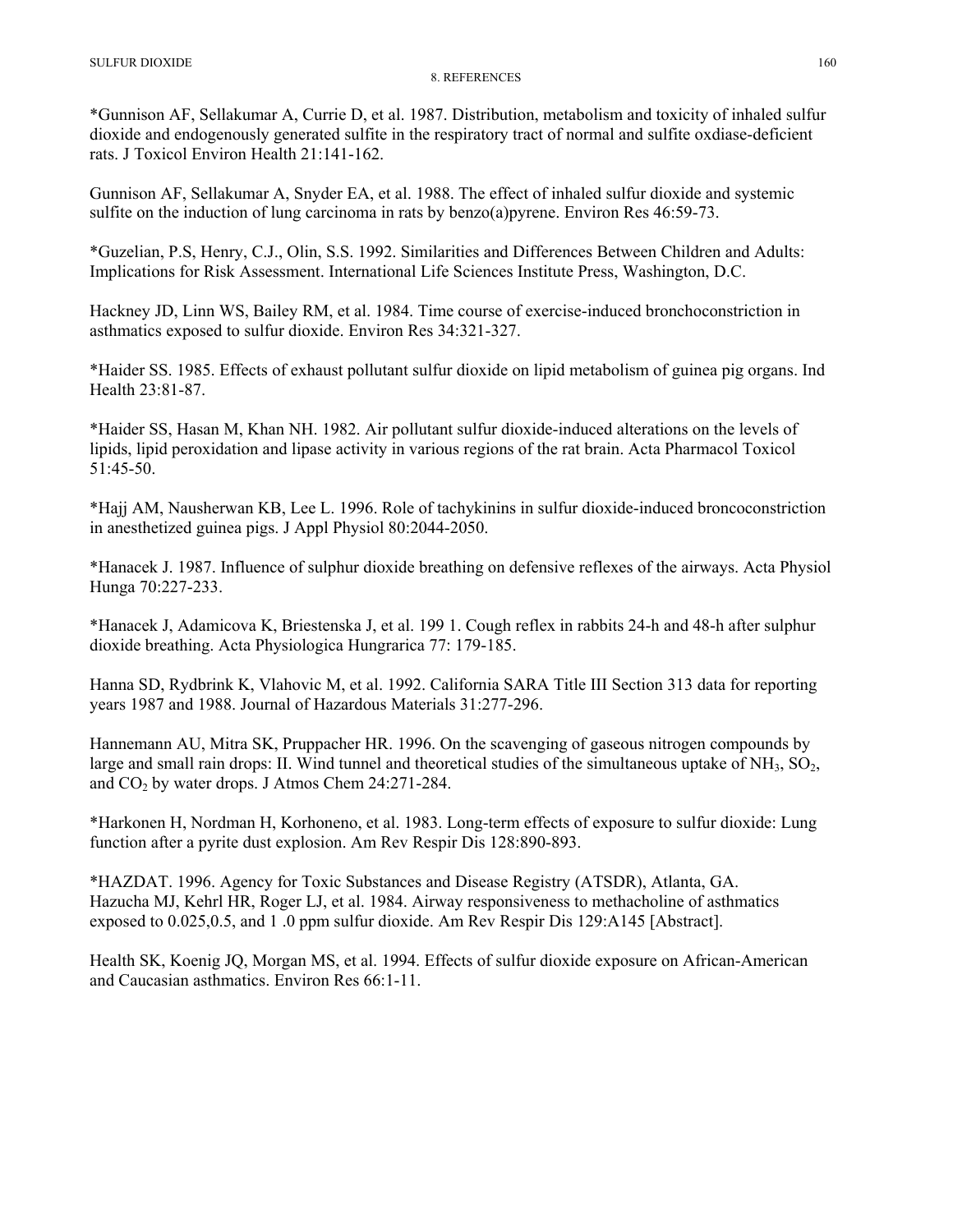Heinrich I-J, Mohr U, Fuhst R, et al. 1990. Investigation of a potential cotumorigenic effect of the dioxides of nitrogen and sulfur, and of diesel-engine exhaust, on the respiratory tract of Syrian golden hamsters. Fraunhofer-Inst fuer Toxikologie und Aerosolforschung, Hanover, FRG.

\*Helrich K, ed. 1990. Official methods of analysis of the Association of Official Analytical Chemists. Method 963.11. Arlington, VA: Association of Official Analytical Chemists, Inc., 718.

\*Hemminki K, Niemi ML. 1982. Community study of spontaneous abortions: Relation to occupation and air pollution by sulfur dioxide, hydrogen sulfide, and carbon disulfide. Arch Occup Environ Health 51:55-63.

\*Hilado CJ, Machado AM. 1977. Effect of sulfur dioxide on Swiss albino mice. Journal of Combustion Toxicology 4:236-245.

\*Hill AC. 1971. Vegetation: a sink for atmospheric pollutants. J Air Pollut Control Assoc 21:341-346. Hoheneder SD, Parrish BR, Jacobs BW, et al. 1993. Federal facility compliance demonstration with state air toxics regulations Proc., Annu. Meet. - Air Waste Manage Assoc [Abstract]

\*Hollowell CD, Gee GY, McLaughlin RD. 1973. Current instrumentation for continuous monitoring for sulfur dioxide. Anal Chem 45:63A-72A.

\*Holma B. 1985. Influence of buffer capacity and pH-dependent rheotological properties of respiratory mucus on health effects due to acidic pollution Sci Total Environ 41: 101 - 123.

\*Horstman D, Roger LJ, Kehrl H, et al. 1986. Airway sensitivity of asthmatics to sulfur dioxide. Toxicol Ind Health 2:289-298.

\*Horstman DH, Seal E, Folinsbee LJ, et al. 1988. The relationship between exposure duration and sulfur dioxide-induced bronchoconstriction in asthmatic subjects. Am Ind Hyg Assoc J 49:38-47.

Horvath H, Charlson RJ. 1969. The direct optical measurement of atmospheric air pollution. Am Ind Hyg Assoc J 30:500-509.

\*HSDB. 1996. Hazardous Substances Data Bank. National Library of Medicine, National Toxicology Information Program, Bethesda, MD.

\*HSDB. 1998. Hazardous Substances Data Bank. National Library of Medicine, National Toxicology Information Program, Bethesda, MD. February 1998.

Huang JL, Wang SY, Hsieh KH. 1991. Effect of short-term exposure to low levels of sulfur dioxide and NOx on pulmonary function and methacholine and allergen bronchial sensitivities in asthmatic children. Arch Environ Health 46:296-299.

\*Huang P, Turpin B. 1996. Reduction of sampling and analytical errors for electron microscopic analysis of atmospheric aerosols. Atmos Environ 30:4137-4148.

\*Huber AL, Loving TJ. 1991. Fatal asthma attack after inhaling sulfur fumes. JAMA 266(16): 2225.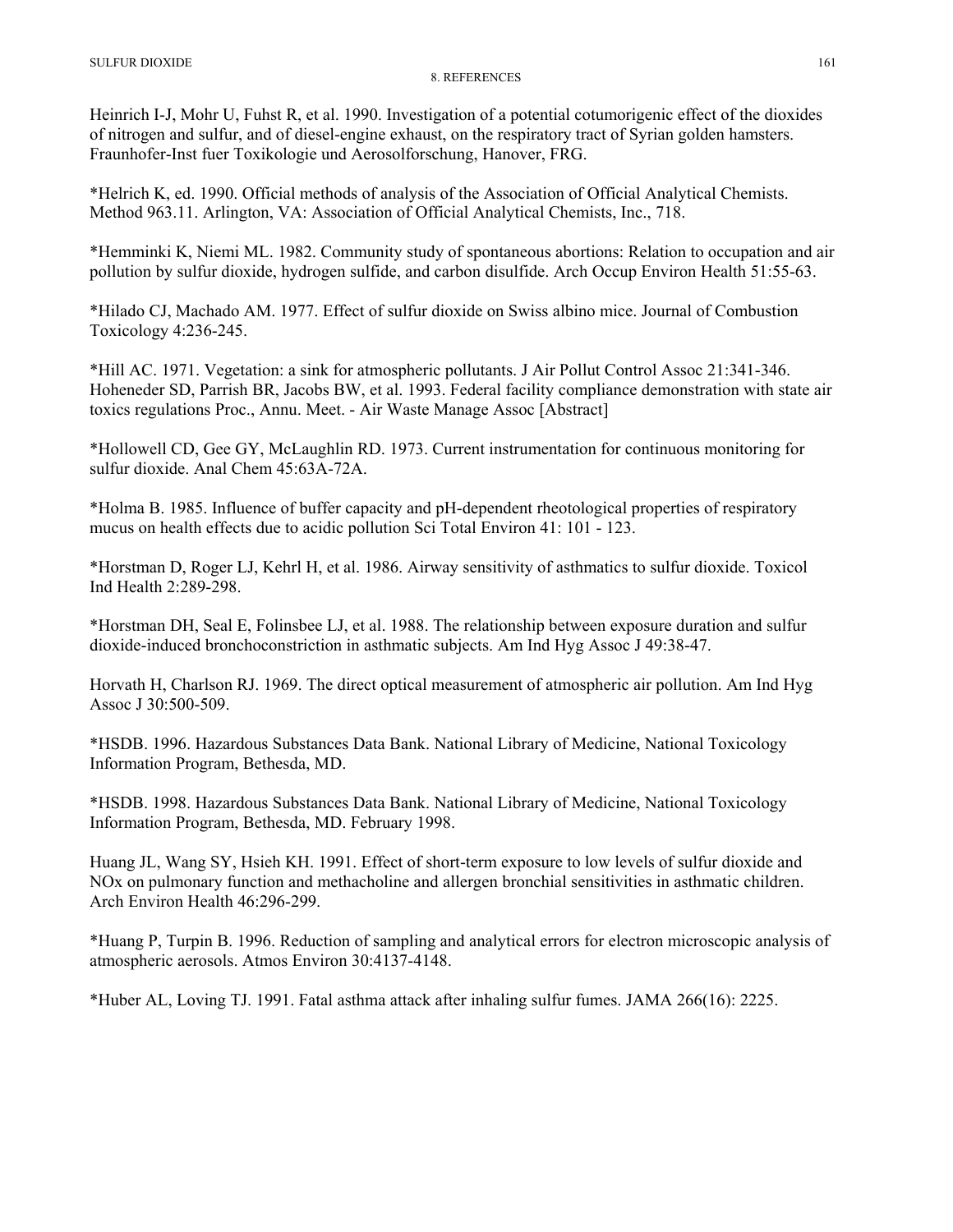\*IARC. 1992. IARC monographs on the evaluation of the carcinogenic risk of chemicals to man: Occupational exposures to mists and vapours from strong inorganic acids, and other industrial chemicals. Vol. 54. Lyon, France: World Health Organization, International Agency for Research on Cancer.

Imai M, Katsumi Y, Kitagawa M. 1986. Mortality from asthma and chronic bronchitis associated with changes in sulfur oxides air pollution. Arch Environ Health 41:29-35.

\*Islam MS, Neuhann HF, Grzegowski E, et al. 1992. Bronchomotoric effect of low concentration of sulfur dioxide in young healthy volunteers. Fresenius Euvir Bull II:54 1-546.

Islam MS, Oberbamscheidt J. 1994. The effect of a short-term sulfur dioxide exposure on the respiratory function of sensitized non-anesthetized rabbits. Zentralbl Hyg Umweltmed (Germany) 196: 104-l 13.

Islam MS, Oberbamscheidt J, Schlipkoeter. 1994. Non-specific airway responsiveness to hyperventilation of low doses of sulfur dioxide and cold air of non-smoking healthy volunteers of different ages. Zentralblatt Fuer Hygiene Und Umweltmedizin 195:556-566.

Ito K, Thurston GD, Hayes C, et al. 1993. Associations of London, England, daily mortality with particulate matter, sulfur dioxide, and acidic aerosol pollution. Arch Environ Health 48:213-220.

Iwase, N, Sasaski T, Shimura S, et al. 1997. Signature current of S02-induced bronchitis in rabbit. J Clin Invest 99:1651-1661.

\*Jagiello GM, Lin JS, Ducayen MB. 1975.  $SO<sub>2</sub>$ , and its metabolite: Effects of mammalian egg chromosomes. Environ Res 9:84-93.

\*Jakab GJ, Clarke RW, Hemenway DR, et al. 1996. Inhalation of acid coated carbon black particles impairs alveolar macrophage phagocytosis. Toxicol Lett 88:243-248.

Janak J, Vecera Z. 1990. A monitor for atmospheric sulphur dioxide, based on enrichment of sulfur dioxide by a polydispersive water aerosol. Mikrochimica Acta 3-29-34.

Jeffery PK and Reid LM. 1977. The respiratory mucous membrane. In: Brain JD, Proctor DF, Reid LM, eds. Respiratory Defense Mechanisms, Part 1. Dekker, NY:Basel. 193-245.

\*Jensen FP, Fenger J. 1994. The air quality in Danish urban areas. Environ Health Perspect 102:55-60.

\*Johanson, CE 1980 Permeability and vascularity of the developing brain: cerebellum vs cerebral cortex. Brain Research 190:3-16

Jones W, Gamble J. 1984. Epidemiological-environmental study of lead acid battery workers: I. Environmental study of five lead acid battery plants. Environ Res 35:1-10.

\*Jorres R, Magnussen H. 1990. Airway response of asthmatics after a 30 min exposure at resting ventilation, to 0.25 ppm NO, or 0.5 ppm sulfur dioxide. Eur Respir J 3:132-137.

\*Kagedal B, K $\Box$ illberg M, Sorbo B. 1986. A possible involvement of glutathione in the detoxification of sulfite. Biochem Biophys Res Commun 136: 1036-1041.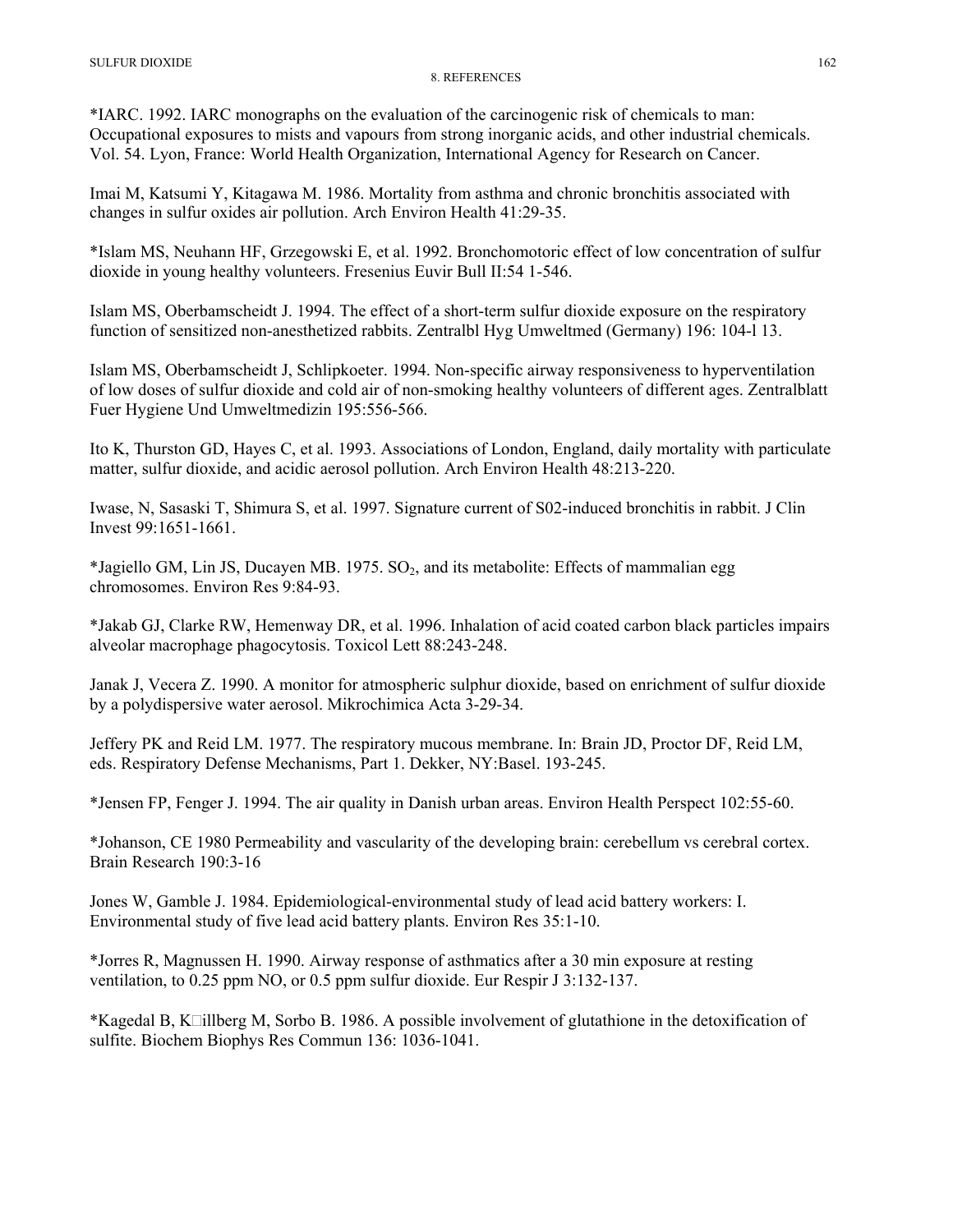Karakas D, Tuncel SG. 1997. Optimization and field application of a filter pack system for the simultaneous sampling of atmospheric  $HNO_3$ ,  $NH_3$ , and  $SO_2$ . Atmos Environ 31: 1657-1666.

Kato N, Akimoto H. 1992. Anthropogenic emissions of sulfur dioxide and NOx in Asia: Emission inventories. Atmos Environ 26A:2997-3017.

\*Katsouyanni K, Touloumi G, Spix C et al. 1997. Short term effects of ambient sulphur dioxide and particulate matter on mortality in 12 European cities: Results from time series data from the APHEA project. BMJ 314:1658-1663.

Kawai T, Endo R, Ohyama K, et al. 1990. Effects of combined exposure of low level nitrogen dioxide and sulfur dioxide on respiratory system. Tokyo-to Kankyo Kagaku Kenkyusho Nenpo 175-185.

\*Kehoe IRA, Willard FM, Kitzmiller K, et al. 1932. On the effects of prolonged exposure to sulphur dioxide. Journal of Industrial Hygiene 14: 159- 173.

\*Kehrl HR, Roger LJ, Hazucha MJ, et al. 1987. Differing response of asthmatics to sulfur dioxide exposure with continuous and intermittent exercise. Am Rev Respir Dis 135:350-355.

\*Kellogg WW, Cadel RD, Allen ER. 1972. The sulfur cycle: Man's contributions are compared to natural sources of sulfur compounds in the atmosphere and oceans. Science 175:587-596.

\*Kennedy SM. 1992. Acquired airway hyperresponsiveness from nonimmunogenic irritant exposure. Occup Med 7:287-300.

Kienast K, Knorst M, Riechelmann H, et al. 1993. *In vitro* studies of the beat frequency of ciliary cell cultures after short-term exposures to sulfur dioxide and NO2. Pneumologie 88:520-524.

Kienast K, Muller-Quernheim J, Knorst M, et al. 1993. Reality-related *in vitro* study on reactive oxygen-intermediates release by alveolar macrophages and peripheral blood mononuclear cells after short-term exposures with sulfur dioxide. Pneumologie 47:60-65.

Kienast K, Muller-Quernheim J, Knorst M, et al. 1994. In vitro study of human alveolar macrophage and peripheral blood mononuclear cell reactive oxygen-intermediates release induced by sulfur dioxide at different concentrations. Lung 172:335-345.

Kienast K, Riechelmann H, Knorst M, et al. 1992. Dose dependent effects of sulfur dioxide on mucociliary activity and frequency of ciliary beating in the guinea-pig [Abstract]. Am Rev Respir Dis 145:A87.

Kienast K, Riechelmann H, Knorst M, et al. 1994. An experimental model for the exposure of human ciliated cells to sulfur dioxide at different concentrations. Clinical Investig 72:215-219.

Kim J-C, Allen ER. 1997. Effects of filter pack sampling conditions on observed ambient concentrations of dry acid deposition species. Chemosphere 34(3):587-610.

\*Kim HJ, Conca KR, Richardson MJ. 1990. Determination of sulfur dioxide in grapes: Comparison of the Monier-Williams method and two ion exclusion chromatographic methods. J Assoc Off Anal Chem 73:983-989.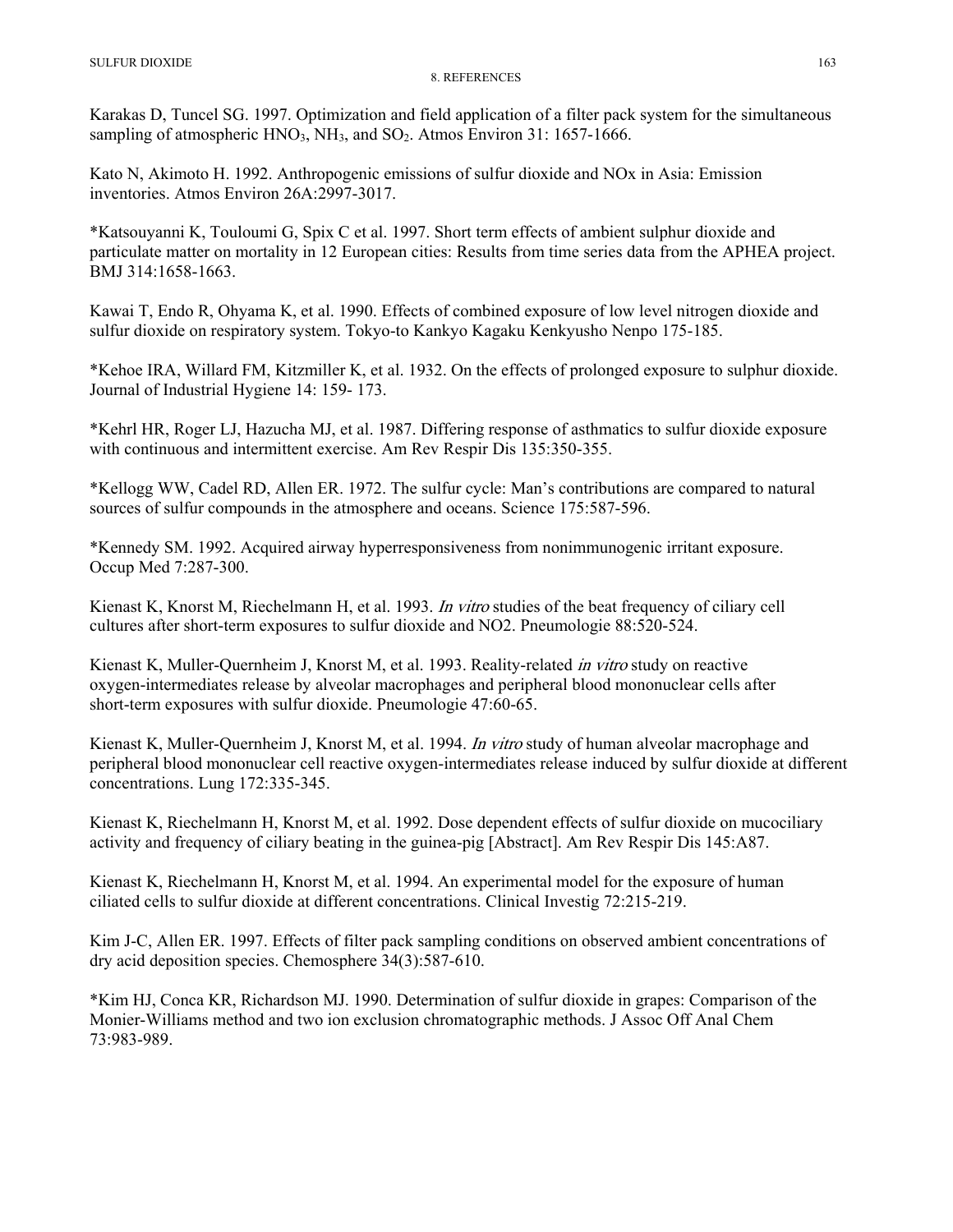SULFUR DIOXIDE 164

## 8. REFERENCES

\*Kirk-Othmer. 1978 to Present. Encyc Chem Terch. 3rd ed. 22(83): 146.

\*Kitabatake M, Yamamoto H, Yuan PF, et al. 1995. Effects of exposure to NO2 or sulfur dioxide on bronchopulmonary reaction induced by candida albicans in guinea pigs. J Toxicol Environ Health 45:75-82.

Kitagawa T. 1984. Cause analysis of the Yokkaichi asthma episode in Japan. JAPCA 34:743-746.

Klein RG, Janowsky I, Schmezer P, et al. 1990. Carcinogenic effect of long-term inhalation of n-nitrosodimethylamine and sulfur dioxide/NOx in rats [Abstract]. J Cancer Res Clin Oncol 116(Suppl):85.

Kleinman LI, Daum PH. 199 1. Oxidant limitation to the formation of  $H_2SO_4$  near a sulfur dioxide source region. Atmos Environ 25A:2023-2028.

Kleinman MT, Bailey RM, Chang YT, et al. 198 1. Exposures of human volunteers to a controlled atmospheric mixture of ozone, sulfur dioxide and sulfuric acid. Am Ind Hyg Assoc J 42:61-69.

\*Kleinman MT. 1984. Sulfur dioxide and exercise: Relationships between response and absorption in upper airways. J Air Pollut Control Assoc 34:32-37.

Klemm 0, Talbot RW, Klemm KI. 1992. Sulfur dioxide in coastal New England fog. Atmos Environ 26A.2063-2075.

\*Knapp KT, Pierson WR, Dasgupta PK, et al. 1987. Determination of gaseous sulfuric acid and sulfur dioxide in stack gases. In Lodge JP, ed. Methods of air sampling and analysis (Method 711). 3rd ed. Chelsea, MI: Lewis Publishers, Inc. 523-528.

Knorst MM, Kienast K, Grob S, et al. 1996. Chemotactic response of human alveolar macrophages and blood monocytes elicited by exposure to sulfur dioxide. Res Exp Med 196: 127-135.

Knorst MM, Kienast K, Mtiller-Quernheim J, et al. 1993. Alveolar macrophages and mononuclear cells of peripheral blood exposed to sulfur dioxide and chrysotil B: An In vitro test approximating actual practical conditions for the liberation of oxygen radicals Pneumologie 47:353-356.

Knorst MM, Kienast K, Mtiller-Quernheim 9, et al. 1996. Effect of sulfur dioxide on cytokine production of human alveolar macrophages *in vitro*. Arch Environ Health 51(2): 150-156.

Knorst MM, Kienast K, Riechelmann H, et al. 1990. Effect of sulfur dioxide on mucociliary activity and ciliary beat frequency in guinea pig trachea. Int Arch Occup Environ Health 65:325-328.

Knorst MM, Kienast K, Riechelmann H, et al. 1994. *In vitro* evaluation of alterations in mucociliary clearance of guinea-pig tracheas induced by sulfur dioxide or nitrogen dioxide. Pneumologie 48:443-447.

\*Koenig JQ, Covert DS, Hanley QS, et al. 1990. Prior exposure to ozone potentiates subsequent responses to sulfur dioxide in adolescent asthmatic subjects. Am Rev Respir Dis 141:377-380.

\*Koenig JQ, Covert DS, Pierson WE. 1989. Effects of inhalation of acidic compounds on pulmonary function in allergic adolescent subjects. Environ Health Perspect 79:173-178.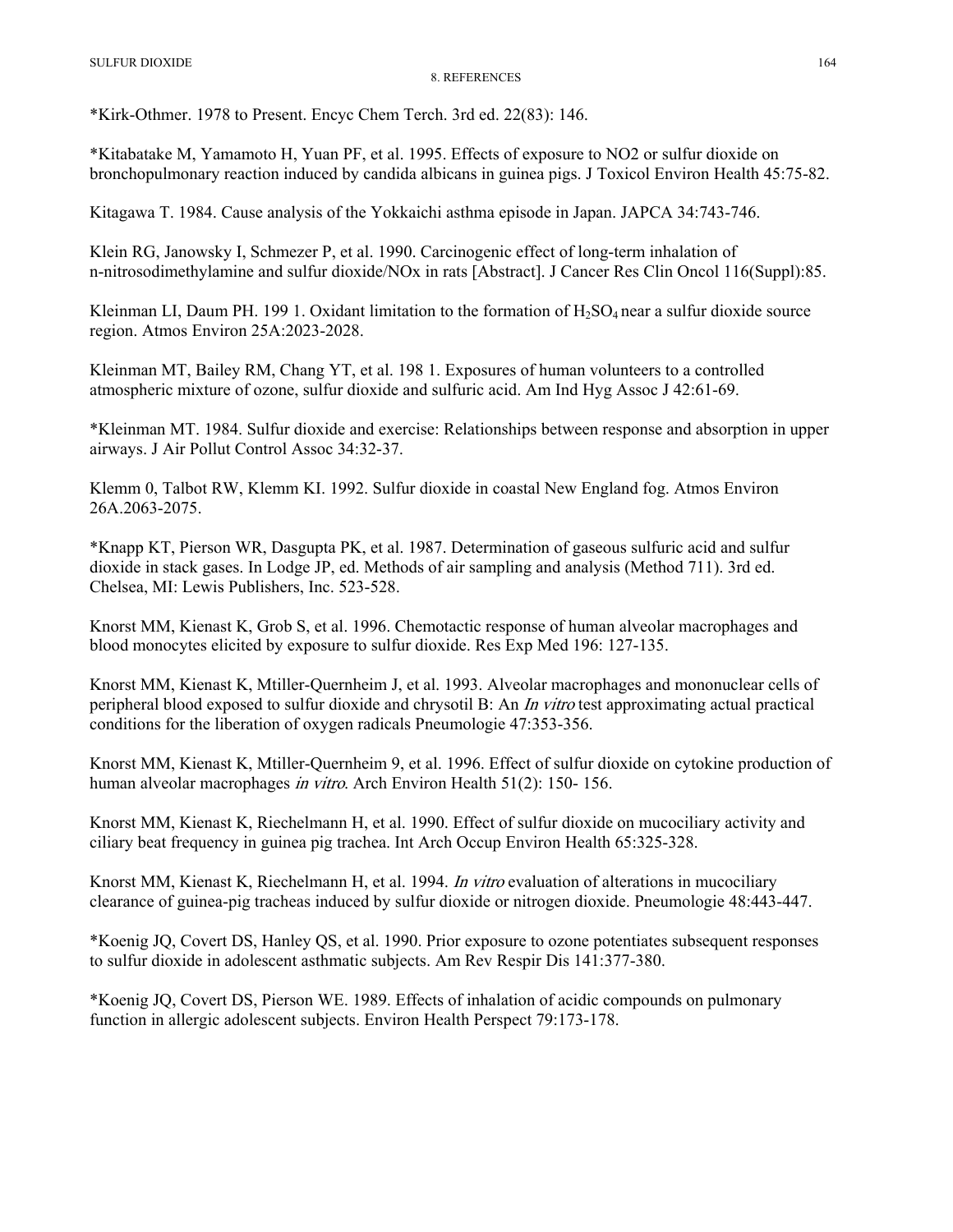Koenig JQ, Marshall SG, Horike M, et al. 1987. The effects of albuterol on sulfur dioxide-induced bronchoconstriction in allergic adolescents. J Allergy Clin Immunol 79:54-58.

\*Koenig JQ, Morgan MS, Horike M, et al. 1985. The effects of sulfur oxides on nasal and lung function in adolescents with extrinsic asthma. J Allergy Clin Immunol 76:813-818.

Koenig JQ, Pierson WE, Frank R. 1980. Acute effects of inhaled  $SO<sub>2</sub>$  plus NaCl droplet aerosol on pulmonary function in asthmatic adolescents. Envrion Res 22:145-153.

Koenig JQ, Pierson WE, Horike M, et al. 1981. Effects of sulfur dioxide plus NaCl aerosol combined with moderate exercise on pulmonary function in asthmatic adolescents. Environ Res 25:340-348.

\*Koenig JQt Pierson WE, Horike M, et al. 1982a. Bronchoconstrictor responses to sulfur dioxide or sulfur dioxide plus sodium chloride droplets in allergic, nonasthmatic adolescents. J Allergy Clin Immunol 69:339-344.

\*Koenig JQ, Pierson WE, Horike M, et al. 1982b. Effects of inhaled sulfur dioxide (S02) on pulmonary function in healthy adolescents: Exposure to SO2 + sodium chloride droplet aerosol during rest and exercise. Arch Environ Health 37:5-9.

\*Koenig JQ, Pierson WE, Horike M, et al. 1983. A comparison of the pulmonary effects of 0.5 ppm versus 1.0 ppm sulfur dioxide plus sodium chloride droplets in asthmatic adolescents. J Toxicol Environ Health 11:129-139.

\*Kok GL, Dasgupta PK, Adams DF, et al. 1987a. Determination of sulfur dioxide content of the atmosphere (tetrachloromercurate absorberipara-rosaniline method) (Method 704a). In Lodge JP, ed. 1987. Methods of air sampling and analysis. 3rd ed. Chelsea, MI: Lewis Publishers, Inc. 493-498.

\*Kok GL, Dasgupta PK, Adams DF, et al. 1987b. Determination of sulfur dioxide content of the atmosphere (formaldehyde absorber/pars-rosaniline method) (Method 704a). In Lodge JP, ed. 1987. Methods of air sampling and analysis. 3rd ed. Chelsea, MI: Lewis Publishers, Inc. 499-502.

\*Kok GL, Pierson WR, Adams DF, et al. 1987c. Continuous monitoring of atmospheric sulfur dioxide with amperometric instruments. In Lodge JP, ed. Methods of air sampling and analysis. 3rd ed. Chelsea, MI: Lewis Publishers, Inc. 506-5 10.

\*Komori, M., Nishio, K, Kitada, M, Shiramatsu, K, Muroya, K, Soma, M, Hagashima, K, and Kamataki, T. 1990. Fetus-specific expression of a form of cytochrome P-450 in human liver. Biochemistry 29:4430-4433.

\*Krasnowska M, Kwasniewski A, Rabczyliski J, et al. 1998. Effect of heparin on the course of sulfur dioxide induced bronchitis in rats. Arch Immunol Ther Exp 46: 17-24.

Kremer AM, Pal TM, Boleij JSM, et al. 1994. Airway hyperresponsiveness, prevalence of chronic respiratory symptoms, and lung function in workers exposed to irritants. Occup Environ Med 5 1:3-l 3.

\*Krishnan K, Andersen ME. 1994. Physiologically-based pharmacokinetic modeling in toxicology. In: Hayes W, ed. Principles and methods of toxicology. 3rd edition. New York, NY: Raven Press, Ltd.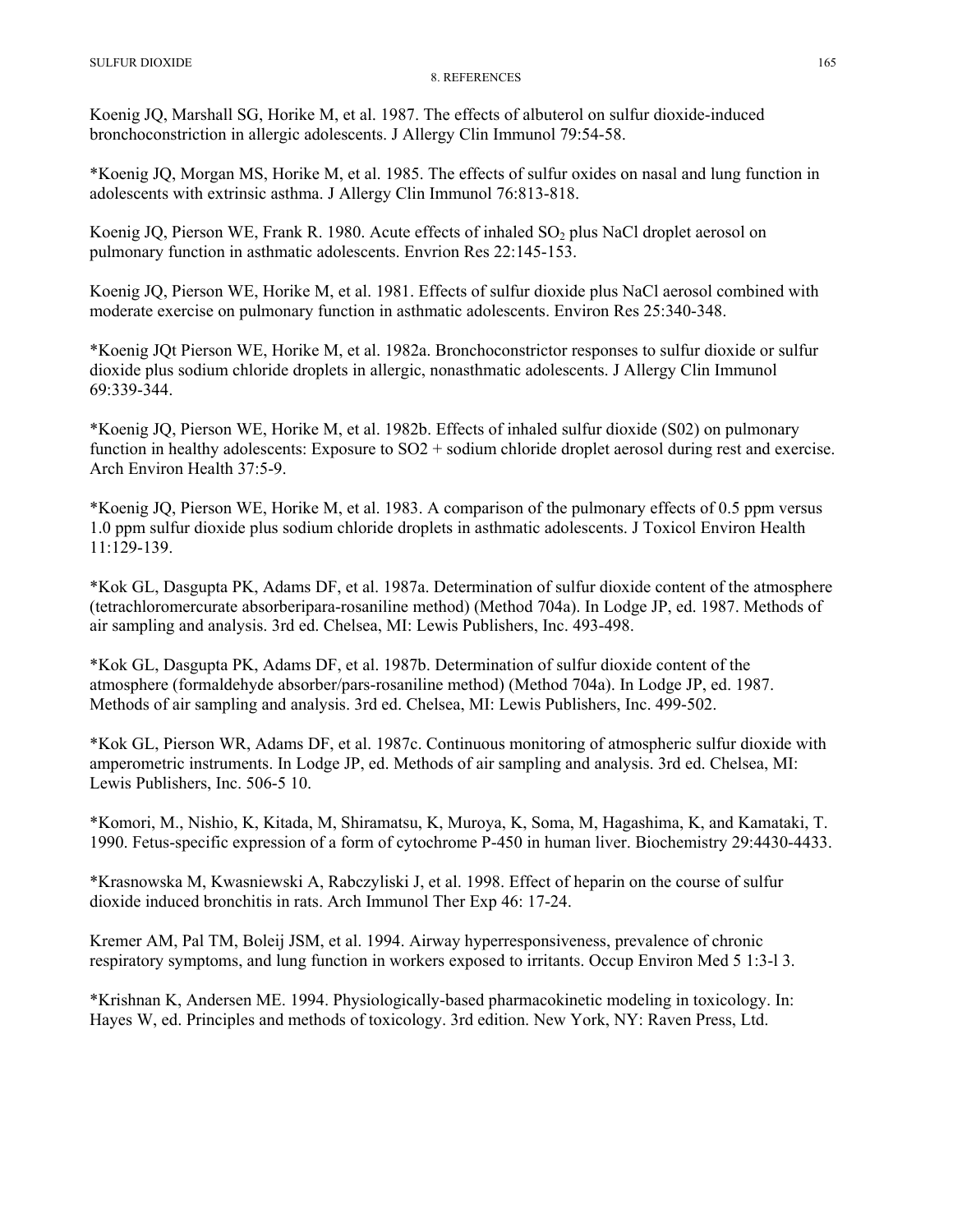\*Krishnan K, Andersen ME, Clewell HJ, III, et al. 1994. Physiologically-based pharmacokinetic modeling of chemical mixtures. In: Yang RSA, ed. Toxicology of chemical mixtures. New York, NY: Academic Press.

Krochmal D, Kalina A. 1997. Measurements of nitrogen dioxide and sulfur dioxide concentrations in urban and rural areas of Poland using a passive sampling method. Environ Poll 96:401-407.

Kumar BS, Balasubramanian N. 1992. Extractive spectrophotometric determination of trace amounts of sulfur dioxide in air. J AOAC Int 75:1006-1010.

Kuratli M, Pretsch E. 1994. Sulfur dioxide-selective optodes. Anal Chem 66:85-91. Laj P, Fuzzi S, Facchini MC, et al. 1997a. Cloud processing of soluble gases. Atmospheric Environment 3 1:2589-2598.

Laj P, Fuzzi S, Facchini MC, et al. 1997b. Experimental evidence for in-cloud production of aerosol sulphate. Atmospheric Environment 31(16):2503-25 14.

\*Lamb D, Reid L. 1968. Mitotic rates, goblet cell increase and histochemical changes in mucus in rat bronchial epithelium during exposure to sulphur dioxide. J Pathol Bacterial 96:97- 111.

\*Langley-Evans SC, Phillips GJ, Jackson AA. 1996. Sulfur dioxide: a potent glutathione depleting agent. Comp Biochem Physiol 114C(2):89-98.

\*Langley-Evans SC, Phillips GJ, Jackson AA. 1997. Fetal exposure to low protein maternal diet alters the susceptibility of young adult rats to sulfur dioxide-induced lung injury. J Nutr 127(2):202-209.

\*Lawther PJ, Macfarlane AJ, Waller RE, et al. 1975. Pulmonary function and sulfur dioxide, some preliminary findings. Environ Res 10:355-367.

\*Lazarus SC, Wong HH, Watts MJ, et al. 1997. The leukotriene receptor antagonist zafirlukast inhibits sulfur dioxide-induced bronchoconstriction in patients with asthma. Am J Respir Crit Care Med 156:1725 1730.

\*Lebowitz MD, Burton A, Kaltenbom W. 1979. Pulmonary function in smelter workers. J Occup Med 21:255-259.

\*Lee DS, Longhurst JWS. 1993. Estimates of emissions of sulfur dioxide, NOx, HCl and NH3 from a densely populated region of the UK. Environmental Pollution 79:37-44.

\*Leeder JS, Keams GL. 1997. Pharmacogenetics in pediatrics: Implications for practice. Pediatr Clin North Am 44:55-77.

\*Lefohn AS, Shadwick DS. 1991. Ozone, sulfur dioxide and nitrogen dioxide trends at rural sites located in the United States. Atmos Environ 25A:491-501.

Leigh MW, Carson JL, Gambling TM, et al. 1992. Loss of cilia and altered phenotypic expression of ciliated cells after acute sulfur dioxide exposure. Chest 101: 16S.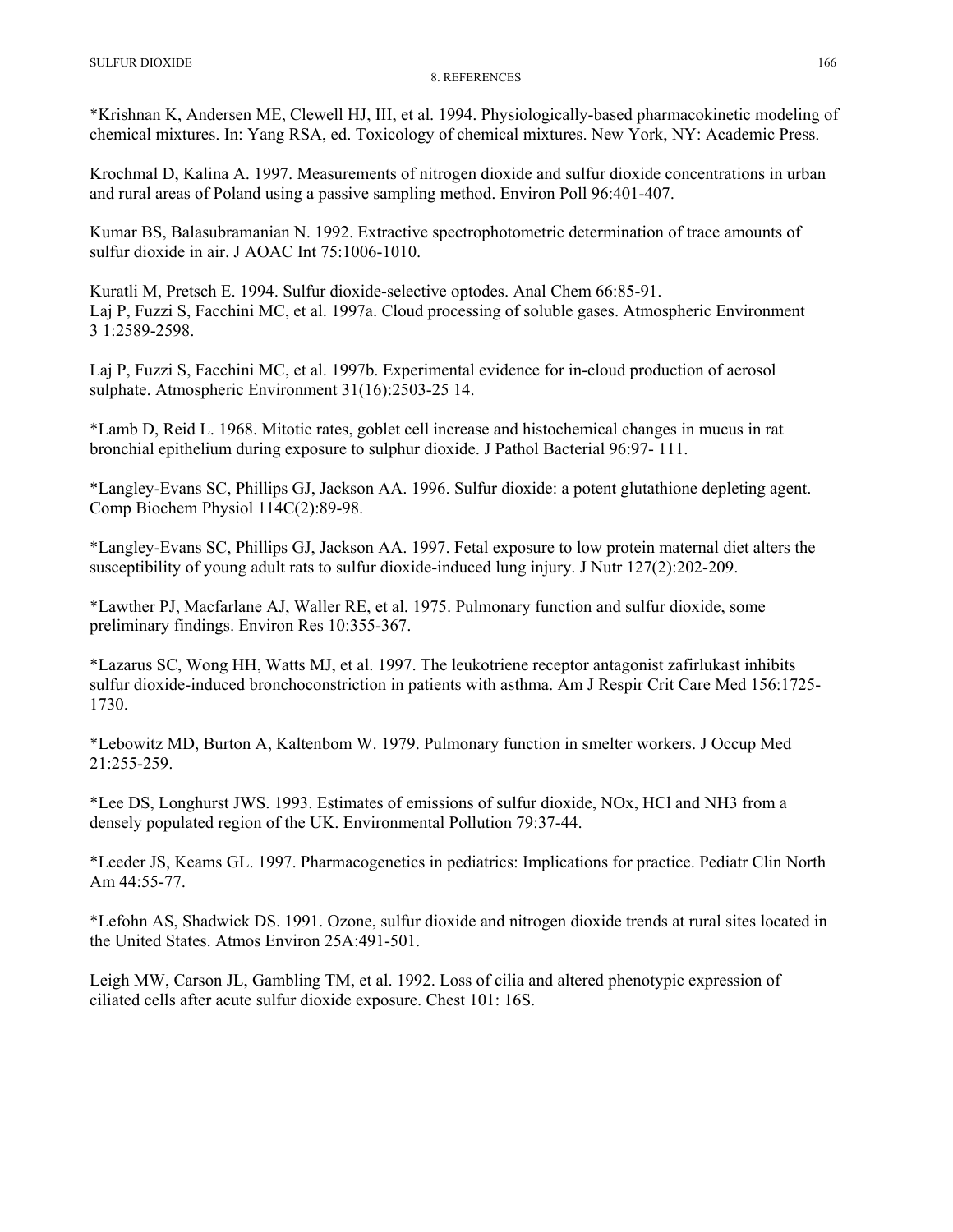Lemos M, Lichtenfels AJ, Amaro E, et al. 1994. Quantitative pathology of nasal passages in rats exposed to urban levels of air pollution. Environ Res 6687-95.

\*Lentner C, ed. 1981. Geigy Scientific Tables. Vol 1: Units of measurement, body fluids, composition of the body, nutrition. West Caldwell, NJ: Medical Education Division, Ciba-Geigy Corporation, 57-62.

\*Leung H-W. 1993. Physiologically-based pharmacokinetic modeling. In: Ballantyne B, Marrs T, Turner P, eds. General and applied toxicology. New York, NY: Stockton Press, 1:153-164.

Lewis TR, Campbell KI, Vaughan TR. 1969. Effects on canine pulmonary function. Via induced NO2 impairment, particulate interaction, and subsequent SOx. Arch Environ Health 18:596-601.

Lewis TR, Moorman WJ, Ludmann WF, et al. 1973. Toxicity of long-term exposure to oxides of sulfur. Arch Environ Health 26: 16-21.

Li H, Jin S, Shi S. 1994. The trend of mortality of lung cancer and its association with air pollution. Chung Hua Liu Hsing Ping Hsueh Tsa Chih (China) 15:38-41

\*Lide DR, Frederikse HPR, eds. 1993. CRC handbook of chemistry and physics. 74th ed. Boca Raton, FL: CRC Press

\*Linn WS, Avol EL, Peng RC, et al. 1987. Replicated dose-response study of sulfur dioxide effects in normal, atopic, and asthmatic volunteers. Am Rev Respir Dis 136:1127-l 134.

\*Linn WS, Avol EL, Shamoo DA, et al. 1984a. Asthmatics' responses to 6-hr sulfur dioxide exposures on two successive days. Arch Environ Health 39:313-319.

Linn WS, Avol EL, Shamoo DA, et al. 1988. Effect of metaproterenol sulfate on mild asthmatics' response to sulfur dioxide exposure and exercise. Arch Environ Health 43:399-406.

Linn WS, Gong HG Jr., Shamoo DA, et al. 1997. Chamber exposures of children to mixed ozone, sulfur dioxide, and sulfuric acid. Arch Environ Health 52: 179- 187.

Linn WS, Shamoo DA, Anderson KR, et al. 1985. Effects of heat and humidity on the responses of exercising asthmatics to sulfur dioxide exposure. Am Rev Respir Dis 13 1:221-225.

\*Linn WS, Shamoo DA, Peng RC, et al. 1990. Responses to sulfur dioxide and exercise by medication-dependent asthmatics: Effect of varying medication levels. Arch Environ Health 45:24-30.

\*Linn WS, Shamoo DA, Spier CE, et al. 1983a. Respiratory effects of 0.75 ppm sulfur dioxide in exercising asthmatics: Influence of upper respiratory defenses. Environ Res 30:340-348.

\*Linn WS, Shamoo DA, Venet TG, et al. 1984b. Comparative effects of sulfur dioxide exposures at 5oC and 220C in exercising asthmatics. Am Rev Respir Dis 129:234-239.

\*Linn WS, Shamoo DA, Venet TG, et al. 1984c. Combined effect of sulfur dioxide and cold in exercising asthmatics. Arch Environ Health 39:339-346.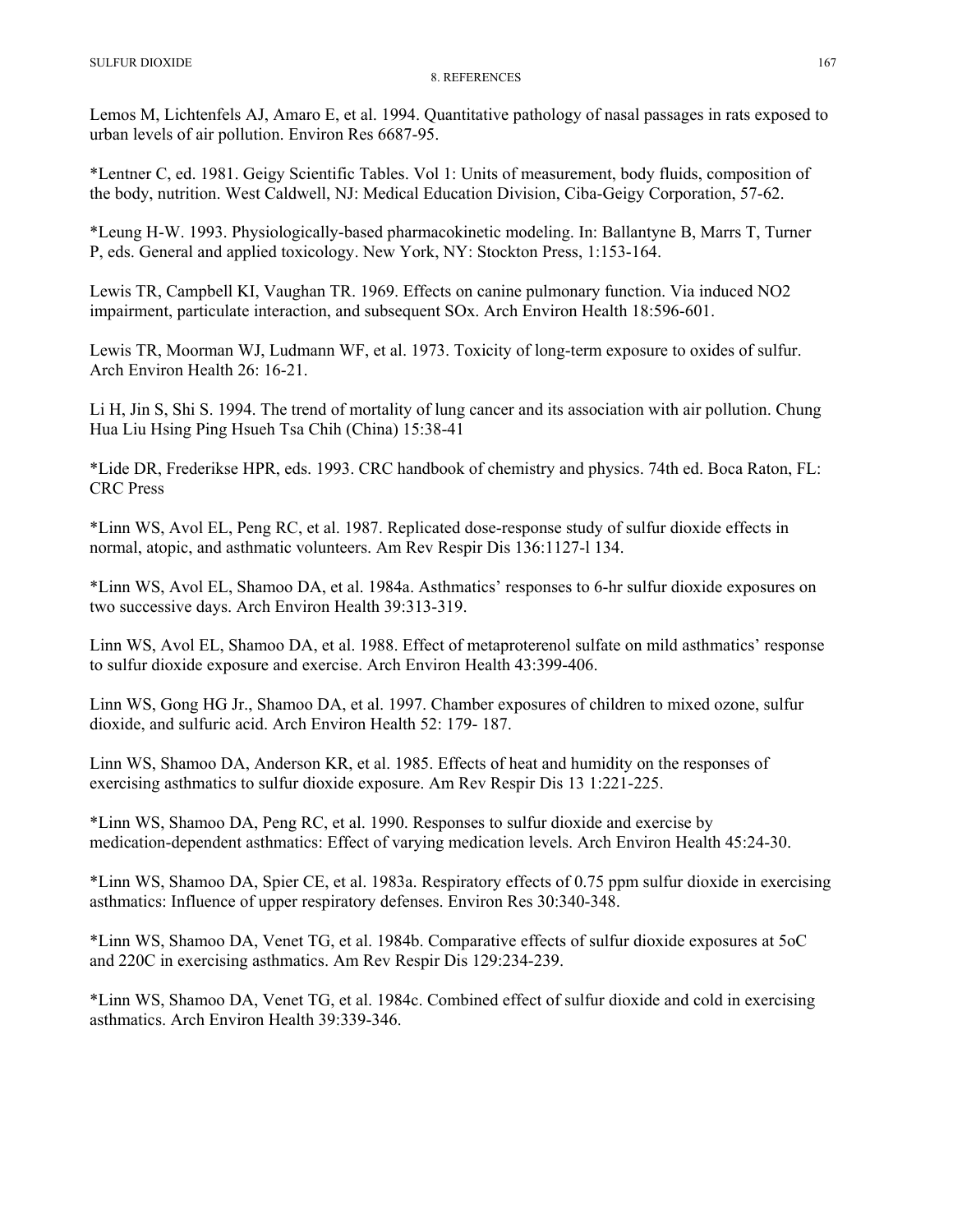\*Linn WS, Venet TG, Shamoo DA, et al. 1983b. Respiratory effects of sulfur dioxide in heavily exercising asthmatics: A dose-response study. Am Rev Respir Dis 127:278-283.

Lippmann M. 1985. Airborne acidity: Estimates of exposure and human health effects. Environ Health Perspect. 63:63-70.

Liss PS. 1971. Exchange of sulfur dioxide between the atmosphere and natural waters. Nature 233:327-329.

Lokesh KV, Ranganna G. 1993. On variation of levels of carcinogenic organic matter and other pollutants with meteorological elements in ambient air at normal human inhaling heights: Hazardous effects of pollutants and mitigative measures thereof. Air Pollution 1st Int Conf Proc 413-422.

\*Long NC, Martin JG, Pantano R, et al. 1997. Airway hyperresponsiveness in a rat model of chronic bronchitis: role of C fibers. Am J Respir Crit Care Med 155:1222-1229.

\*Loomis DP, Borja-Aburto VH, Bangdiwala SI, et al. 1996. Ozone exposure and daily mortality in Mexico City: a time-series analysis. Res Rep Health Eff Inst 75:1-37; discussion 39-45.

\*Lovati MR, Manzoni C, Daldossi M, et al. 1996. Effects of sub-chronic exposure to  $SO_2$ , on lipid and carbohydrate metabolism in rats. Arch Toxicol 70: 164- 173.

\*Lowe CR, Campbell H, Khosla T. 1970. Bronchitis in two integrated steel works, III. Respiratory symptoms and ventilator-y capacity related to atmospheric pollution. Br J Ind Med 27: 121-129.

Lu ZQ. 1990. An observation of the effect of sulfur dioxide on rat nasal mucosa. Chung Hua Erh Pi Yen Hou Ko Tsa Chih (China) 25:23-24.

\*Lubin JH, Pottern LM, Blot WJ, et al. 198 1. Respiratory cancer among copper smelter workers: recent mortality statistics. J Occup Med 23:779-784.

Luria M, Van Valin CC, Gunter RL, et al. 1990. Sulfur dioxide over the western North Atlantic Ocean during GCF/CASF/WATOX. Global Biogeochem Cycles 4:38 l-394.

\*Ma TH, Harris MM, Anderson VA, et al. 1984. Tradescantia-micronucleus (Trad-MCN) test on 140 health-related agents. Mutat Res 138:157-167.

\*Ma TH, Isbandi D, Khan SH, et al. 1973. Low level of sulfur dioxide enhanced chromatid aberrations in Tradescantia pollen tubes and seasonal variation of the aberration rates. Mutat Res 21:93-100.

Mackenbach JP, Looman CW, Kunst AE. 1993. Air pollution, lagged effects of temperature, and mortality: The Netherlands 1979-87. J Epidemiol Community Health 47:121-126.

Magnussen H, Jorres R, Wagner HM, et al. 1990. Relationship between the airway response to inhaled sulfur dioxide, isocapnic hyperventilation, and histamine in asthmatic subjects. Int Arch Occup Environ Health 62:485-491.

Mahlum DD, Sasser LB. 1990. Evaluation of Exposure Limits to Toxic Gases for Nuclear Reactor Control Room Operators. Washington, DC: Nuclear Regulatory Commission, Division of Safety Issue Resolution.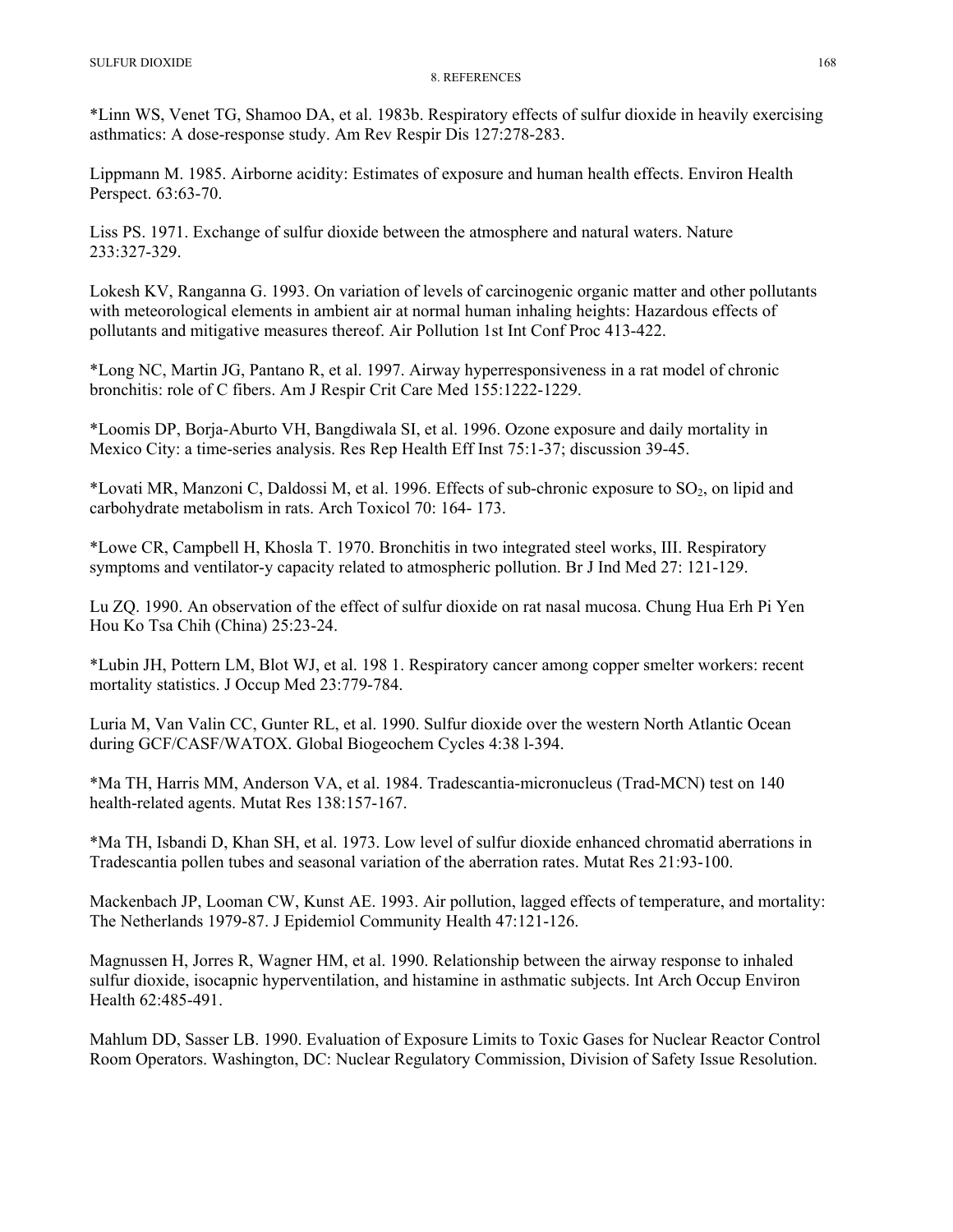Makkonen U, Juntto S. 1997. Field comparison of measurement methods for sulphur dioxide and aerosol sulphate. Atmos Environ 31:983-990.

Mamatsashvili MI. 1970. On the detrimental effect of carbon monoxide and sulfur dioxide on fertility of female rats. Hygiene and Sanitation 36:277-279.

\*Mazumdar S, Schimmel H, Higgins ITT. 1982. Relation of daily mortality to air pollution: An analysis of 14 London winters, 1958/59-1971/72. Arch Environ Health 37:213-220.

\*McKay HAC. 197 1. The atmospheric oxidation of sulfur dioxide in water droplets in presence of NH,. Atmos Environ 5:7-14.

\*ME DEP. 1998. Sulfur dioxide ambient air standards. Maine Department of Environmental Protection, Bureau of Air Quality Control. Maine R. Chapter 110.

\*Meng Z, Zhang L. 1990a. Chromosomal aberrations and sister-chromatid exchanges in lymphocytes of workers exposed to sulphur dioxide. Mutat Res 241: 15-20.

\*Meng Z, Zhang L. 1990b. Observation of frequencies of lymphocytes with micronuclei in human peripheral blood cultures from workers in a sulphuric acid factory. Environmental and Molecular Mutagenesis 15:2 18-220.

Michejda CJ, Kroeger Koepke MB. 1994. Carcinogen activation by sulfate conjugate formation. Advances in Pharmacology 27:331-363.

Miller DF, Flores M. 1992. Sulfur dioxide concentrations in western USA. Atmos Environ 26A:345-347.

\*Min Y, Rhee C, Choo M, et al. 1994. Histopathologic changes in the olfactory epithelium in mice after exposure to sulfur dioxide. Acta Otolaryngol (Stockh) 114:447-452.

Mitchell WJ, Hines AP, Bowen JA, et al. 1992. Simple systems for calibrating and auditing sulfur dioxide monitors at remote sites. Atmos Environ 26A: 19 l-l 94.

\*Miyata T, Ishii T, Sugiyama N, et al. 1990. Effect of n-acetylneuraminic acid on respiratory tract secretion and inflammation in the bronchitic rabbit. Arch Int Pharmacodyn 304:277-289.

Miyata T, Oda Y, Kai H, et al. 1990. Increased production and secretion of pulmonary surfactant in type II pneumocytes by long term exposure to sulfur dioxide. Arch Int Pharmacodyn Ther 288: 147.

\*MN PCA. 1998. State ambient air quality standards. Minnesota Pollution Control Agency, Division of Air Quality. 7009.0080.

Monastersky R. 199 1. Pinatubo's impact spreads around the globe. Sci News 140: 132.

\*Moolgavkar SH, Luebeck EG. 1996. A critical review of the evidence on particulate air pollution and mortality. Epidemiology 7:420-428.

Moolgavkar SH, Luebeck EG, Anderson EL. 1997. Air pollution and hospital admissions for respiratory causes in Minneapolis-St. Paul and Birmingham. Epidemiology 8:364-370.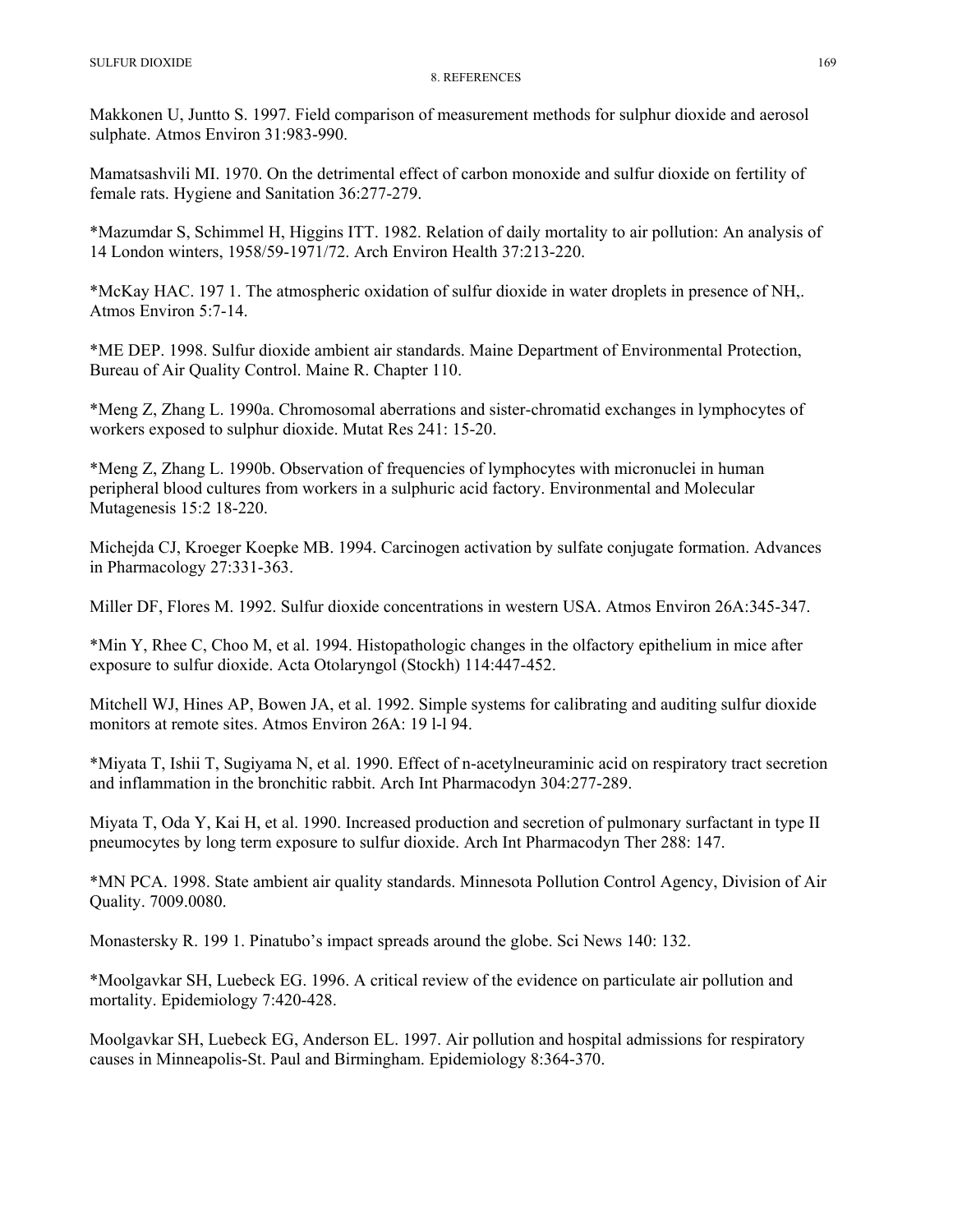\*Moolgavkar SH, Luebeck EG, Hall TA, et al. 1995a. Air pollution and daily mortality in Philadelphia. Epidemiology 6:476-484.

\*Moolgavkar SH, Luebeck EG, Hall TA, et al. 1995b. Particulate air pollution, sulfur dioxide, and daily mortality: A reanalysis of the Steubenville data. Inhalation Toxicology 7:35-44.

\*Morselli PL, France-Morselli R, and Bossi L. 1980. Clinical pharmacokinetics in newborns and infants. Clin Pharmacokinet 5:485-527.

Moseholm L, Taudorf E, Frosig A. 1993. Pulmonary function changes in asthmatics associated with low-level sulfur dioxide and NO2 air pollution, weather, and medicine intake: An 8-month prospective study analyzed by neural networks. Allergy 48:334-344.

\*MT DHES. 1998. Ambient air quality standards for sulfur dioxide. Montana Department of Health and Environmental Sciences, Air Quality Division. 17.8.210.

\*Murray FJ, Schwetz BA, Crawford AA, et al. 1977. Teratogenic potential of sulfur dioxide and carbon monoxide in mice and rabbits. 469-478.

\*Murray FJ, Schwetz BA, Crawford AA, et al. 1979. Embryotoxicity of inhaled sulfur dioxide and carbon monoxide in mice and rabbits. J Environ Sci Health C 13(3):233-250.

\*Myers DJ, Bigby BG, Boushey HA. 1986a. The inhibition of sulfur dioxide-induced bronchoconstriction in asthmatic subjects by cromolyn is dose dependent. Am Rev Respir Dis 133:1150-l 153.

\*Myers DJ, Bigby BG, Calvayrac P, et al. 1986b. Interaction of cromolyn and a muscarinic antagonist in inhibiting bronchial reactivity to sulfur dioxide and to eucapnic hyperpnea alone. Am Rev Respir Dis 133:1154-1158.

Mylona S. 1996. Sulphur dioxide emissions in Europe 1880-1991 and their effect on sulphur concentrations and depositions. Tellus 48B:662-689.

Nadel JA. 1983. Regulation of bronchial secretions In: Newball HH, ed. Lung Biology in Health and Disease. New York, NY: Marcel Dekker, 19:109-139.

\*Nadel JA, Salem H, Tamplin B, et al. 1965. Mechanism of bronchoconstriction during inhalation of sulfur dioxide. J Appl Physiol20:164-167.

\*NAS/NRC. 1989. Biologic markers in reproductive toxicology. National Academy of Sciences/National Research Council. Washington, DC: National Academy Press, 15-35.

NATICH. 1992. National Toxics Information Clearinghouse. U.S. Environmental Protection Agency, Office of Air Quality Planning and Standards, Research Triangle Park, NC, and State and Territorial Air Pollution Program Administrators/Association of Local Air Pollution Control Officials.

\*NATICH. 1995. National Air Toxics Information Clearinghouse Database. Environmental Protection Agency, Research Triangle Park, NC. October 1995.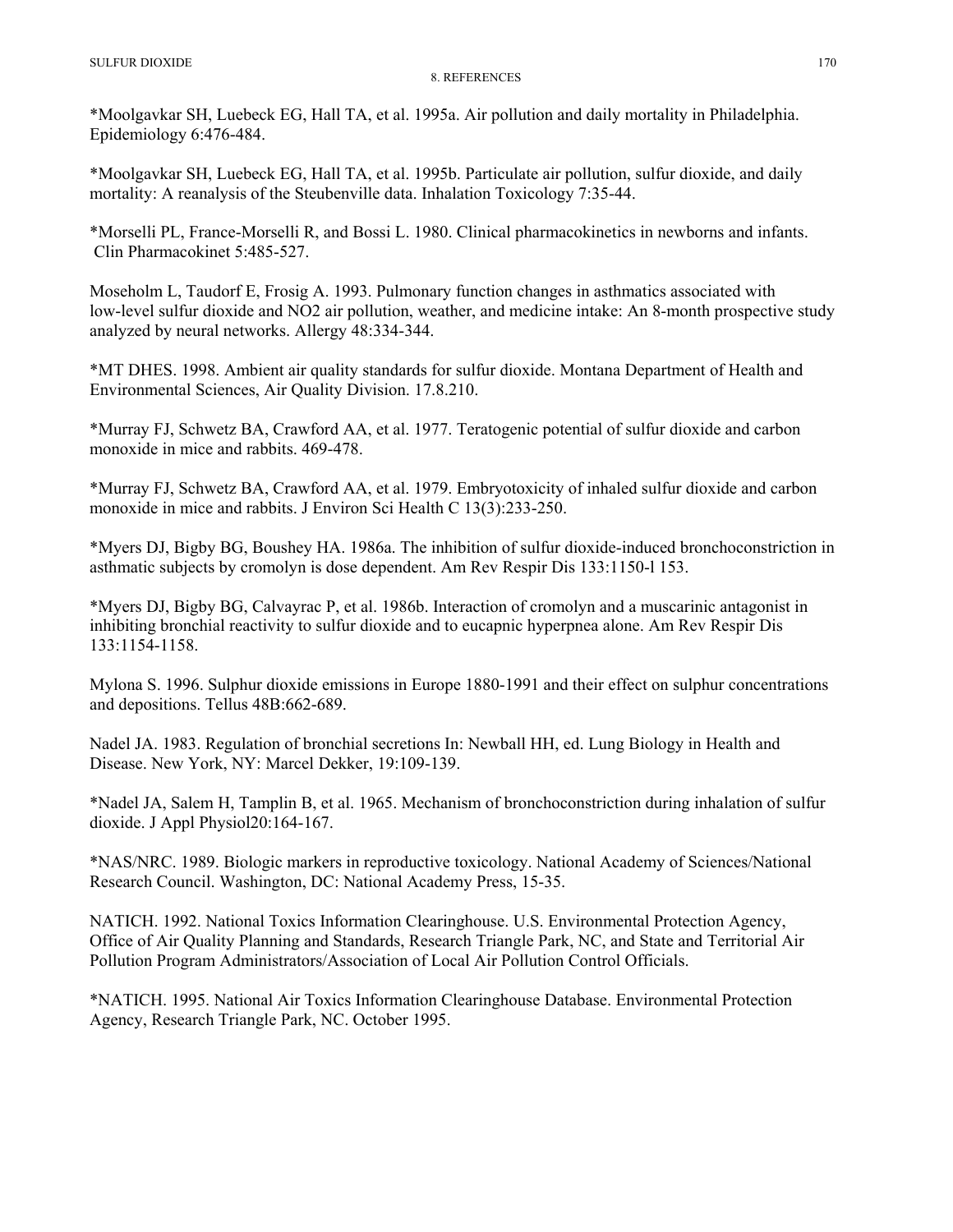\*ND SDHCL. 1998. Ambient air quality standards. North Dakota State Department of Health and Consolidated Laboratory. 33-15-02.

Newhouse MT, Dolovich M, Obminski G, et al. 1978. Effect of TLV levels of sulfur dioxide and H2S04 on bronchial clearance in exercising man. Arch Environ Health 33:24-32.

NIOSH. 1977. Public hearing on occupational standards for sulfur dioxide: Statement of Edward Baier, National Institute for Occupational Safety and Health, before the Department of Labor. Cincinnati, OH: U.S. National Institute for Occupational Safety and Health.

NIOSH. 1990. Hazard Evaluation and Technical Assistance Report HETA 90-092-L2083, Bethlehem Steel, Chesterton, Indiana. Cincinnati, OH: National Institute for Occupational Safety and Health, Hazard Evaluation and Technical Assistance Branch.

NIOSH. 1990. NIOSH comments to DOE on the mine safety and health administration's proposed rule on air quality, chemical substances, and respiratory protection standards by J. D. Millar, March 1, 1990. National Institute for Occupational Safety and Health, Cincinnati, OH.

\*NIOSH. 1991. Health Hazard Evaluation Report HETA 90-2000-2158, Hawaii State Health Department. Cincinnati, OH: National Institute for Occupational Safety and Health, Hazard Evaluation and Technical Assistance Branch.

\*NIOSH. 1992a. Health Hazard Evaluation Report HETA 90- 179-2 172, National Park Service, Hawaii Volcanoes National Park, Hilo, Hawaii. Cincinnati, OH: National Institute for Occupational Safety and Health, Hazard Evaluation and Technical Assistance Branch.

\*NIOSH. 1992b. Health Hazard Evaluation Report HETA 9 l-3 12-2 185, US Department of the Interior, National Park Service, Gallatin National Forest, Montana. Cincinnati, OH: National Institute for Occupational Safety and Health, Centers for Disease Control and Prevention.

\*NIOSH. 1992c. Health Hazard Evaluation Report HETA 92-045-2260, US Department of the Interior, National Park Service, New River, West Virginia. Cincinnati, OH: National Institute for Occupational Safety and Health, Centers for Disease Control and Prevention.

NIOSH. 1992d. Health hazard evaluation report HETA 90-174-2231 Modern Materials Incorporated, Rochester, Indians. Cincinnati, OH: National Institute for Occupational Safety and Health, Centers for Disease Control and Prevention.

NIOSH. 1992e. Health Hazard Evaluation Report HETA 91-261 -224 Metropolitan Sewer District Mill Creek Facility, Cincinnati, Ohio. Cincinnati, OH: National Institute for Occupational Safety and Health, Hazard Evaluation and Technical Assistance Branch.

\*NIOSH. 1994a. Manual of Analytical Methods. 4th ed. Cincinnati, OH: U.S. Department of Health and Human Services, Public Health Service, Centers for Disease Control, National Institute for Occupational Safety and Health.

NIOSH. 1994b. Health Hazard Evaluation Report HETA 90-0249-2381, Blaw Knox Rolls, Inc., Wheeling, West Virginia. Cincinnati, OH: National Institute for Occupational Safety and Health, Centers for Disease Control and Prevention.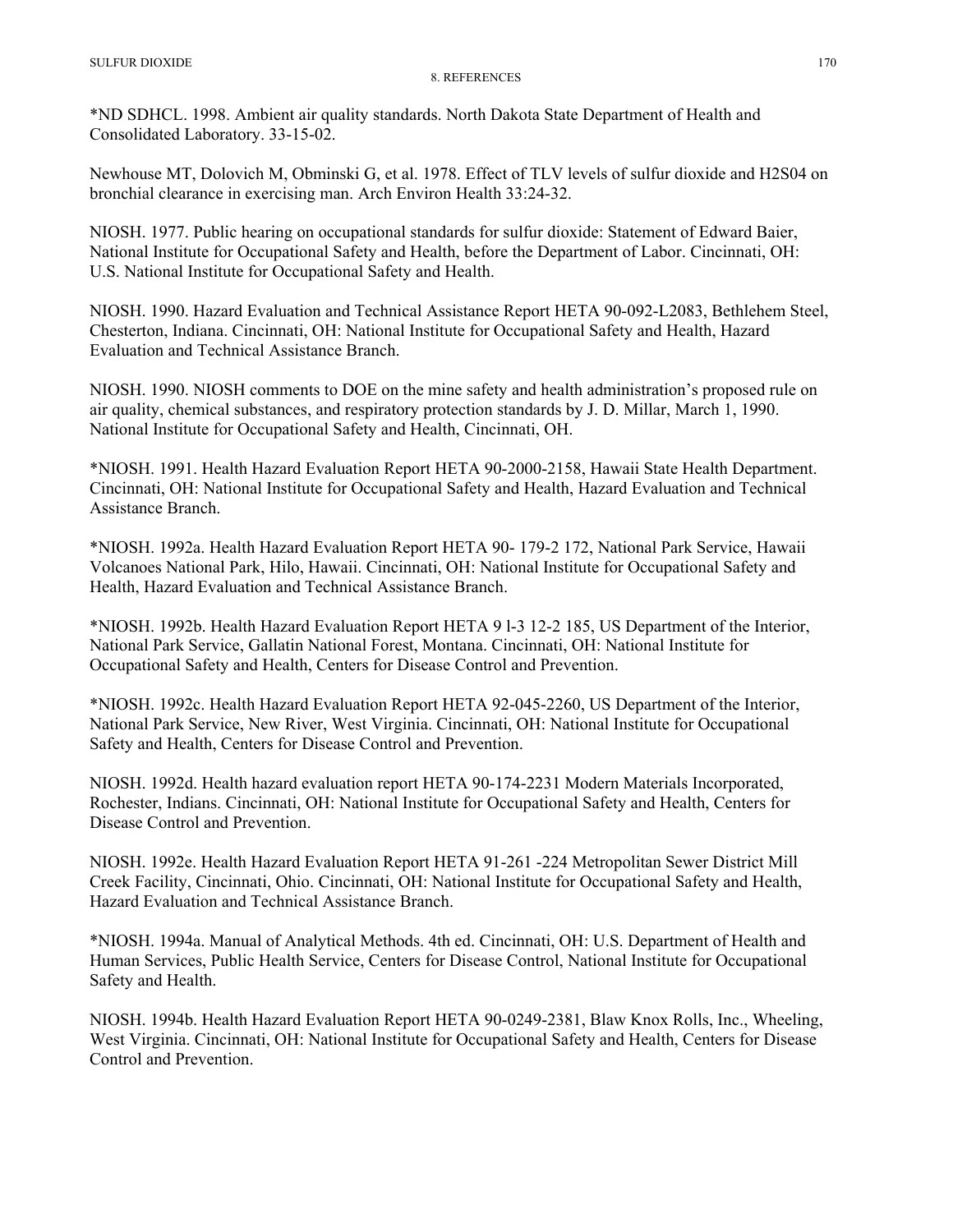NIOSH. 1994c. Health Hazard Evaluation Report HETA 90-0365-2415, US Department of the Interior, National Parks Service, Yosemite National Park, California. Cincinnati, OH: National Institute for Occupational Safety and Health, Centers for Disease Control and Prevention.

NIOSH. 1994d. Health Hazard Evaluation Report HETA 9 l-0142-2434, Dee Zee Manufacturing, Des Moines, Iowa. Cincinnati, OH: National Institute for Occupational Safety and Health, Centers for Disease Control and Prevention.

\*NIOSH. 1997. Pocket guide to chemical hazards. Cincinnati, OH: National Institute for Occupational Safety and Health.

\*NM ED. 1998. Sulfur compounds. New Mexico Environment Department, Air Quality Bureau. New Mexico Admin. Code 20-2-3-l 10.

\*NOES. 1990. National Occupational Exposure Survey 1981-83. U.S. Department of Health and Human Services, National Institute for Occupational Safety and Health, Cincinnati, OH. July 1, 1990.

\*Nordenson I, Beckman G, Beckman L, et al. 1980. Is exposure to sulphur dioxide clastogenic? Chromosomal aberrations among workers at a sulphite pulp factory. Hereditas 93: 16l-164.

Nowak D, Jijrres R, Berger J, et al. 1997. Airway responsiveness to sulfur dioxide in an adult population sample. AmJRespirCritCareMed 156:1151-1156.

NRC 1977. National Research Council of Canada, NRC Associate Committee on Scientific Criteria for Environmental Quality, Ad Hoc Panel of Experts, Management Subcommittee. Sulphur and its inorganic derivatives in the Canadian environment. Ottawa, Canada: Environmental Secretariat, 294-307.

\*NRC. 1993. Pesticides in the Diets of Infants and Children. National Research Council. Washington D.C., National Academy Press.

\*NTDB. 1996. National Trades Data Bank.

\*NV DCNR. 1998. Standards of quality for ambient air. Nevada Department of Conservation and Natural Resources, Division of Environmental Protection, Bureau of Air Quality. 445B.391.

\*NY DEC. 1998. Air quality standards-sulfur dioxide. New York Department of Environmental Conservation, Division of Air Resources. 257-2.3.

Oda Y, Kai H, Takahama K, et al. 1990. Changes in lipid peroxides content and antioxidant enzyme activities on airway surface in sulfur dioxide-induced bronchitic rats. Yakugaku Zasshi (Japan) 110:612-616.

Ohyama K. 1993. Studies on lung tumorigenesis in F344 rats intratracheally instilled airborne particle extracts and exposed to nitrogen dioxide and sulfur dioxide. J Japan Sot Air Pollut 28:210-219. (foreign)

Okita T, Hara H, Fukuzaki N. 1996. Measurements of atmospheric  $SO_2$  and  $SO_4^2$ , and determination of the wet scavenging coefficient of sulfate aerosols for the winter monsoon season over the Sea of Japan. Atmos Environ 30:3733-3739.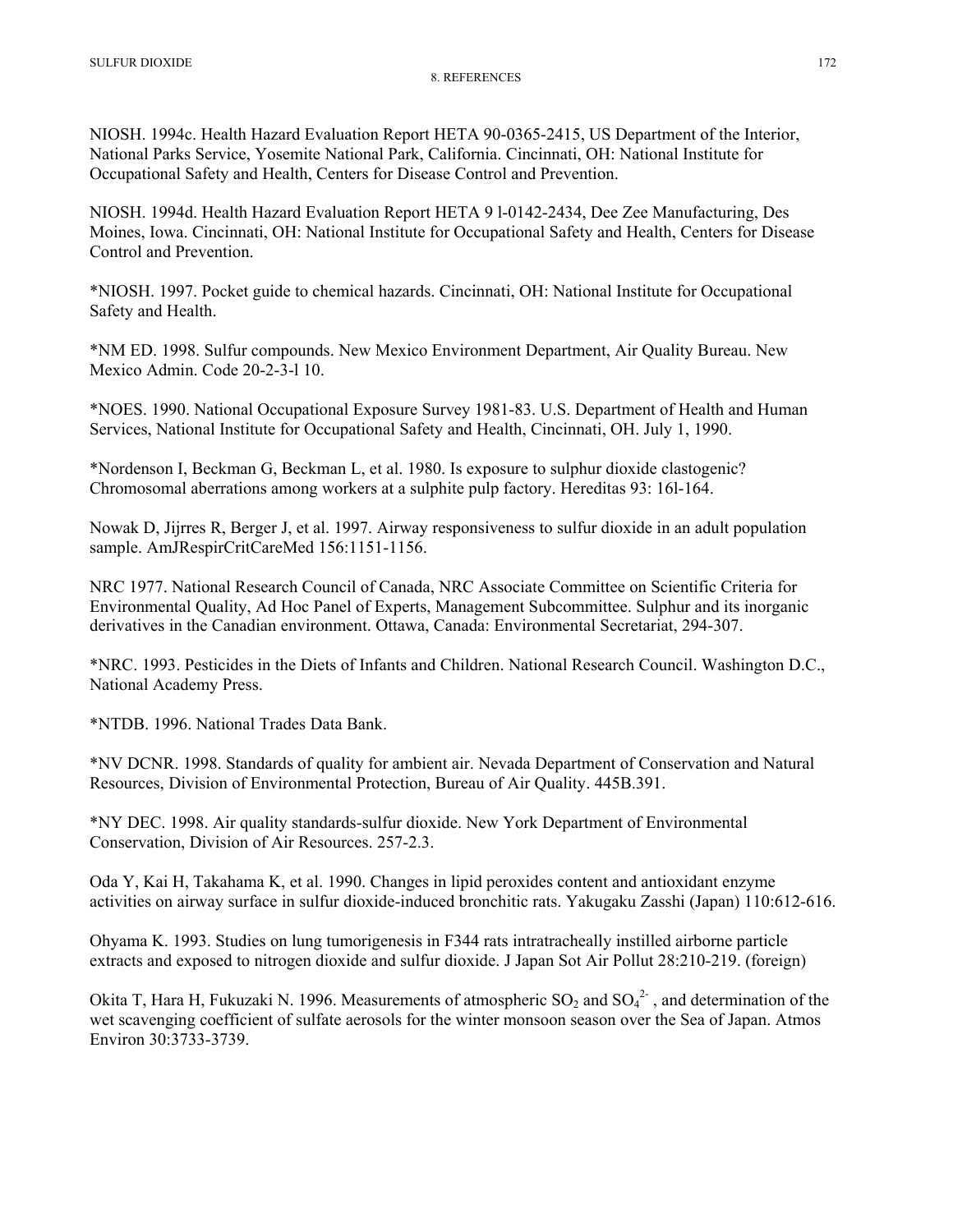\*O'Meara M. 1997. Sulfur and nitrogen emissions unchanged. In: O'Meara M, ed. Worldwatch Institute Report: Vital Signs. New York, NY: W.W. Norton & Company, Inc., 60-61.

\*OR DEQ. 1998. Ambient air quality standards. Sulfur dioxide. Oregon Department of Environmental Quality. 340-031-0010.

\*OSHA. 1995b. U.S. Department of Labor. Occupational Safety and Health Administration. Code of Federal Regulations 29 CFR 19 10.20.

\*OSHA. 1998. Occupational Safety and Health Administration. Code of Federal Regulations 29 CFR 1910.1000.

\*OTA. 1990. Neurotoxicology: Identifying and controlling poisons of the nervous system. Washington, DC: Office of Technology Assessment, OTB-BA-438.

OTS. 1992. Initial submission: Basic toxicity study with diethanolamine sulfur dioxide solution in male rats with cover letter dated 07/3 l/92. Washington, DC: Environmental Protection Agency, Office of Toxic Substances.

\*Owen GM, Brozek J. 1966. Influence of age, sex, and nutrition on body composition during childhood and adolescence. In: Falkner, ed. Human development. Philadelphia, PA: Saunders, 222-238.

Padro J, Neumann HH, Den Hartog G. 1993. Dry deposition velocity estimates of sulfur dioxide from models and measurements over a deciduous forest in winter. Water, Air and Soil Pollution 68:325-339.

\*Parmeggiani L. 1983. Encyclopedia of Occupational Health and Safety. 3rd rev. ed. Geneva: International Labour Office, 2 122-2126.

Pauluhn J, Thyssen J, Althoff J, et al. 1985. Long-term inhalation study with benzo(a)pyrene and sulfur dioxide in Syrian golden hamsters. Exp Pathol 28:3 1. [Abstract]

\*Peacock PR, Spence JB. 1967. Incidence of lung tumours in LX mice exposed to (1)free radicals; (2)  $SO_2$ . Br J Cancer 21:606-618.

Peden DB. 1997. Mechanisms of pollution-induced airway disease: *In vivo* studies. Allergy 52(Supp) 38):37-44.

Peters A, Dockery DW, Heinrich J, et al. 1997. Medication use modifies the health effects of particulate sulfate air pollution in children with asthama. Environ Health Perspect 105:430-435.

\*Petruzzi S, Dell'Omo G, Fiore M, et al. 1996. Behavioral disturbances in adult CD-l mice and absence of effects on their offspring upon SO, exposure. Arch Toxicol 70:757-766.

Petruzzi S, Musi B, Bignami G. 1994. Acute and chronic sulfur dioxide (sulfur dioxide ) exposure: An overview of its effects on humans and laboratory animals. Ann. 1st. Super. Sanita 30: 151-156.

\*Pierson WR, Dasgupta PK, Adams DF, et al. 1987. Determination of airborne sulfates. In Lodge JP, ed. Methods of air sampling and analysis. 3rd ed. Chelsea, MI: Lewis Publishers, Inc. 639-644.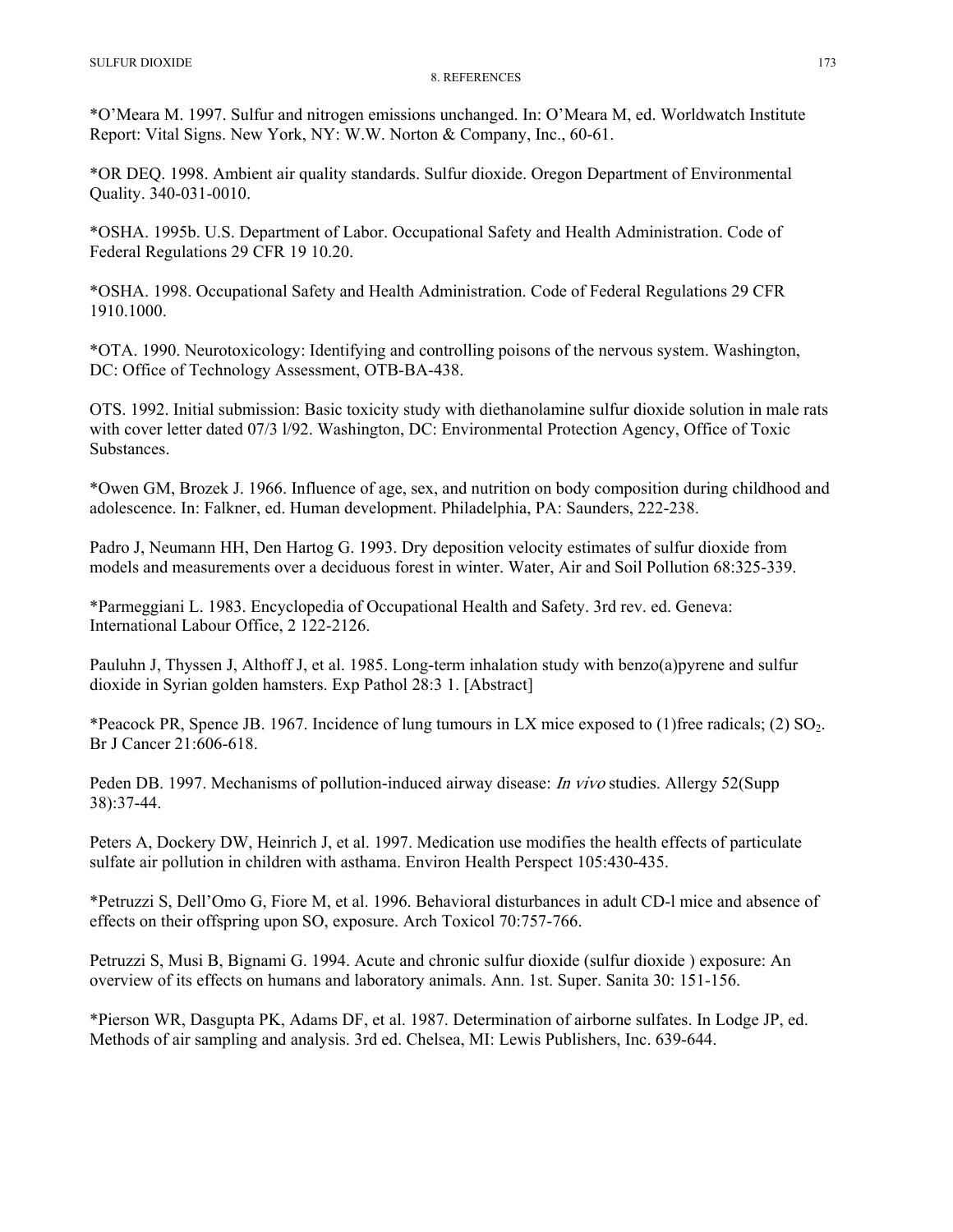Pirilä PL, Nordman H, Korhonen OS, et al. 1996. A thirteen-year follow-up of respiratory effects of acute exposure to sulfur dioxide. Stand J Work Environ Health 22: 191-196.

Poli P, Buschini A, Campanini N, et al. 1992. Urban air pollution: Use of different mutagenicity assays to evaluate environmental genetic hazard. Mutat Res 298: 113- 123.

Ponce de Leon A, Anderson HR, Bland JM, et al. 1996. Effects of air pollution on daily hospital admissions for respiratory disease in London between 1987-88 and 1991-92. J Epidemiol Community Health 33(Suppl l):S63-S70.

\*Ponka A, Pukkala E, Hakulinen T. 1993. Lung cancer and ambient air pollution in Helsinki. Environment International 19:221-23 1.

Pool-Zobel BL, Schmezer P, Zeller WJ, et. al. 1990. *In vitro* and *ex vivo* effects of the air pollutants sulfur dioxide and NOx on benzo(a)pyrene activating enzymes of the rat liver. Exp Pathol 39:207-212.

Prasad SB, Rao VS, Mannix RC, et al. 1988. Effects of pollutant atmospheres on surface receptors of pulmonary macrophages. J Toxicol Environ Health 24:385-402.

Putilina ON, Kasprik LV. 199 1. Improved method for determining sulfur dioxide concentration in the atmosphere. Gig Tr Prof Zabol35(9):38-40.

Qin YH, Zhang XM, Liu YQ, et al. 1991. Indoor air pollution in four cities in China. Biomed Environ Sci 4:366-372.

Raabe OG, Wilson DW, Al-Bayati MA, et al. 1994. Biological effects of inhaled pollutant aerosols. Ann Occup Hyg 38:323-330.

Raaschou-Nielsen 0, Nielsen ML, Gehl J. 1995. Traffic-related air pollution: Exposure and health effects in Copenhagen street cleaners and cemetery workers. Arch Environ Health 50:207-213.

\*Rabinovitch S, Greyson ND, Weiser W, et al. 1989. Clinical and laboratory features of acute sulfur dioxide inhalation poisoning: Two-year follow-up. Am Rev Respir Dis 139:556-558.

\*Radojevic M. 1992. Sulfur dioxide and nitrogen oxides oxidation mechanism in the atmosphere. In

Radojevic M, Harrison RM, eds. Environmental management series: Atmospheric acidity: Sources, consequences and abatement. New York, NY: Elsevier Sciences Publishers LTD, 73-137.

Rao ST, Ku JY, Rao KS. 1991. Sampling strategies for toxic air contaminants. Risk Analysis 11:441-45 1.

Reid LM. 1974. Histopathological aspects of bronchial secretion. In: Experimental studies on bronchial secretion and therapeutical aspects of pathological bronchial secretion, March 9-10, 1973. Stockholm. Stand J Resp Dis (Suppl) 90:9-15.

Reisch M. 1993. Plastics, synthetic fibers output increases. Chem Eng News 7 1: 13, 16.

Reisch M. 1994. Top 50 chemicals production rose modestly last year. Chem Eng News 72: 12- 16.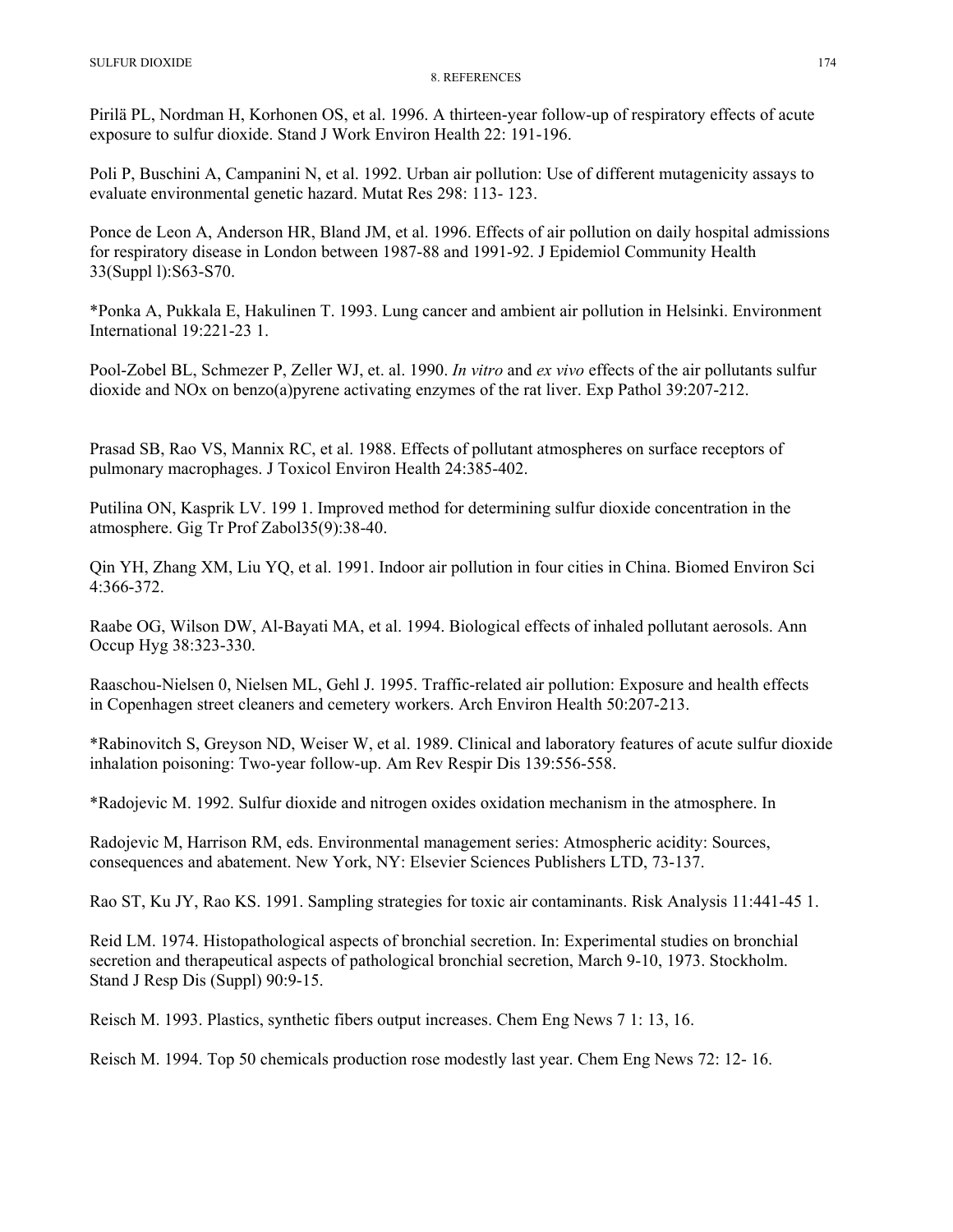\*Reist M, Jenner P, Halliwell B. 1998. Sulphite enhances peroxynitrate-dependent a,-antiproteinase inactivation. A mechanism of lung injury by sulphur dioxide? FEBS Lett 423:231-234.

Rencher AC, Carter MW, McKee DW. 1977. A retrospective epidemiological study of mortality at a large western copper smelter. J Occup Med 19:754-758.

Reuterwall C, Aringer L, Elinder CG, et al. 1991. Assessment genotoxic exposure in Swedish coke-oven work by different methods of biological monitoring. Stand J Work Environ Health 17:123-32.

Riechelmann H, Maurer J, Kienast K, et al. 1995. Respiratory epithelium exposed to sulfur dioxidefunctional and ultrastructural alterations. Laryngoscope 105:295-299.

\*Riedel F, Naujukat S, Ruschoff J, et al. 1992. Sulfur dioxide-induced enhancement of inhalative allergic sensitization: Inhibition by anti-inflammatory treatment Int Arch Allergy Immunol 98:386-391.

\*Rigas ML, Ben-Jebria A, Ultman JS. 1997. Longitudinal distribution of ozone absorption in the lung: effects of nitrogen dioxide, sulfur dioxide, and ozone exposures. Arch Environ Health 52:173-178.

\*Roberts AM, Hahn HL Schultz JA. 1982. Afferent vagal C-fibers are responsible for the reflex airway constriction and secretion evoked by pulmonary administration of  $SO<sub>2</sub>$  in dogs [Abstract]. Physiologist 25:226.

\*Roger LJ, Kehrl HR, Hazucha M, et al. 1985 o Bronchoconstriction in asthmatics exposed to sulfur dioxide during repeated exercise. J Appl Physiol59:784-791 L

\*Rondinelli RCA, Koenig J, Marshall SG. 1987. The effects of sulfur dioxide on pulmonary function in healthy nonsmoking male subjects aged 55 years and older. Am Ind Hyg Assoc J 48:299-303.

Rubinstein I, Bigby BG, Reiss TF, et al. 1990. Short-term exposure to 0.3 ppm nitrogen dioxide does not potentiate airway responsiveness to sulfur dioxide in asthmatic subjects. Am Rev Respir Dis 141:381-385.

\*Russel WL and Kelly EM. 1975. Results from a specific-locus test of the mutagenicity of sulfur dioxide in mice. In: Annual Progress Report for period ending June 30, 1975. Oak Ridge, TN: Biology Division, Oak

Ridge National Laboratory, 119-120.

Rusznak C, Devalia JL, Davies RJ. 1996. Airway response of asthmatic subjects to inhaled allergen after exposure to pollutants. Thorax 51:1105-l 108.

\*Ruth JH. 1986. Odor thresholds and irritation levels of several chemical substances: A review. Am Ind Hyg Assoc J 47:A142-A151.

Ryan NJ, Hogan GR, Hayes AW, et al. 1980. Abstracts and comments. Food Cosmet Toxicol 18:743-749.

Sabbak OA. 1993. Distribution of sulfur dioxide in the atmosphere of Jiddah, Saudi Arabia. J Air Waste Manage Assoc 43:208-212.

Saldiva PH, King M, Delmonte VLC, et al. 1992. Respiratory alterations due to urban air pollution: An experimental study in rats. Environ Res 57:19-33.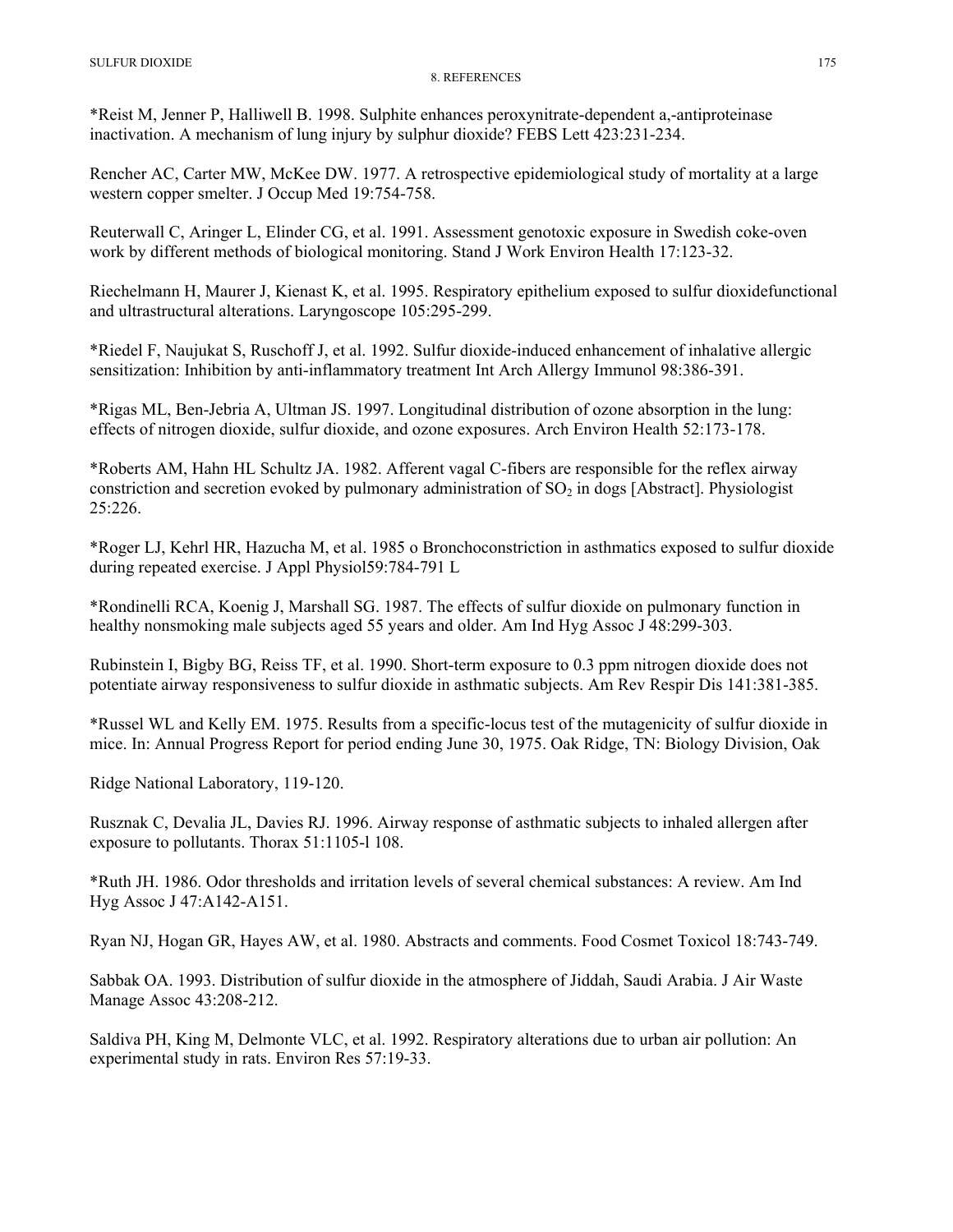\*Sandstrom T, Stjemberg N, Andersson M, et al. 1989a. Cell response in bronchioalveolar lavage fluid after exposure to sulfur dioxide: A time-response study. Am Rev Respir Dis 140: 1828-1831.

\*Sandstrom T, Stjernberg N, Andersson MC, et al. 1989b. Is the short term limit value for sulphur dioxide exposure safe? Effects of controlled chamber exposure investigated with bronchoalveolar lavage. Br J Ind Med 461200-203.

Sasaki K, Tanaka N, Watanabe M, et al. 199 1 D Comparison of cytotoxic effects of chemicals in four different cell types. Toxic in Vitro 51403-406.

\*Savic M, Siriski-Sasic J, Djulizibaric D. 1987. Discomforts and laboratory findings in workers exposed to sulfur dioxide. Int Arch Occup Environ Health 5915 19-518.

Sax NI, Lewis RJ. 1987. Hawley's condensed chemical dictionary. 11th ed. New York, NY: Van Nostrand Reinhold Company.

Scaringelli FB, Saltzman BE, Freg SA. 1967. Spectrophotometric determination of atmospheric sulfur dioxide. Anal Chem 39:1709-1719.

\*Schachter EN, Witek TJ, Beck GJ, et al. 1984. Airway effects of low concentrations of sulfur dioxide: Dose-response characteristics. Arch Environ Health 39:34-42.

Schlesinger RB. 1990b. The interaction of inhaled toxicants with respiratory tract clearance mechanisms. Crit Rev Toxicol 20:257-286.

Schlesinger RB, Chen LC, Finkelstein I, et al. 1990a. Comparative potency of inhaled acidic sulfates: Speciation and the role of hydrogen ion. Environ Res 52:210-224.

\*Schneider LK, Calkins CA. 1970. Sulfur dioxide-induced lymphocyte defects in human peripheral blood cultures. Environ Res 3:473-483.

Schmid S. 1992. An estimation of the average annual transports of sulfur dioxide from the CSFR and the former G.D.R. to north-east Bavaria. Atmos Environ 26A:l-16.

Schouten JP, Vonk JM, de Graaf A. 1996. Short term effects of air pollution on emergency hospital admissions for respiratory disease: results of the APHEA project in two major cities in The Netherlands, 1977-89. J Epidemiol Community Health SO(Supp1 l):S22-S29.

Schwartz J. 1997. Air pollution and hospital admissions for cardiovascular disease in Tucson. Epidemiology 8:371-377.

Seaton A. 1996. Particles in the air: the enigma of urban air pollution. J R Sot Med 89:604-607.

\*Selevan SG, Borkovec L, Zudova Z, et al. 1995. Semen quality in young men and air pollution in two Czech communities [Abstract]. Epidemiology 6:S85.

\*Setchell, BP and Waites GMH. 1975. The blood testis barrier. In eds. Creep RO, Astwood EB; executive ed. Geiger SR. Handbook of Physiology: Endocrinology V. American Physiological Society 1975. Washington DC.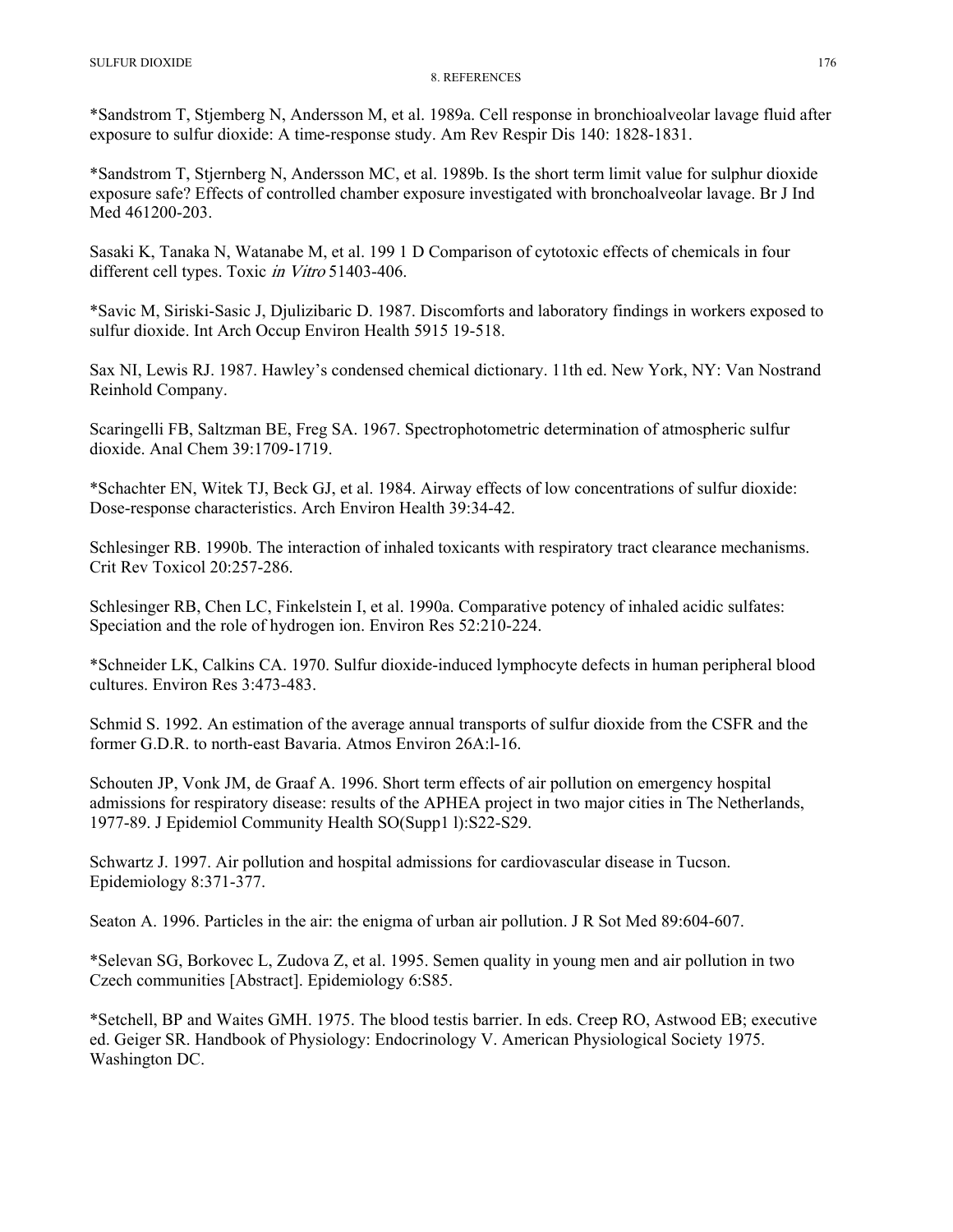Shalamberidze OP, Tsereteli NT. 197 1. Effect of low concentrations of sulfur and nitrogen dioxides on the estraul cycle and reproductive function of experimental animals. Hygiene and Sanitation 36:178-183.

\*Shapiro R. 1977. Genetic effects of bisulfite (sulfur dioxide). Mutat Res 39:149-176.

\*Sheppard D. 1988. Mechanisms of airway responses to inhaled sulfur dioxide. In: Loke J, ed. Lung Biology in Health and Disease. New York, NY: Marcel Dekker, 34:49-65.

\*Sheppard D. 1988. Sulfur dioxide and asthma-a double-edged sword? J Allegery Clin Immunol 82:961 964.

\*Sheppard D, Epstein J, Bethel RA, et al. 1983. Tolerance to sulfur dioxide-induced bronchoconstriction in subjects with asthma. Environ Res 30:412-419.

\*Sheppard D, Eschenbacher WL, Boushey HA, et al. 1984. Magnitude of the interaction between the bronchomotor effects of sulfur dioxide and those of dry (cold) air. Am Rev Respir Dis 130:52-55.

\*Sheppard D, Saisho A, Nadel JA, et al. 198 1. Exercise increases sulfur dioxide-induced bronchoconstriction in asthmatic subjects. Am Rev Respir Dis 123:486-491.

\*Sheppard D, Wong WS, Uehara CF, et al. 1980. Lower threshold and greater bronchomotor responsiveness of asthmatic subjects to sulfur dioxide. Am Rev Respir Dis 122:873-878.

Sherwood RJ. 1969. Miniature air samples for sulfur dioxide. Am Ind Hyg Assoc J 30:614-619.

Sherwood RJ, Greenhalgh DMS. 1960. A personal air sampler. Ann Occup Hyg 2:127-132.

Shi X, Mao Y. 1994. 8-Hydroxy-2'-deoxyguanosine formation and DNA damage induced by sulfur trioxide anion radicals. Biochem Biophys Res Comm 205:141-147.

Shore S, Kobzik L, Long N, et al. 1995. Increased airway responsiveness to inhaled methacholine in a rat model of chronic bronchitis. Am J Respir Crit Care Med 15 1: 193 1 - 193 8.

\*Shy CM. 1977. Health hazards of sulfur oxides: A serious threat in our growing need for electric power. Am Lung Assoc Bull 63:2-7.

\*Shy CM, Hasselblad V, Burton RM, et al. 1973. Air pollution effects on ventilatory function of US schoolchildren: Results of studies in Cincinnati, Chattanooga, and New York. Arch Environ Health 27:124 128.

\*Siebke K, Badeck FW, Kohlmaier GH, et al. 1990. Modelling pollutant exchange between plant and environmental uptake and metabolism of sulfur dioxide by different leaf cell compartments. In Developments in environmental modelling, 16: Modelling in Ecotoxicology. New York, NY: Elsevier Science Publishing Co., Inc.

\*Singh J. 1982. Teratological evaluation of sulfur dioxide. Proceedings-Institute of Environmental Sciences 28:144-145.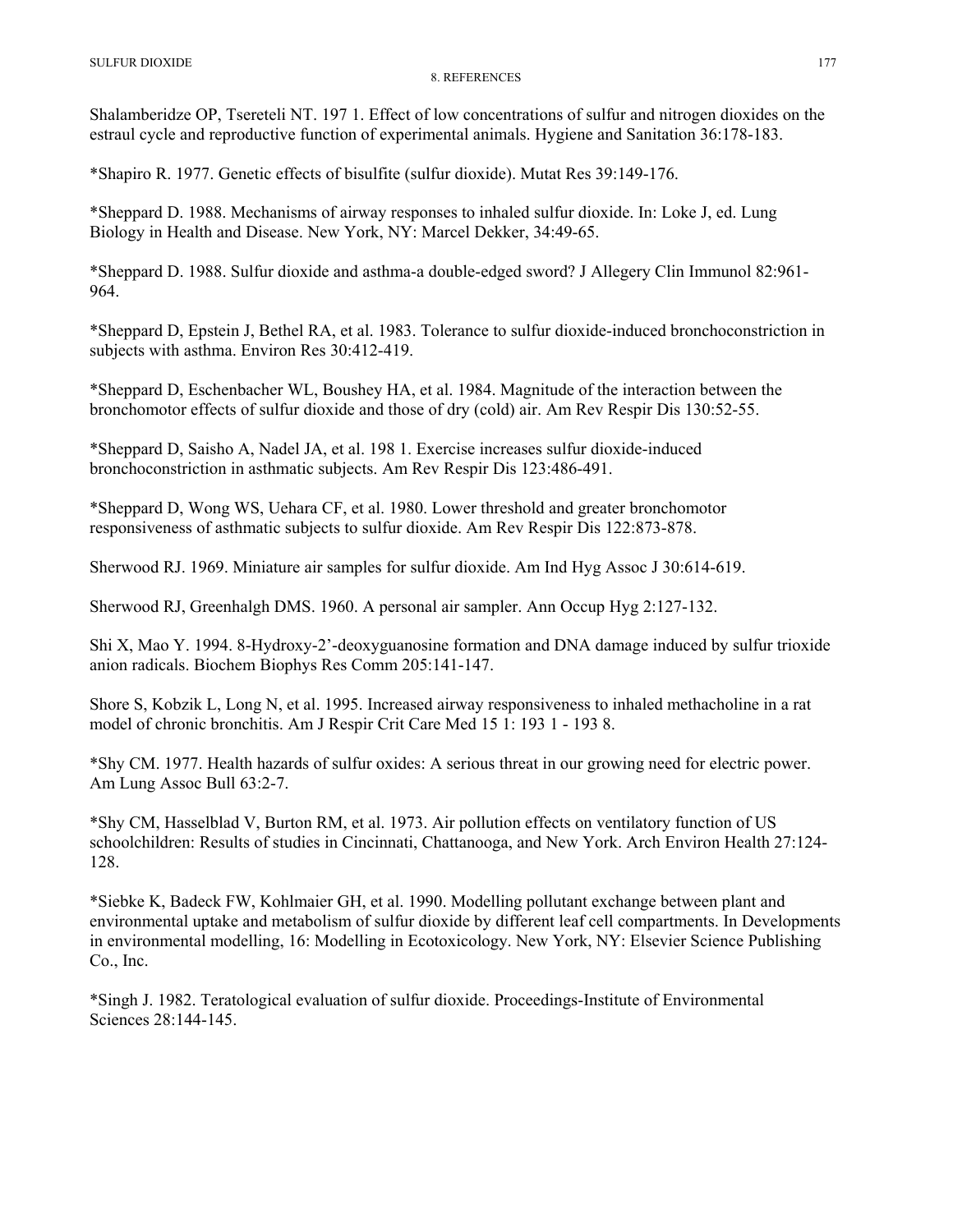Singh J. 1985. Maternal sulfur dioxide exposure alters neonatal reflex development [Abstract]. Teratology 31:9B.

\*Singh J. 1989. Neonatal development altered by maternal sulfur dioxide exposure. Neurotoxicology 101523-528.

Singh 9. 1990. Association of neonatal reflex development with birth weight deficits [Abstract]. Teratology 41:621.

\*Skalpe IO. 1964. Long-term effects of sulfur dioxide exposure in pulp mills. Brit J Industr Med 21:69-73.

\*Skornik WA, Brain JD. 1990. Effect of sulfur dioxide on pulmonary macrophage endocytosis at rest and during exercise. Am Rev Respir Dis 142:655-659.

\*Smith TJ, Peters JM, Reading JC, et al. 1977. Pulmonary impairment from chronic exposure to sulfur dioxide in a smelter. Am Rev Respir Dis 116:31-39.

\*Snashall PD and Baldwin C. 1982. Mechanisms of sulfur dioxide induced bronchoconstriction in normal and asthmatic man. Thorax 37:118-123.

\*Sorsa M, Kolmodin-Hedman B, Jarventaus H. 1982. No effect of sulphur dioxide exposure in aluminium industry, on chromosomal aberrations or sister chromatid exchanges. Hereditas 97:159-161.

\*Soskolne CL, Zeighami EA, NM Hanis, et al. 1984. Laryngeal cancer and occupational exposure to sulfuric acid. Am J Epidemiol 120:358-369.

Soskolne CL, Pagano G, Cipollaro M et al. 1989. Epidemiologic and toxicologic evidence for chronic health effects and the underlying biological mechanisms involved in sub-lethal exposures to acidic pollutants. Arch Environ Health 44: 180-l 9 1.

\*Soyseth V, Kongerud J, Boe J. 1996. Allergen sensitization and exposure to irritants in infancy. Allergy 51:719-723.

\*Speizer FE, Frank NR. 1966. The uptake and release of sulfur dioxide by the human nose. Arch Environ Health 12:725-728

\*Spengler J, Brauer M, Koutakis P. 1990. Acid air and health. Environ Sci Technol 24(7):946-956.

Spengler JD, Koutrakis P, Dockery DW, et al. 1996. Health effects of acid aerosols on North American children: air pollution exposures. Environ Health Perspect 104(5):492-499.

\*Spix C, Wichmann HE. 1996. Daily mortality and air pollutants: Findings from Koln, Germany. J Epidemiol Community Health 50(Supp1 l):S52-S58.

Sprem N, Branica S. 1993. Effects of sulfur dioxide and smoke on the incidence of laryngotracheitis (croup). Int J Pediatr Otorhinolaryngol 26:245-250.

\*SRI. (Retrieval in progress)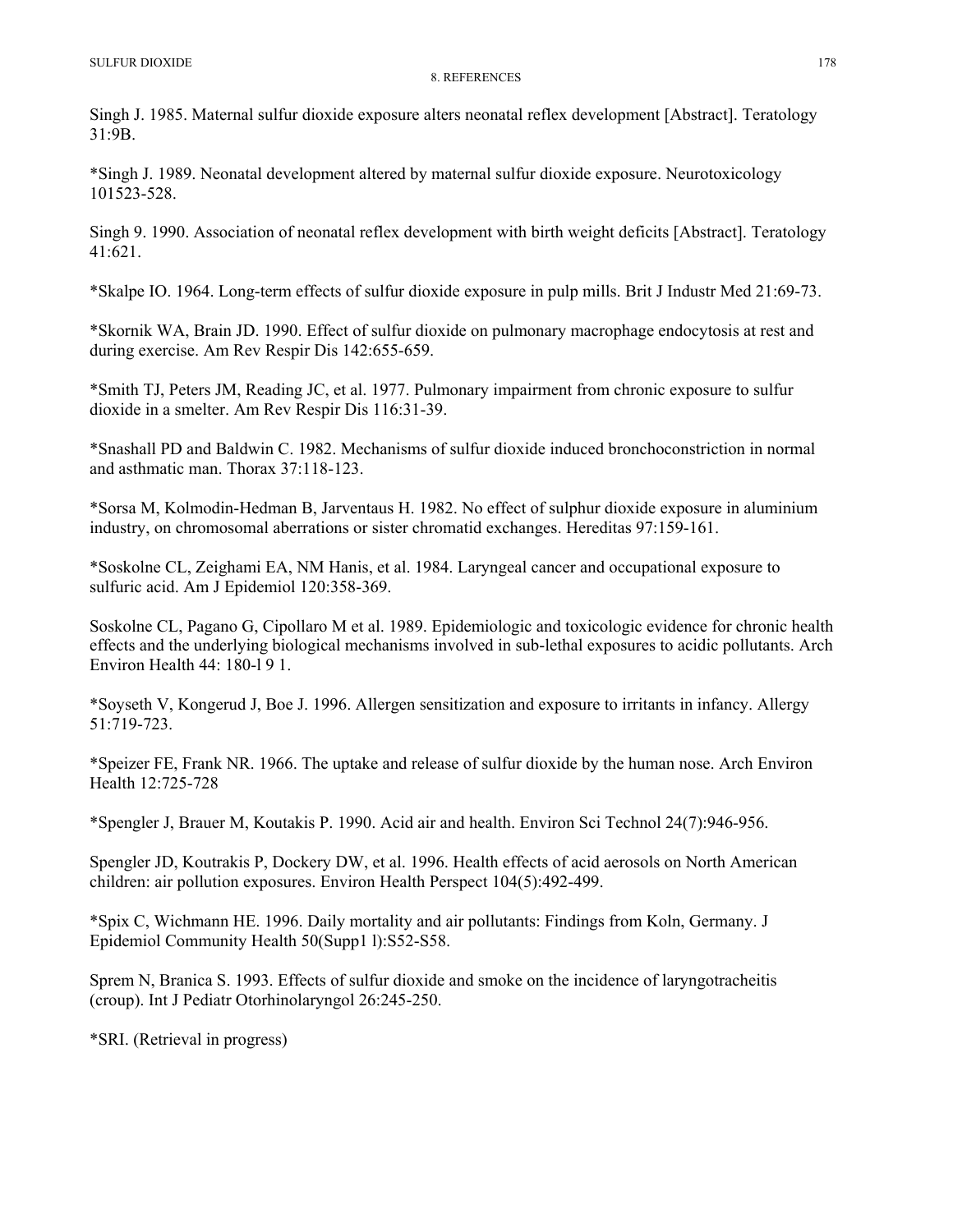Stacy RW, Seal E, House DE, et al. 1983. A survey of effects of gaseous and aerosol pollutants on pulmonary function of normal males. Arch Environ Health 3 8 : 104-115.

Stammati A, Zanetti C, Pizzoferrato L, et al. 1992. In vitro model for the evaluation of toxicity and antinutritional effects of sulfites. Food Addit Contam 91551-560.

\*Steenland K, Schnorr T, Beaumont J, et al. 1988. Incidence of laryngeal cancer and exposure to acid mists. British Journal of Industrial Medicine 45:766-776.

\*Strandberg LG. 1964. Sulfur dioxide absorption in the respiratory tract. Studies on the absorption in rabbits, its dependence on concentration and breathing phase. Arch Environ Health 9:160-166.

\*Stratmann U, Lehmann RR, Steinbach T, et al. 199 1. Effect of sulfur dioxide inhalation on the respiratory tract of the rat. Zbl Hyg 192:324-335.

\*Stucki G, Hanselmann KW, Hurzeler RA. 1993. Biological sulfuric acid transformation: Reactor design and process optimization. Biotechnol Bioeng 41:303-315.

Suarez-Almazor ME, Soskolne CL, Fung K, et al. 1992. Empirical assessment of the effect of different summary worklife exposure measures on the estimation of risk in case-referent studies of occupational cancer. Stand J Work Environ Health 18:233-241.

\*Sugiura Y, Ohashi Y, Nakai Y. 1997. Improvement of mucosal pathology of the sinuses after exposure to sulfur dioxide by nebulization of s-carboxymethylcysteine. Acta Otolaryngol (Stockh) Suppl 531:10-16.

\*Sunyer J, Castellsague, Saez M, et al. 1996. Air pollution and mortality in Barcelona. J Epidemiol Community Health SO(Supp1 1):76-80.

Sunyer J, Spix C, Quenel P, et al. 1997. Urban air pollution and emergency admissions for asthma in four European cities: The APHEA Project. Thorax 52:760-765.

Takeuchi TL, Suzuki I. 1994. Effect of pH on sulfite oxidation by Thiobacillus thiooxidans cells with sulfurous acid or sulfur dioxide as a possible substrate. J Bacterial 176:913-916.

Tanaka N, Turekian KK. 1991. Use of cosmogenic 35S to determine the rates of removal of atmospheric sulfur dioxide. Nature 352:226-228.

\*Tango T. 1994. Effect of air pollution on lung cancer: A Poisson regression model based on vital statistics. Environ Health Perspect 102:4 l-45.

Tanner RL, Dasgupta PK, Adams DF, et al. 1987. Determination of sulfur-containing gases in the atmosphere. In Lodge JP, ed. Methods of air sampling and analysis. 3rd ed. Chelsea, MI: Lewis Publishers, Inc. 506-5 10.

\*Tejnorova I. 1978. Sulfite oxidase activity in liver and kidney tissue in five laboratory animal species. Toxicol App Pharmacol44:251-256.

Tewari A, Shukla NP. 1991. Air pollution adverse effects of sulfur dioxide. Rev Environ Health 9:39-46.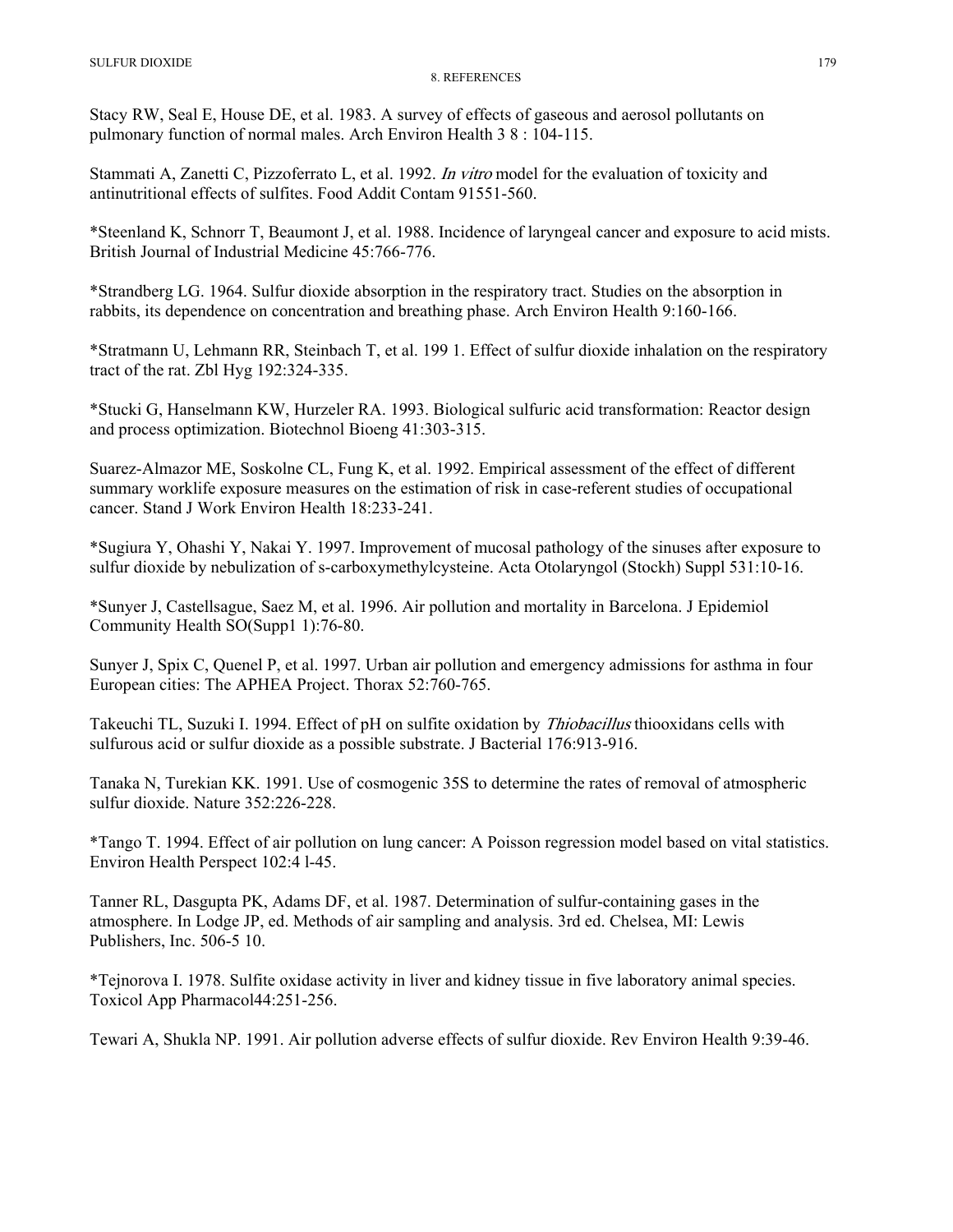Thomas RL, Dharmarajan V, Lundquist GL, et al. 1976. Measurement of sulfuric acid aerosol, sulfur trioxide and the total sulfate content of the ambient air. Anal Chem 48:639-642.

Thompson DC, Szarek JL, Altiere RJ, et al. 1990. Nonadrenergic bronchodilation induced by high concentrations of sulfur dioxide. J Appl Physiol 69:1786-1791.

\*Thurston GD, Ito K, Lippmann M, et al. 1989. Reexamination of London, England, mortality in relation to exposure to acidic aerosols during 1963-1972 winters. Environmental Health Perspectives 79:73-82.

\*Topinka J, Binkova B, Dejmek J et al. 1995. DNA adducts induced by environmental pollution in human placenta [Abstract]. Epidemiology 6:S84.

\*Touloumi G, Samoli E, Katsouyanni K. 1996. Daily mortality and "winter type" air pollution in Athens, Greece-a time series analysis within the APHEA project. J Epidemiol Community Health 50 (Suppl l):S47 S51.

Tseng RYM, Li CK. 1990. Low level atmospheric sulfur dioxide pollution and childhood asthma. Ann Allergy 65:379-383.

\*Utell MJ, Frampton MW. 1992. Sulfur dioxide and sulfuric acid aerosols. Boston, MA: In Environmental and Occupational Medicine, 2nd ed. Little, Brown and Company 519-527.

\*Vander AJ, Sherman JH, Luciano DS. 1975. Energy and cellular metabolism. In: Human physiology: The mechanisms of body function. New York, NY: McGraw Hill, Inc., 86-88.

Vaughan TR, Jennelle LF, Lewis TR. 1969. Long-term exposure to low levels of air pollutants. Effects on pulmonary function in the beagle. Arch Environ Health 19:45-50.

Velasquez H, Ramfrez H, Diaz J, et al. 1996. Determination of atmospheric sulfur dioxide by ion chromatography in the city of Cabimas, Venezuela. J Cbromatogr A 739:295-299.

\*Verhoeff AP, Hoek G, Schwartz J, et al. 1996. Air pollution and daily mortality in Amsterdam. Epidemiology 7:225-230.

\*Vieira, I, Sonnier, M, Cresteil, T. 1996. Developmental expression of CYP2E1 in the human liver: Hypermethylation control of gene expression during the neonatal period. Eur J Biochem 238:476-483.

\*WA DE. 1998. WAC ambient air quality standards for sulfur oxides. Washington Department of Energy, Air Quality Program. Title 173, Chapter 173-474.

Wakisaka I, Yanagihashi T, Nakano A, et al. 1990. Interaction of sulfur dioxide and nicotine aerosol as sensory irritants. Med J Kagoshima Univ 42:59-67.

\*Wang AL, Blackford TL, Lee LY. 1996. Vagal bronchopulmonary C-fibers and acute ventilatory response to inhaled irritants. Respir Physiol 104:23 l-239.

\*Wang X, Ding H, Ryan L, et al. 1997. Association between air pollution and low birth weight: A community-based study. Environ Health Perspect 105:5 14-520.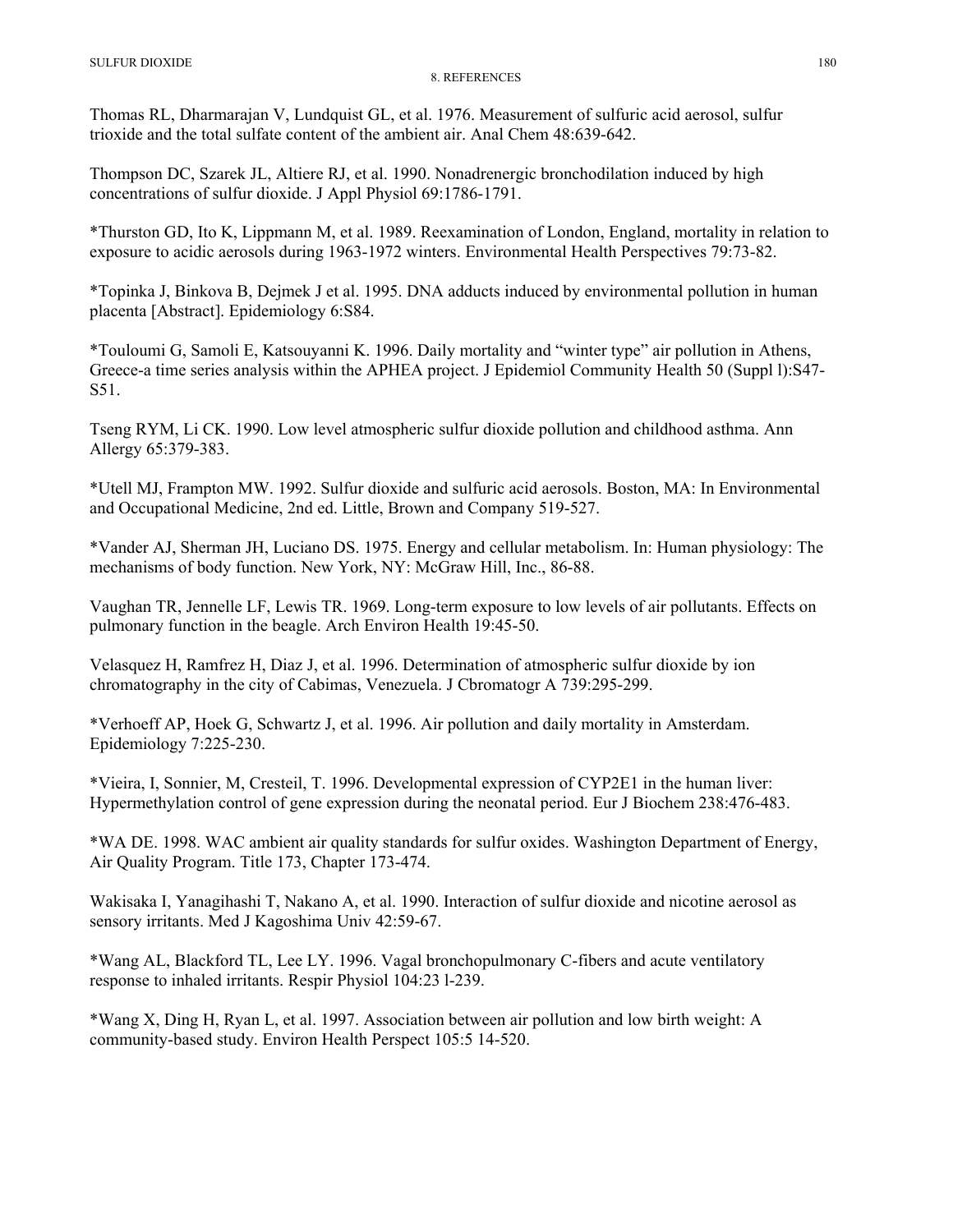Ware JH, Ferris BG, Dockery DW, et al. 1986. Effects of ambient sulfur oxides and suspended particles on respiratory health of preadolescent children" Am Rev Respir Dis 133:834-842.

\*Welch K, Higgins I, Oh M, et al. 1982. Arsenic exposure, smoking, and respiratory cancer in copper smelter workers. Arch Environ Health 37:325-335.

\*West. JR. Smith, HW, Chasis, H. 1948. Glomerular filtration rate, effective renal blood flow, and maximal tubular excretory capacity in infancy. J Pediatr 32a:10-18.

Whitenberger JL, Frank RN. 1963. Human exposures to sulfur dioxide. Arch Environ Health 7:244-245.

\*WHO. 1979. Environmental health criteria 8: Sulfur oxides and suspended particulate matter. World Health Organization, Geneva.

WHO. 1987. Air quality guidelines for Europe. (WHO Regional Publication, European Series No. 23). Regional Office for Europe, Copenhagen 338-360.

\*Widdowson EM, Dickerson JWT. 1964. Chemical composition of the body. In: Comar CL, Bronner F, eds. Mineral metabolism: An advanced treatise. Volume II. The elements, Part A. New York, NY: Academic Press 0

Windholtz M, ed. 1983. The Merck Index. 10th ed. Rahway, NJ: Merck and Co., Inc. 1288-1289.

Wojcik GS, Chang JS. 1997. A re-evaluation of sulfur budgets, lifetimes, and scavenging ratios for eastern North America. J Atmos Chem 26:109-145.

\*Wolff RK. 1986. Effects of airborne pollutants on mucociliary clearance. Environmental Health Perspectives 661223-237.

\*WY DEQ. 1998. Sulfur oxides. Wyoming Department of Environmental Quality, Air Quality Division. Wyoming Code of Regulations 020-020-001. Section 4.

Xu X, Gao J, Dockery DW, et al. 1994. Air pollution and daily mortality in residential areas of Beijing, China. Arch Environ Health 49:216-222.

\*Yadav JS, Kaushik VK. 1996. Effect of sulphur dioxide exposure on human chromosomes. Mutat Res 359:25-29.

Yamada T. 1992. A numerical simulation of airflows and sulfur dioxide concentration distribution in an arid south-western valley. Atmos Environ 26A: 1771- 178 1.

Yi SM, Holsen TM, No11 KE. 1997. Comparison of dry deposition predicted from models and measured with a water surface sampler. Environ Sci Technol 3 1:272-278.

\*Yokoyama E, Yoder RE, Frank NR. 197 1. Distribution of 35S in the blood and its excretion in urine in dogs exposed to 35sulfur dioxide. Arch Environ Health 22:389-395.

Zeeduk H, Velds CA. 1973. The transport of sulfur dioxide over a long distance. Atmos Environ 71849-862.